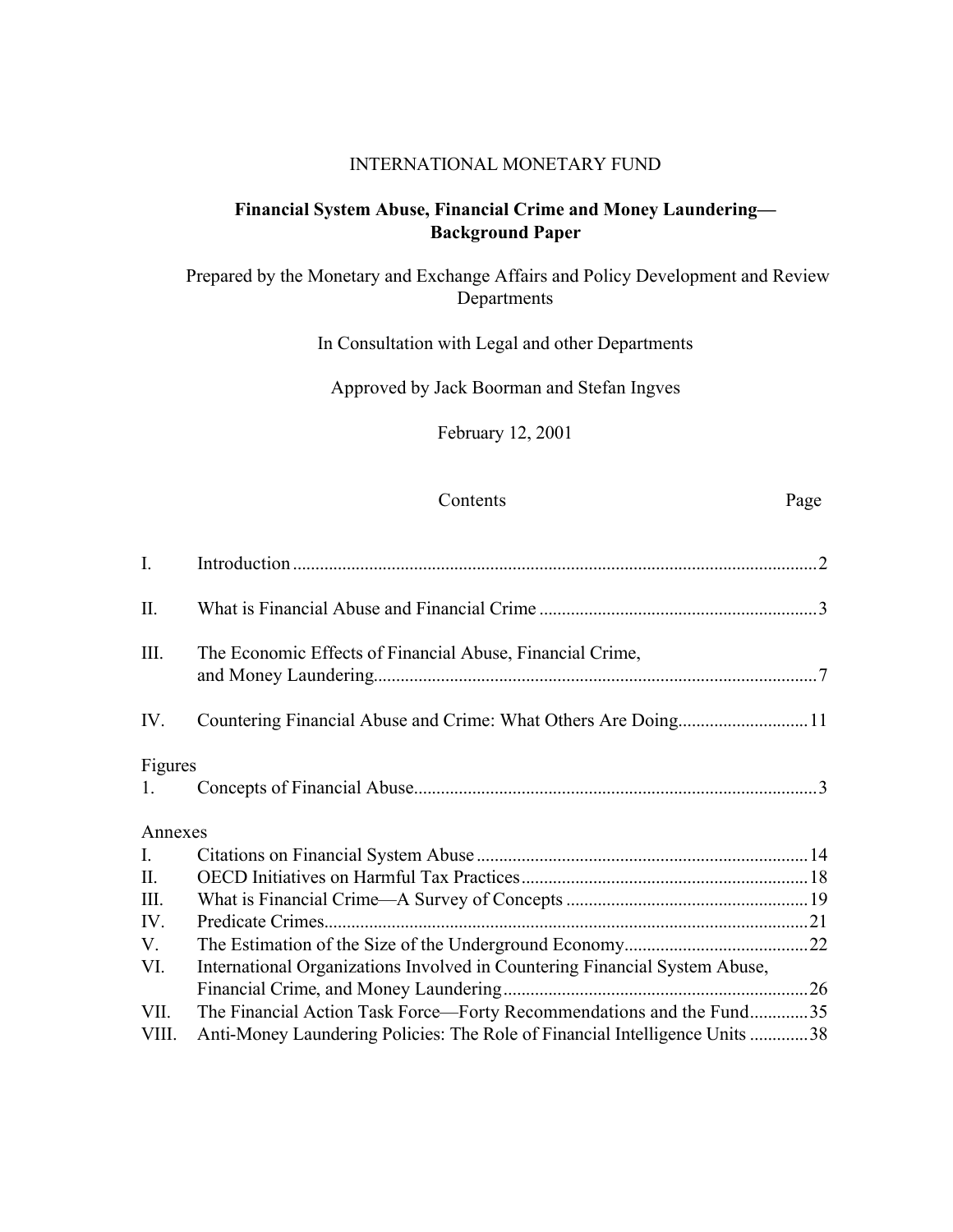#### **I. INTRODUCTION**

1. At its September, 2000, meeting the International Monetary and Financial Committee (IMFC), requested that the Fund prepare a joint paper with the World Bank on their respective roles in combating money laundering and financial crime, and in protecting the international financial system. Moreover, the Fund was specifically asked "to explore incorporating work on financial system abuse, particularly with respect to international efforts to fight against money laundering into its various activities, as relevant and appropriate." (See Annex I). The purpose of this paper is to present background information prior to the forthcoming consideration of this requested joint paper with the World Bank.

2. The IMFC recognized that the Fund has to play its role in protecting the integrity of the international financial system from abuse through its efforts, *inter alia*, to promote sound financial systems and good governance.<sup>1</sup> The World Bank, consistent with its development mandate and areas of comparative advantage, plays an important role in assisting countries in legal reforms, often in the context of national anti-corruption programs, and in the design and implementation of capacity building programs (e.g., in the context of legal and judicial reform, establishing protection of shareholders' rights) and the promotion of governance and transparency principles and practices in the financial sector.<sup>2</sup>

3. This paper is organized as follows. Section II reviews current usage and suggests interpretations of various terms such as financial system abuse, financial crime, and money laundering. The empirical evidence on the macroeconomic impact of financial system abuse, focusing on money laundering, is discussed in Section III. The work of other relevant bodies on these issues, especially the Financial Action Task Force (FATF), is presented in Section IV.

<sup>&</sup>lt;sup>1</sup> This encompasses, *inter alia*, the Fund's role in the promotion, development, and implementation of internationally agreed standards and codes (see *Assessing the Implementation of Standards: A Review of Experience* (SM/01/11, January 12, 2001), and promotion of sound financial systems (Summing Up by the Acting Chairman, *Financial System Assessment Program—A Review—Lessons from the Pilot and Issues Going Forward*, BUFF/00/190, December 14, 2000, and *Offshore Financial Centers—The Role of the IMF* (SM/00/136, June 23, 2000, and BUFF/00/98, July 14, 2000)). The Board paper on the *Review of the Fund's Experience in Governance Issues*, scheduled for Board discussion on February 14, 2001 reviews the operational experience with governance issues in the context of the framework and objectives of the 1997 Guidance Note on Governance.

<sup>2</sup> *The role of the World Bank Group in Promoting the Integrity of Financial Markets*, SecM-2000-566, September 21, 2000.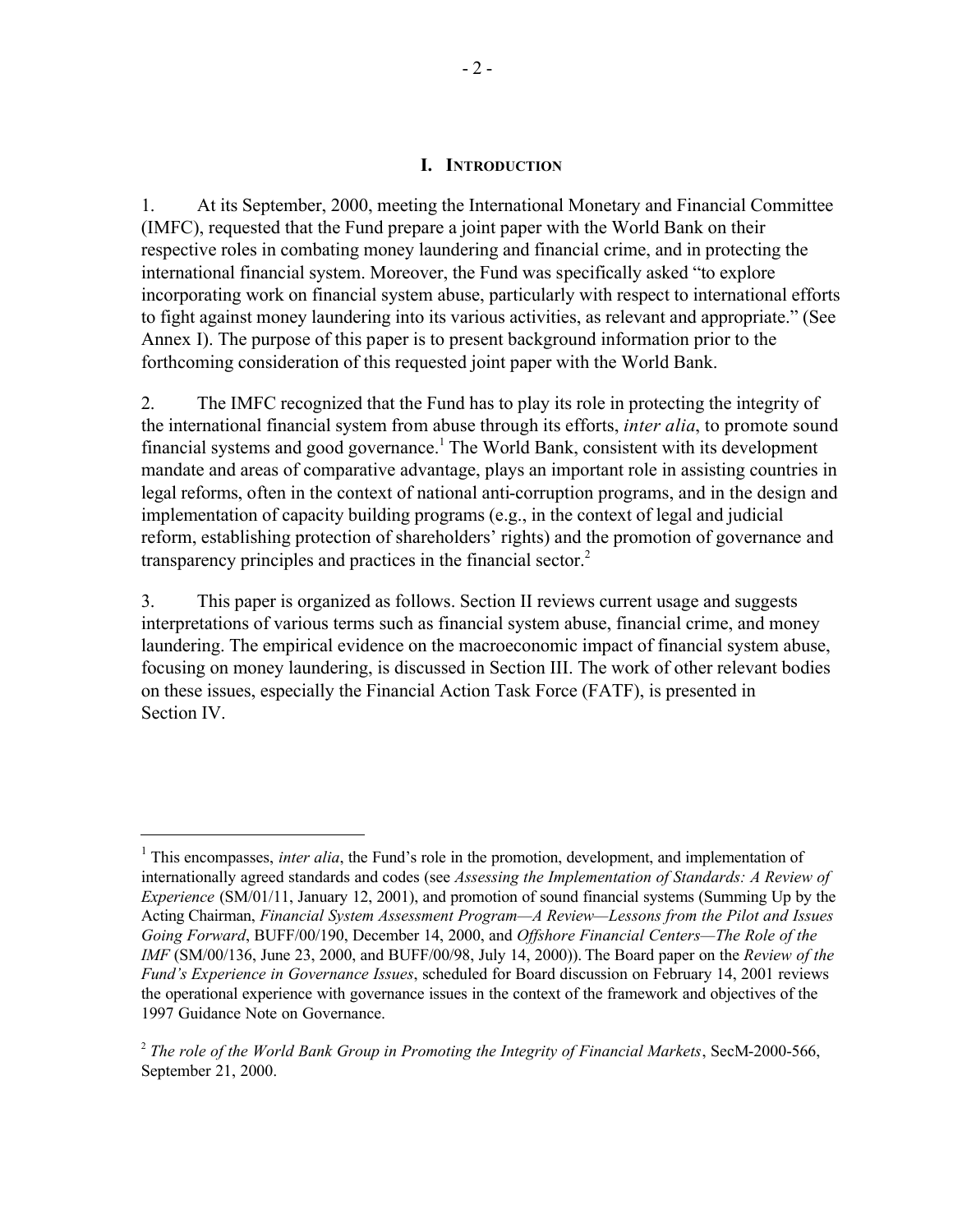### **II. WHAT IS FINANCIAL ABUSE AND FINANCIAL CRIME**

4. While there seems to be broad agreement on the meaning of such concepts as money laundering, corruption, and tax evasion, the terms financial abuse and financial crime are far less precise, and in fact are sometimes used interchangeably. To assure clarity, including for the operational implications for the Fund and the Bank, definitions are provided below.

5. Usage of these terms (see Annex I) suggests that, among them, financial abuse has the broadest meaning, encompassing not only illegal activities that may harm financial systems, but also other activities that exploit the tax and regulatory frameworks with undesirable results (see Figure 1). When financial abuse involves financial institutions (or financial markets), it is sometimes referred to as financial sector abuse. Financial crime, which is a subset of financial abuse, can refer to any non-violent crime that generally results in a financial loss, including financial fraud. It also includes a range of illegal activities such as money laundering and tax evasion. Money laundering refers to activities involving the processing of criminal proceeds to disguise their association with criminal activities.

6. More precise definitions of financial abuse, financial crime, money laundering, and related concepts are presented below.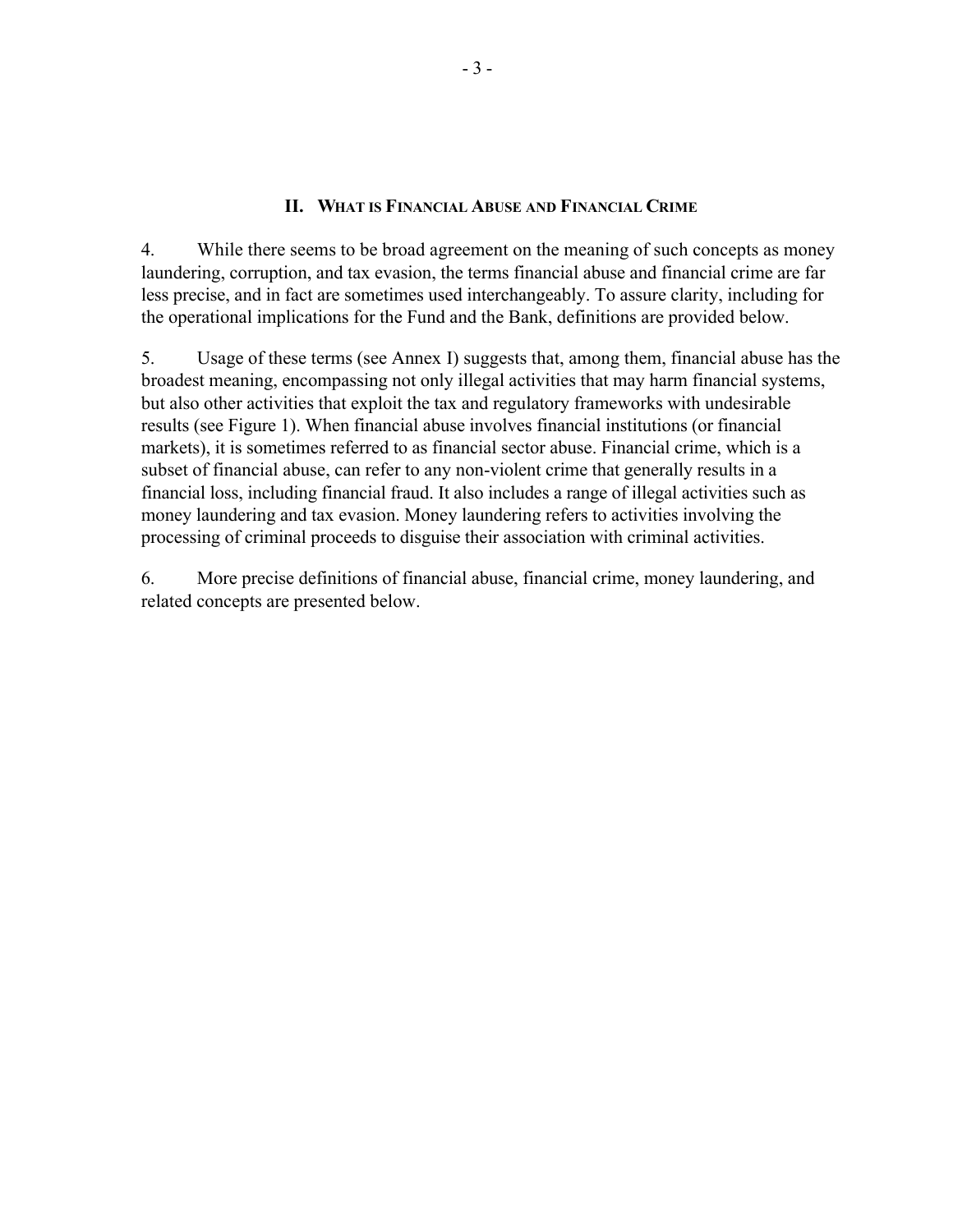### **Figure 1. Concepts of Financial Abuse**

#### **Factors Contributing to Financial Abuse**

- Poor regulatory and supervisory framework (e.g., excessive bank secrecy, lack of disclosure rules and effective fiduciary rules for investors and their agents).
- Harmful tax practices

#### **Types of Financial Abuse**

- Money laundering
- Financial fraud (e.g., check, credit card, mortgage, or insurance fraud)
- Tax evasion
- Circumvention of
- exchange restrictions
- Other

 $\overline{a}$ 

#### **Financial Sector Crime Other Financial Crime Other Financial Abuse**

- Sale of fictitious financial instruments or insurance policies
- Embezzlement of non financial institutions
- Tax evasion
- Stock manipulation
- Other

- Tax avoidance
- Connected party lending
- Stock manipulation
- Other

#### **Financial abuse**

7. Usage of the terms financial abuse and financial crime, indicate that its meaning varies on different occasions.<sup>3</sup> To clarify usage, it is helpful to distinguish clearly between factors or incentives that facilitate or encourage financial abuse, such as poor regulatory and supervisory frameworks and weak tax systems, and activities that constitute financial abuse. Accordingly, the concept of financial abuse is interpreted in a very broad sense, as including illegal financial

<sup>&</sup>lt;sup>3</sup> Annex I provides examples from international usage. As regards national usages, the Edwards Report, commissioned by the United Kingdom in 1998, discusses money laundering, tax evasion, drug trafficking, and fraud as well as illegal capital flight under the general title of financial crime and money laundering. (See Home Department, *Review of Financial Regulation in the Crown Dependencies*, Command Paper, November 1998, Chapters 14 and 15.) The International Narcotics Strategy Report of the U.S. Department of State discusses money laundering along with other financial crimes and tax evasion, and stresses that excessive bank secrecy laws make financial systems vulnerable to abuse from criminal activities, ranging from terrorism to tax evasion. (See U.S. Department of State, Bureau for International Narcotics and Law Enforcement Affairs, International Narcotics Control Strategy Report, Money Laundering and Financial Crimes, March 1999.)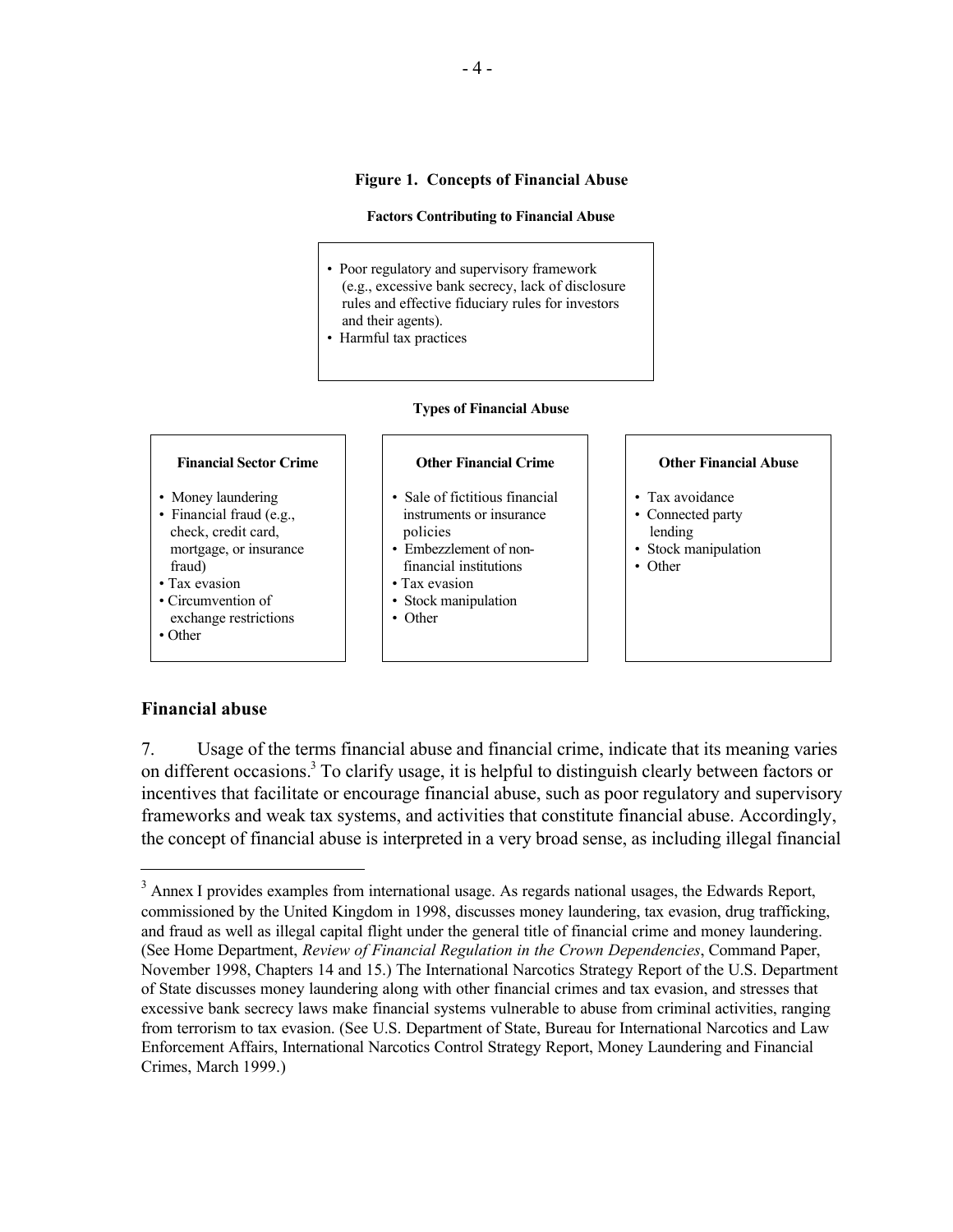activities, many of which have the potential to harm financial systems, and legal activities that exploit undesirable features of tax and regulatory systems.

8. Countries also have different legal characterization of specific acts, such as money laundering, corruption, and tax evasion. For example, considerable variation exists among countries as to which crimes may give rise to proceeds that may be laundered. The concept of corruption is also not uniformly defined. For example, in some countries so-called "facilitation" or "grease" payments given to induce foreign public officials to perform their functions are not illegal, while in others, these are treated as illegal bribes.<sup>4</sup> Agreement is also absent as to other types of financial crime. Some countries consider very low tax rates as abusive or harmful tax competition while others do not.<sup>5</sup> Differences also exist on what is "excessive" in "excessive bank secrecy."<sup>6</sup> Differences exist among jurisdictions as to what acts constitute crimes, which raise questions as to which domestic laws one country may help another in enforcing. For example, some countries maintain a broad range of exchange controls (e.g., capital controls), violations of which are financial crimes. These financial crimes may not, however, be crimes in other countries.

# **Financial crime**

 $\overline{a}$ 

9. No internationally accepted definition of financial crime exists.<sup>7</sup> Rather, the term expresses different concepts depending on the jurisdiction and on the context. This paper interprets financial crime in a broad sense, as any non-violent crime resulting in a financial loss. When a financial institution is involved, the term financial sector crime is used.

<sup>&</sup>lt;sup>4</sup> This difference among jurisdictions is reflected in the Organization for Economic Cooperation and Development (OECD) Convention on Combating Bribery of Officials in International Business Transactions ("OECD Anti-Bribery Convention"), which in requiring signatories to make the bribery of foreign public officials a crime excludes facilitation payments. See Article 1, OECD Anti-Bribery Convention (entered into force February 15, 1999); Article 1, Commentaries on the OECD Anti-Bribery Convention (adopted by the Negotiating Conference on November 21, 1997).

<sup>&</sup>lt;sup>5</sup> See Annex II for the OECD concept of harmful tax competition.

 $6$  Bank secrecy or customer confidentiality is rightfully expected by bank customers and normally is protected by law. It embodies some level of protection of confidentiality of information on individual and business affairs from others, including from government. However, bank supervisors normally have access to such information but cannot share it with government agencies. Banks separately provide information on interest income to tax authorities.

 $<sup>7</sup>$  Annex III surveys the evolving forms of financial crime.</sup>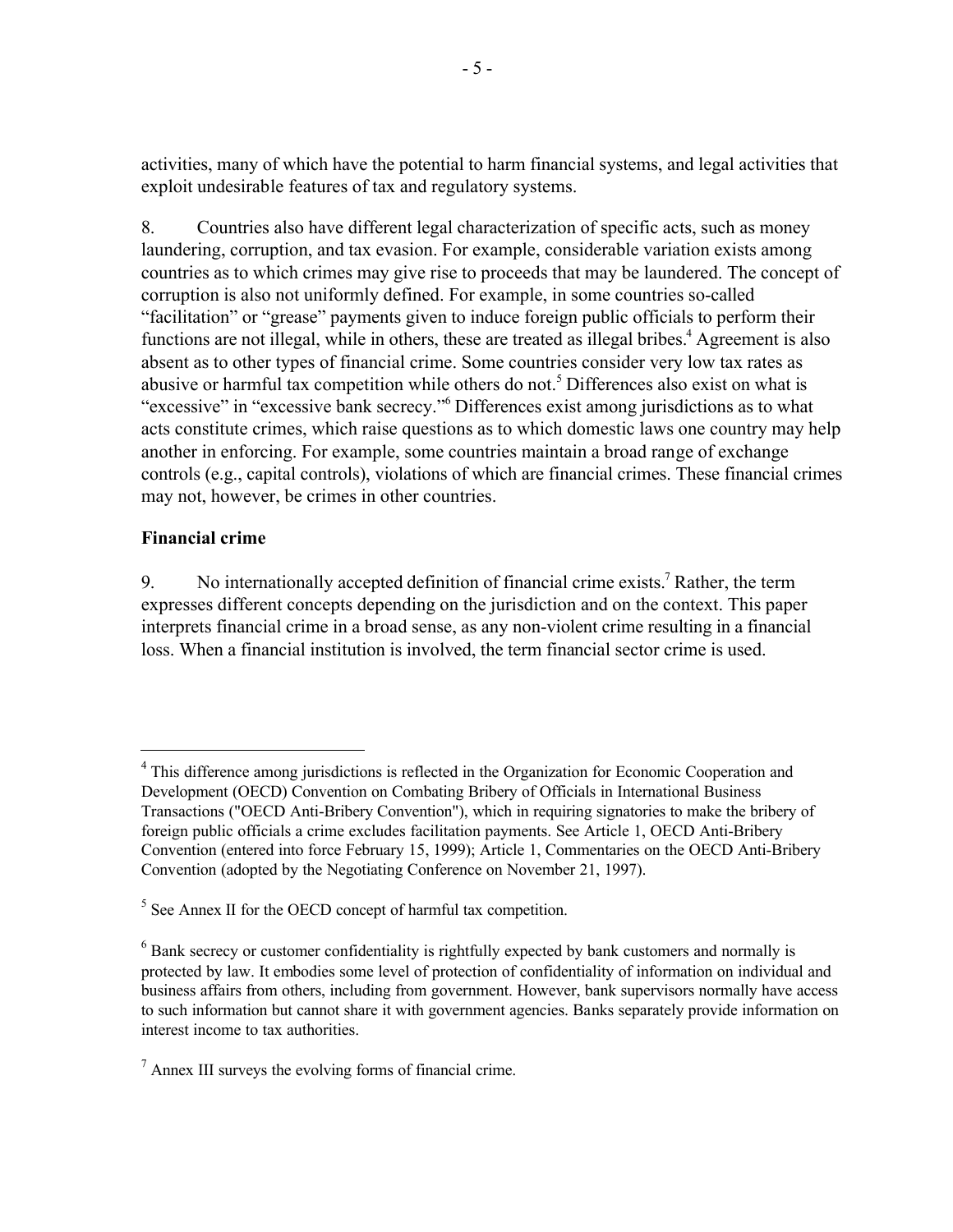10. Financial institutions can be involved in financial crime in three ways: as victim, as perpetrator, or as an instrumentality.<sup>8</sup> Under the first category, financial institutions can be subject to the different types of fraud including, e.g., misrepresentation of financial information, embezzlement, check and credit card fraud, securities fraud, insurance fraud, and pension fraud. Under the second (less common) category, financial institutions can commit different types of fraud on others, including, e.g., the sale of fraudulent financial products, self dealing, and misappropriation of client funds. In the third category are instances where financial institutions are used to keep or transfer funds, either wittingly or unwittingly, that are themselves the profits or proceeds of a crime, regardless of whether the crime is itself financial in nature. One of the most important examples of this third category is money laundering.

11. Financial institutions can be used as an instrumentality to keep or transfer the proceeds of a crime. In addition, whenever a financial institution is an instrumentality of crime, the underlying, or predicate, crime is itself often a financial crime.<sup>9</sup> There is a growing perception in many key jurisdictions that the most rapidly growing category of predicate crimes are financial, although illegal drug trafficking remains a major predicate crime. Although the circumstances vary from country to country, the preeminence of financial crimes as predicate offenses is found mainly: (i) in major financial centers, and (ii) in the location of a financial institution (e.g., where the criminal profits are laundered) which may be a different location from where the predicate crime was committed.

# **Money laundering**

 $\overline{a}$ 

12. As noted above, money laundering is frequently referred to as a financial crime.<sup>10</sup> It is generally defined as "transferring illegally obtained money or investments through an outside party to conceal the true source."<sup>11</sup> This activity may prevent law enforcement from

(continued…)

<sup>&</sup>lt;sup>8</sup> Those entities whose main activity is financial intermediation are considered financial institutions. This includes a broad range of institutions such as banks, insurance companies, securities firms, brokers, and pension funds. Governments also can be involved in financial crime, when they suffer a loss of revenue, or, on the contrary, facilitate evasion of other countries' taxes.

<sup>&</sup>lt;sup>9</sup> Predicate crimes are crimes whose proceeds are laundered (see Annex IV).

 $10$  Because money laundering involves an attempt to evade confiscation of the proceeds (as well as any monetary fines that might also be levied), and may involve tax evasion as well (see also Annex II).

 $11$  Definitions of money laundering have been adopted in common vocabulary, see Oxford English Dictionary, Second Edition, 1989, p. 702. With the exception of what constitutes a specified unlawful activity, there are no significant differences in the definition of money laundering across institutions. FATF defines money laundering as "the processing of criminal proceeds to disguise their illegal origin" and the International Organization of Securities Commissions (IOSCO) as "a wide range of activities and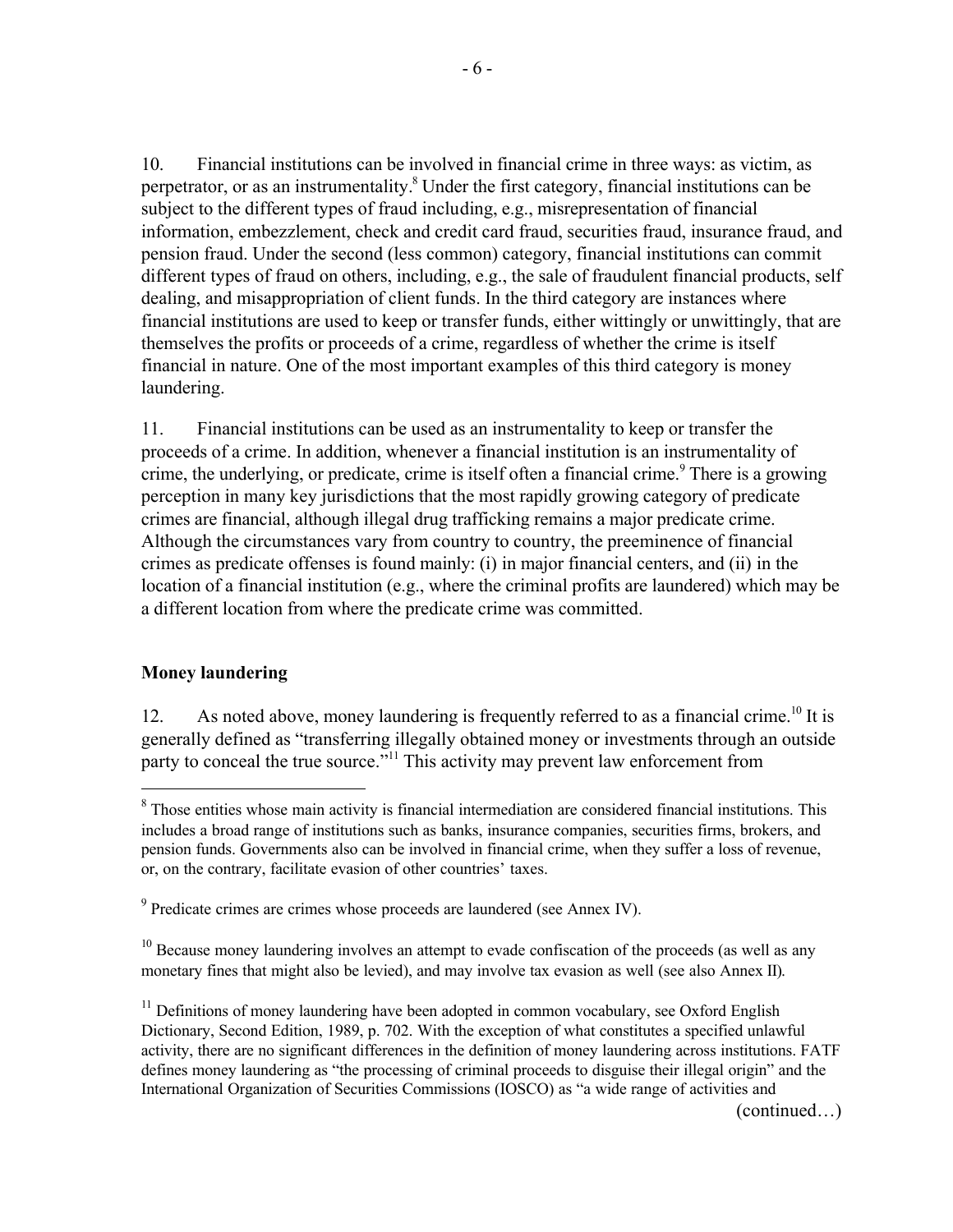uncovering or confiscating the proceeds of crime, or using the proceeds as evidence in a criminal prosecution.<sup>12</sup> Such processing may involve disguising the beneficial owner of either the actual criminal proceeds or of other property that might be subject to confiscation. Money laundering can be done with or without the knowledge of the financial institution or counterparty to financial transactions, although to be guilty of the crime of money laundering, actual or implied knowledge is required.

13. The number and variety of transactions used to launder money has become increasingly complex, often involving numerous financial institutions from many jurisdictions, and increasingly using non-bank financial institutions (e.g., bureau de change, check cashing services, insurers, brokers, traders). In addition, because predicate crimes are often financial crimes, laundered proceeds may not be cash but other financial instruments.<sup>13</sup> Also, the use of non-financial businesses and markets for laundering appears to be

<sup>1</sup> processes intended to obscure the source of illegally obtained money and to create the appearance that it has originated from a legitimate source." (See, FATF, 1996, The Forty Recommendations (see www.oecd.org/fatf/40Recs\_en.htm), and IOSCO Technical Committee, 1992, *Report on Money Laundering*, October, No. 25.)

 $12$  The majority of countries already have in place or are in the process of preparing anti-money laundering legislation. According to the United States State Department International Narcotics Strategy Report for 1999, 110 out of 164 (67 percent) governments or jurisdictions surveyed had criminalized money laundering of illegal narcotics activities.

<sup>&</sup>lt;sup>13</sup> This implies that traditional money laundering that starts when cash (often from narcotics trafficking) is deposited in one or more banks may no longer be the most common. Increasingly, other institutions and mechanisms are involved, sometimes at different stages of the money laundering process. These include not only businesses that provide bank-like services such as bureau de change, check cashers and money transmission services, but also securities and commodities brokers and life insurance companies.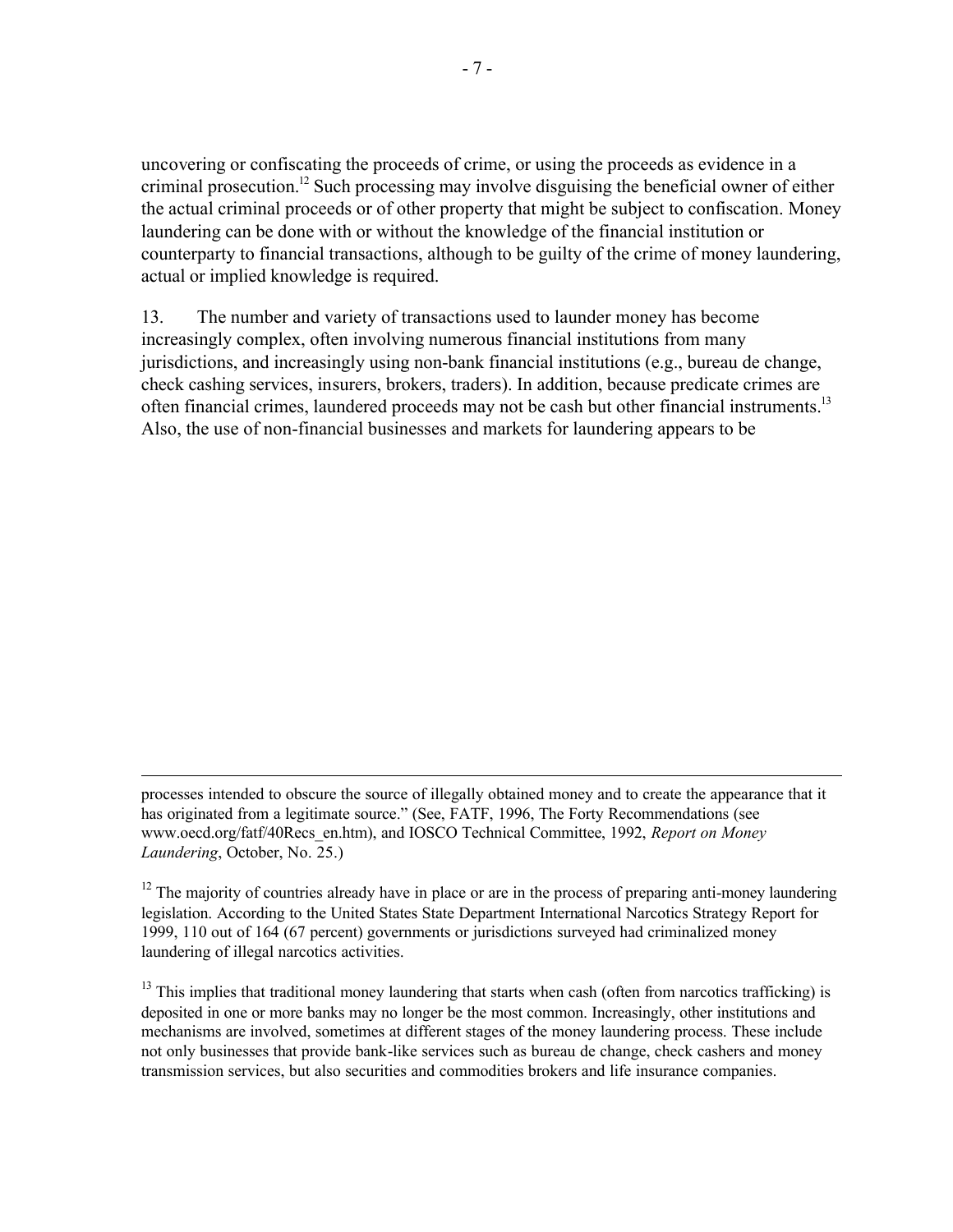increasing, including not only illegitimate institutions such as shell companies created as laundering instrumentalities, but legitimate companies where illicit funds are intermingled with legitimate funds. Money laundering methods are diverse and are constantly evolving. They range from trade-related operations to on-line banking. Money launderers may also operate outside financial systems, for example, through alternative remittance systems.<sup>14</sup>

14. Other financial crimes can be associated with, or exist in parallel with, money laundering, for example, corruption, fraud, or the control of a financial institution by organized crime. Upon the receipt of criminal proceeds, criminals may seek to launder them through the financial system. This, in turn, may also require a series of fraudulent activities such as counterfeiting invoices and the corrupting of bank employees. Thus, a whole chain of criminal or illegal activities may culminate in the flow of criminal money through the financial system.<sup>15</sup> Tax evasion, a form of financial crime, is facilitated by the existence of jurisdictions that have low tax rates, maintain relatively lax financial regulations and practices and that do not share information on client accounts with the tax authorities of relevant jurisdictions.

# **III. THE ECONOMIC EFFECTS OF FINANCIAL ABUSE, FINANCIAL CRIME, AND MONEY LAUNDERING**

15. Financial system abuse has potentially negative consequences for a country's macroeconomic performance, impose welfare losses, and may also have negative crossborder negative externalities. Globalization and financial market integration in particular facilitates financial abuse. This section briefly reviews the very limited empirical and indirect evidence on the magnitude of financial system abuse, financial crime, and money laundering. $16$ 

16. Trust underpins the existence and development of financial markets. The effective functioning of financial markets relies heavily on the expectation that high professional, legal, and ethical standards are observed and enforced. A reputation for integrity—soundness, honesty, adherence to standards and codes—is one of the most valued assets by investors,

 $14$  For example, black market peso exchange system, the so-called hawala or hundi system of informal banking found in South Asia, and East Asian system originally based on chits or tokens (see FATF, *Report on Money Laundering Typologies*, 1999-2000, February 3, 2000).

<sup>&</sup>lt;sup>15</sup> For example, a U.S. State Department's Report viewed bribery and corruption as "important factors in criminal exploitation of financial systems and institutions" (see The U.S. Department of State, Bureau for International Narcotics and Law Enforcement Affairs, International Narcotics Control Strategy Report, Money Laundering and Financial Crimes, March 1999).

<sup>&</sup>lt;sup>16</sup> Tax competition, or harmful tax practices and their impact, will be addressed in a future staff paper.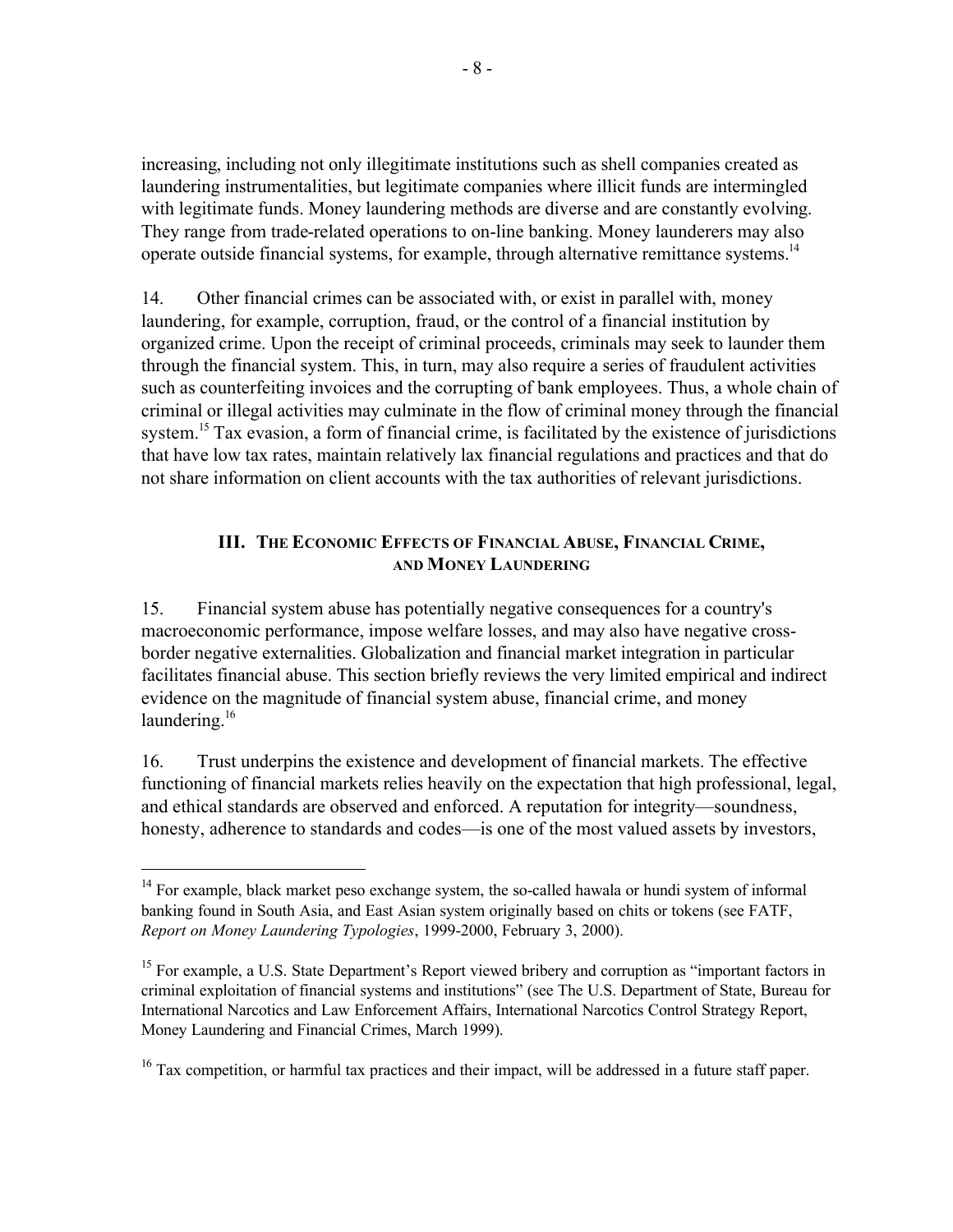financial institutions, and jurisdictions.<sup>17</sup> Various forms of financial system abuse may compromise financial institutions' and jurisdictions' reputation, undermine investors' trust in them, and therefore weaken the financial system. The important link between financial market integrity and financial stability is underscored in the Basel Core Principles for Effective Supervision and in the Code of Good Practices on Transparency in Monetary and Financial Policies, particularly those principles and codes that most directly address the prevention, uncovering, and reporting of financial system abuse, including financial crime, and money laundering. $18$ 

17. Financial system abuse may have other negative macroeconomic consequences. For example, it could compromise bank soundness with potentially large fiscal liabilities, lessen the ability to attract foreign investment, and increase the volatility of international capital flows and exchange rates. In the era of very high capital mobility, abuse of the global financial system makes national tax collection and law enforcement more difficult. Financial system abuse, financial crime, and money laundering may also distort the allocation of resources and the distribution of wealth and can be costly to detect and eradicate.<sup>19</sup> A common theme in research is that "if crime, underground activity and the associated money laundering take place on a sufficiently large scale, then macroeconomic policymakers must take them into account $"20"$ 

18. Economic damage can arise not only directly from financial system abuse, but also from allegations that affect the reputation of a country, or from one country's actions against perceived financial system abuse in another economy. Such allegations or actions can through reputational effects affect the willingness of economic agents, particularly those outside the country, to conduct business in a given country (e.g., inward investment, banking correspondent relationships) with adverse consequences. One recent example includes the impact of the lists published by the FSF, FATF, and OECD, whether or not such listing was deserved. On the other hand, jurisdictions benefit from the economic activity and income attracted by lax regulatory and tax practices.

<sup>&</sup>lt;sup>17</sup> Webster's Third New International Dictionary of the English Language, Third Edition, 1993, p. 1174.

 $18$  These would include the Basel Core Principles 14, 15, 18, 19, and 21. The guidelines on central bank internal governance and audit on the conduct of public officials, and on the accountability and assurances of integrity by financial institutions contained in the Code of Good Practices on Transparency in Monetary and Financial Policies. More generally, see *Experience with Basel Core Principles Assessments* (SM/00/77, April 12, 2000)*,*for a discussion of the motivation and experience with Basel Core Principles Assessments (BCPA).

<sup>&</sup>lt;sup>19</sup> Taxes and regulations also can distort the allocation of resources.

<sup>20</sup> Quirk, P., *Macroeconomic Implications of Money Laundering* IMF Working Paper, WP/96/66.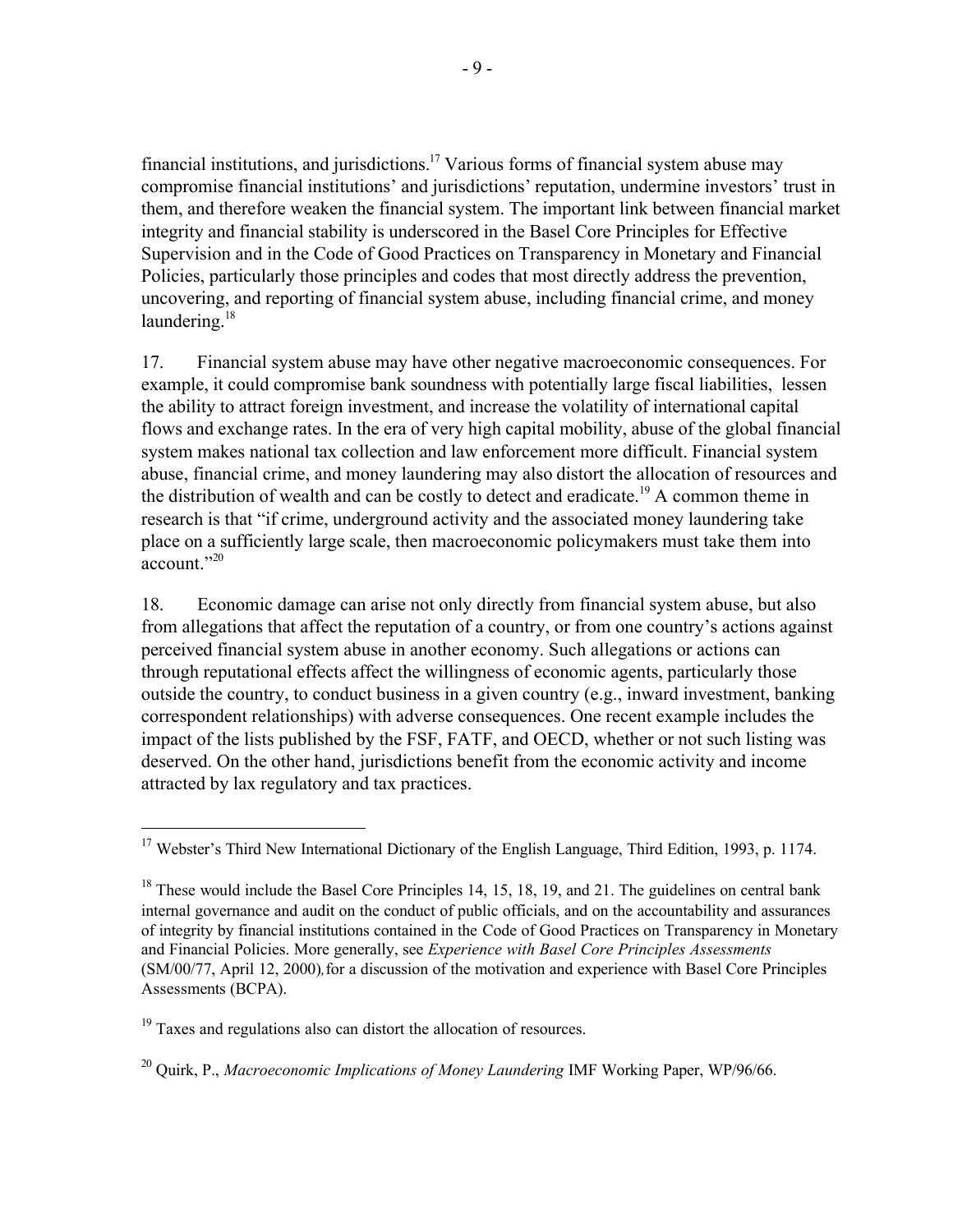19. Activities underlying financial system abuse and financial crime are, by definition, concealed and therefore their direct observation by the macroeconomist or statistician is not possible. In the absence of hard statistical data and appropriate methodology, indirect methods have been used to estimate the potential volume of such activities. Estimates have used two different types of information—inference based on available macroeconomic data and direct information collected by law and tax enforcement agencies. Both approaches have problems and neither is particularly robust. Thus, an adequate measure of financial system abuse remains illusive.

20. The macroeconomic approach is not designed to arrive directly at an estimate of magnitude of money laundering or other forms of financial system abuse. Rather, it seeks to assess the magnitude of economic activities not generally counted in official GDP—the underground economy—encompassing a wide range of activities, both illegal and legal that go far beyond the likely scope of financial abuse (including activities where no money changes hands, activities concealed because they are against the law, and activities concealed because the resulting income is not declared to the tax or benefit authorities).<sup>21</sup> The size of underground economies has been estimated to range from 5 percent to 85 percent of official GDP, depending on the country and the methods used.<sup>22</sup> While proceeds from such activities could potentially be associated with financial system abuse, estimates of the underground economy overstate to an indeterminate extent the magnitude of financial system abuse, including money laundering.

21. Another approach to estimating the magnitude of financial abuse uses information about expenditures and prices involved in criminal activity that has been collected in the course of law enforcement (micro-data). The most publicized of such estimates have been for global money laundering by the FATF. On the basis of information about final sales of some illegal drugs (about US\$120 billion a year in the United States and Europe in the late 1980s) and extrapolating worldwide and generalizing to include all drugs, and subsequently assuming that 50-70 percent of that amount would be laundered, the FATF estimated that money laundering could reach about 2 percent of global GDP. According to another microdata based estimate, in one FATF member country, a law enforcement agency prosecuted 1,233 cases, with a total value of US\$1.6 billion. A study of Australia estimated money

 $21$  This estimated discrepancy might also indicate deficiencies in statistical practices used by individual countries to estimate GDP rather than an estimate of the traditional underground economy.

<sup>&</sup>lt;sup>22</sup> Macroeconomic estimates are based largely on money demand and electricity consumption methods to estimate the size of the underground economy. Annex V reviews the underlying methodologies and measurements of underground activity. Representative work in this area is far from convincing or conclusive.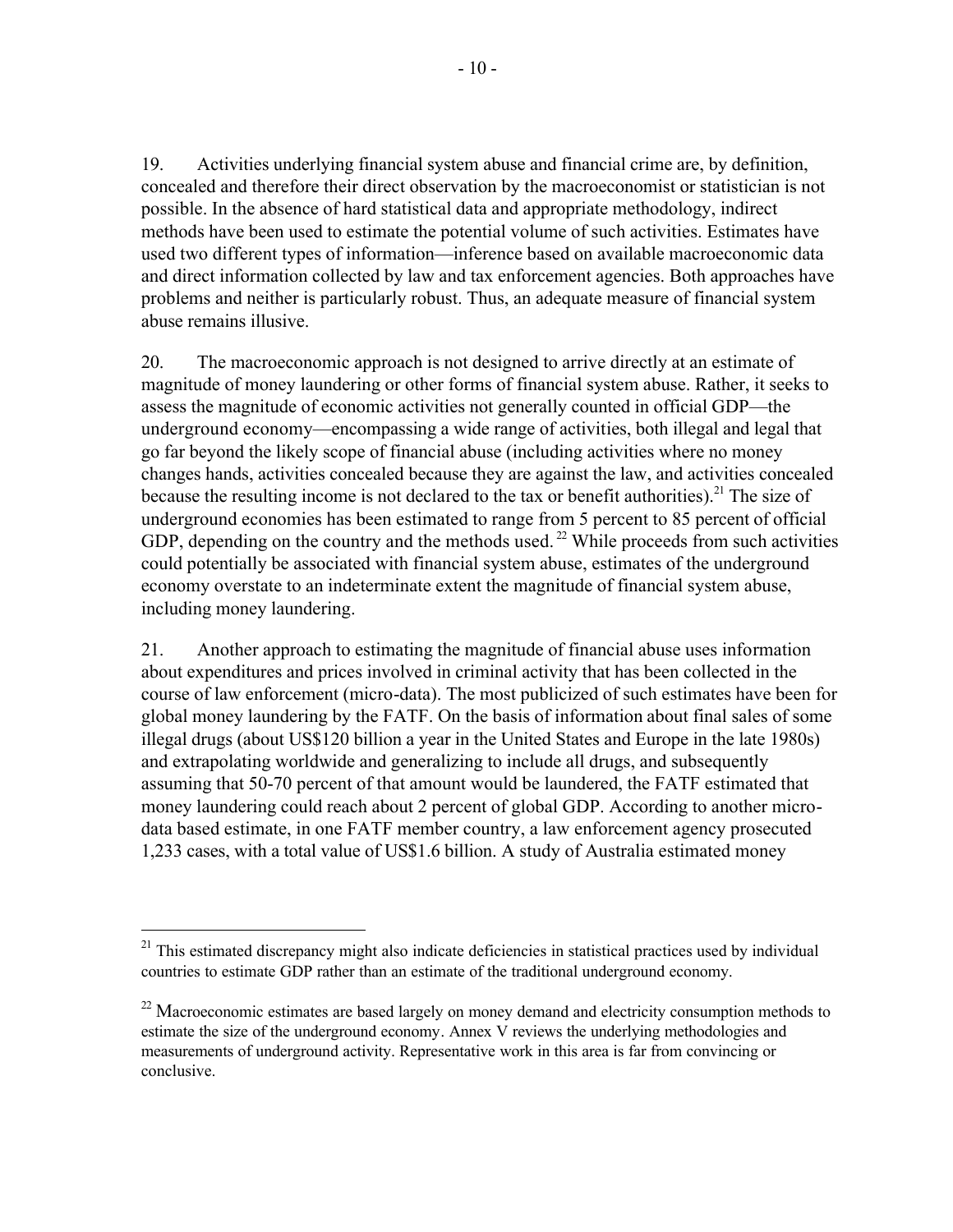laundering in 1995 at nearly US\$3 billion or about  $\frac{3}{\sqrt{2}}$  above that law enforcement based estimates use actual data on reported crimes, and that reported crimes are a subset of all crimes, the real magnitude of money laundering is significantly underestimated.

22. Evidence on financial fraud is also limited. According to a study prepared for the European Commission, fraud in the European Union is estimated to range between 0.2 and 2 percent of GDP.<sup>24</sup> Serious cases of financial fraud, such as Barings, Drexel and Sumitomo and Daiwa cases, each involved losses exceeding US\$1 billion. In some cases, there was damage to individual financial markets and the reputations of the companies, markets, and supervisors involved, although the macroeconomic impact was not significant.<sup>25</sup> Fraud by banks, as in the cases of BCCI and Meridien, contributed to considerable losses to depositors in a few countries, and seriously damaged the banking systems of some of the smaller African countries.<sup>26</sup>

23. The costs associated with other elements of financial system abuse, including the damage caused by abuse of poor regulatory frameworks which may contribute to financial crises or undermine confidence in financial system, are even more difficult to identify. The fiscal and output losses from financial crises have been extensively documented.<sup>27</sup> These losses relate to the total costs of the crises—usually caused by a combination of macroeconomic shocks and a fragile financial system—and it is not possible to disentangle the cost of abusing weak regulations on its own. Similarly, difficulties are encountered in

 $\overline{a}$ 

<sup>24</sup> *Fraud without frontiers*, 1997 study by Deloitte Touche for the European Commission.

<sup>25</sup> See for example Instefjord, N., Jackson, P., and Perraudin, W., in an article entitled *Securities Fraud* in Economic Policy No.27, October, 1998.

<sup>26</sup> See IMF staff background paper for the July 2000, Board discussion of *Offshore Financial Centers*, SM/00/136, Supplement 1.

<sup>&</sup>lt;sup>23</sup> See FATF, 1996-97 Report on Money Laundering Typologies, available on the website at: www.oecd.org/fatf/pdf/TY97\_en.pdf

<sup>27</sup> See for example Lindgren, C.J., et al, 1999, *Financial Sector Crisis and Restructuring—Lessons from Asia*, IMF Occasional Paper No. 188, (Washington: IMF); Sundararajan, V. and Baliño, T.J., *Banking Crises: Cases and Policy Issues*, IMF, 1991, and Lindgren. C.J., *Bank Soundness and Macroeconomic Policy*, IMF, 1996. Also see Klingebiel, B., and Klingebiel, D., *Bank insolvencies: cross-country experience*, World Bank Policy Research Working Paper 1620, 1996.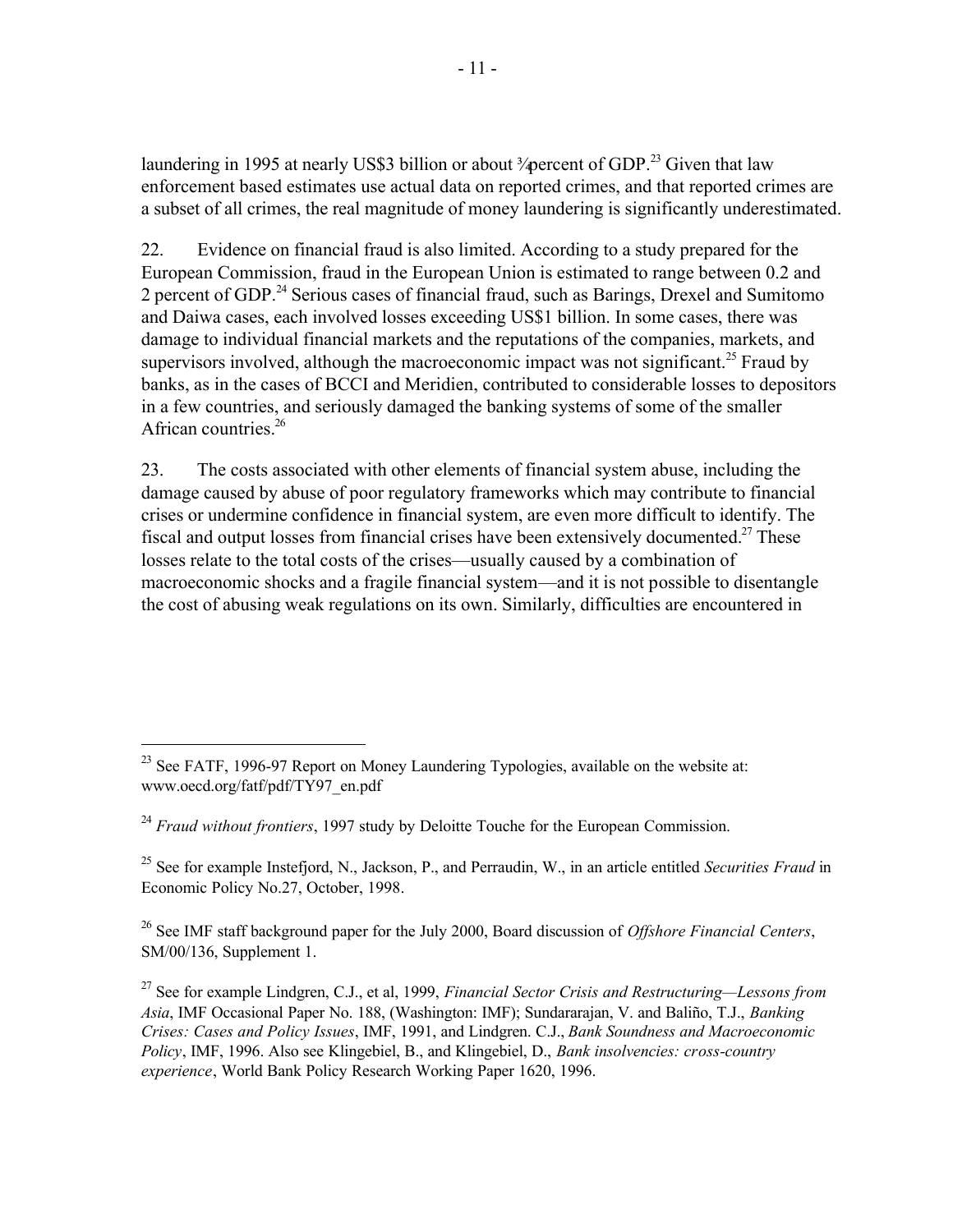estimating the macroeconomic effects of tax evasion and harmful tax competition, and corruption.<sup>28</sup>

24. In sum, the empirical evidence on the magnitude of financial system abuse, financial crime or money laundering is limited but significant impact on individual countries cannot be ruled out. Measurements based on reported crimes underestimate the actual magnitude of financial system abuse, while estimates based on the underground economy clearly exaggerate it.

# **IV. COUNTERING FINANCIAL ABUSE AND CRIME: WHAT OTHERS ARE DOING**

25. Since the late 1980s, the growing concerns about drug trafficking and the uses made of globalization facilitated by the advancements in communication technology have led to direct and indirect approaches by different international institutions and the international community to combat financial crime and money laundering. The nature and activities of the principal multilateral organizations involved in countering financial system abuse are summarized below and presented in greater detail in Annex VI.

26. The FATF and affiliated regional organizations lead the international efforts in directly combating money laundering. Members of the FATF engage in annual self-assessments and in periodic mutual evaluations of members' anti-money laundering efforts.In June 2000, the FATF identified 15 non-member jurisdictions that it considers as "non-cooperative with international efforts against money laundering." Assessments are based on the review of compliance with the FATF's *Forty Recommendations* (a list of anti-money laundering measures, see Annex VII). Since the FATF is a voluntary task force and not a treaty organization, its recommendations do not constitute a binding international convention.

27. Fund staff has participated, as observers, in most FATF plenaries since 1980. At the request of the FATF, Fund staff made a statement at the June1996 FATF Plenary on the macroeconomic impact of money laundering, and the Managing Director made a statement at the February 1998 FATF plenary.<sup>29</sup> The FATF has recently agreed to share results from their exercises with Fund staff conducting financial assessments, in the context of FSAP and OFC

<sup>28</sup> See Tanzi, V., *Globalization, Technological Developments and the Work of Fiscal Termites*, IMF Working Paper, WP/00/181. On corruption, see Graf Lambsdorff, J., *Corruption in Empirical Research— A Review*, Transparency International Working Paper, November 1999.

<sup>&</sup>lt;sup>29</sup> The background material for this statement has been subsequently published in Peter Quirk's paper, *Macroeconomic Implications of Money Laundering* IMF Working Paper, WP/96/66. At a February 1998 FATF Plenary, Michel Camdessus made a statement on the importance of international countermeasures to money laundering (see, IMF external website).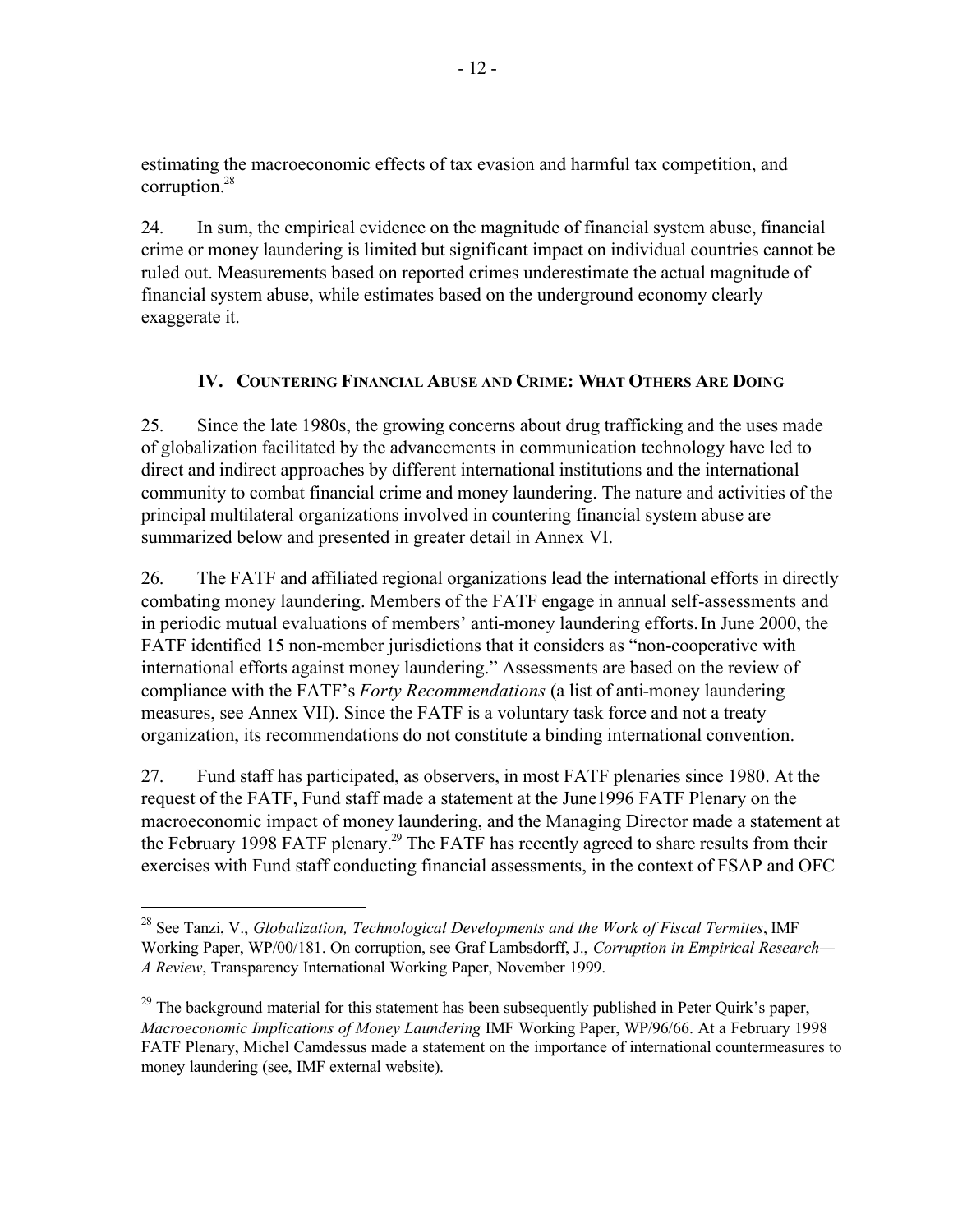assessments. At a recent IMF Executive Board meeting, the possibility was raised that the FATF could be invited to prepare ROSC modules on Fund members' observance of the FATF's *Forty Recommendations.* Some members of the FATF have asked that the Fund's Article IV surveillance and program conditionality include anti-money laundering considerations.<sup>30</sup> The FATF President, in a letter to Fund management, suggested that the FATF *Forty Recommendations* be adopted as the anti-money laundering standard.

28. Annex VII shows in detail the relationship between the FATF *Forty Recommendations* and banking and other financial sector supervisory principles. As can be seen, anumber of the Recommendations relate to the supervisory principles of the Basel Committee on Banking Supervision, the IOSCO and the International Association of Insurance Supervisors (IAIS). The remaining Recommendations relate to the criminalization of money laundering, the freezing and seizure of the proceeds, and international cooperation in the investigation, prosecution and extradition of crime suspects.

29. Other direct efforts to counter financial crime are undertaken mainly by the International Criminal Police Organization (Interpol) and national financial intelligence units (FIUs).<sup>31</sup> The United Nations takes part in the direct efforts through the United Nation's Office for Drug Control and Crime Prevention Global Program Against Money Laundering (UNDCCP), which monitors weaknesses in global financial systems and assists countries in criminal investigations.<sup>32</sup>

30. Recently, the international community's awareness of financial system abuse has been heightened by the work of the FSF. In May 2000, the FSF classified 42 OFCs into three groupings, and called on the Fund to take the lead in assessing OFCs adherence to internationally accepted standards and codes.

31. Indirect efforts to counter financial system abuse focus on the preconditions for the proper functioning of financial systems and the formulation and enforcement of relevant laws. These efforts encompass general standards for the supervision and regulation of banks, securities markets, and insurance, as incorporated in the standards developed by the Basel Committee, the IOSCO, and the IAIS. The substance of relevant FATF recommendations is

<sup>&</sup>lt;sup>30</sup> The possibility was raised that the FATF could be invited to prepare ROSC modules on members' observance of the FATF's Forty Recommendations. The mechanism exists to invite the FATF, or any other group, into the ROSC process, and this could be considered at the forthcoming Board discussion of the policy paper on financial system abuse. See also *Assessing the Implementation of Standards: A Review of the Experience and Next Steps*, scheduled for Board discussion on January 29, 2001.

 $31$  See Annexes VI and VIII.

<sup>&</sup>lt;sup>32</sup> See also the United Nations Convention Against Transnational Organized Crime, adopted in December 2000.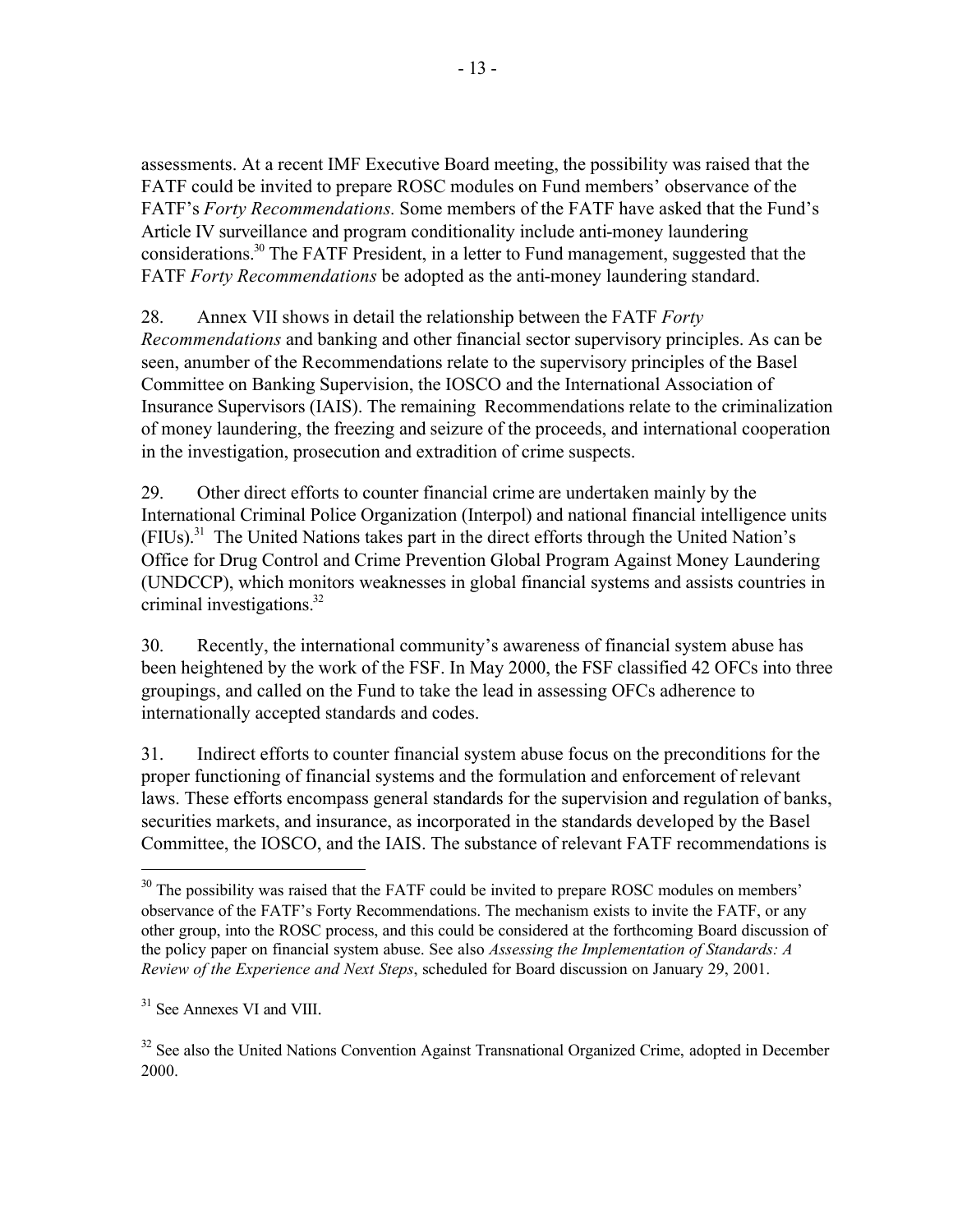incorporated in the principles of supervision of the Basel Committee and other international supervisory standard-setters.<sup>33</sup>

32. Banking, insurance, and securities markets supervisors are involved in both indirect and direct efforts to combat financial system abuse. Supervisors in different countries exchange information (often based on a network of memoranda of understandings) about individual banks, insurance companies, or agents in the securities markets, with a view to uncover unsound and illegal activities such as securities fraud, insider trading, or misreporting. Supervision is also exercised over the internal mechanisms to control risks, particularly operational risks, which also contributes to countering fraud and other forms of financial crime.

33. Out of concern over the potential impact of tax-induced distortions in capital and financial flows on welfare and on individual countries tax bases, the OECD initiated coordinated action for the elimination of harmful tax practices.<sup>34</sup> In May 1998, the OECD issued a report on Harmful Tax Competition including a series of 19 recommendations for combating harmful tax practices, established a Forum on Harmful Tax Practices, and proposed Guidelines for Dealing with Harmful Preferential Regimes in Member Countries (Annex II). In June 2000, OECD issued a list of countries it considers as engaged in harmful tax practices.

<sup>33</sup> Annex VII gives details of the relationship between the FATF *Forty Recommendations* and the financial supervisory principles and other relevant organizations.

<sup>&</sup>lt;sup>34</sup> The Fund is not directly involved in the OECD work on "harmful tax practices." For information on this issue, see OECD, *Harmful Tax Competition, an Emerging Issue*, 1998; and subsequent developments listed on the OECD website www.oecd.org, including the June 2000 listing of 35 jurisdictions as tax havens. In December 2000, the list of these jurisdictions was revised.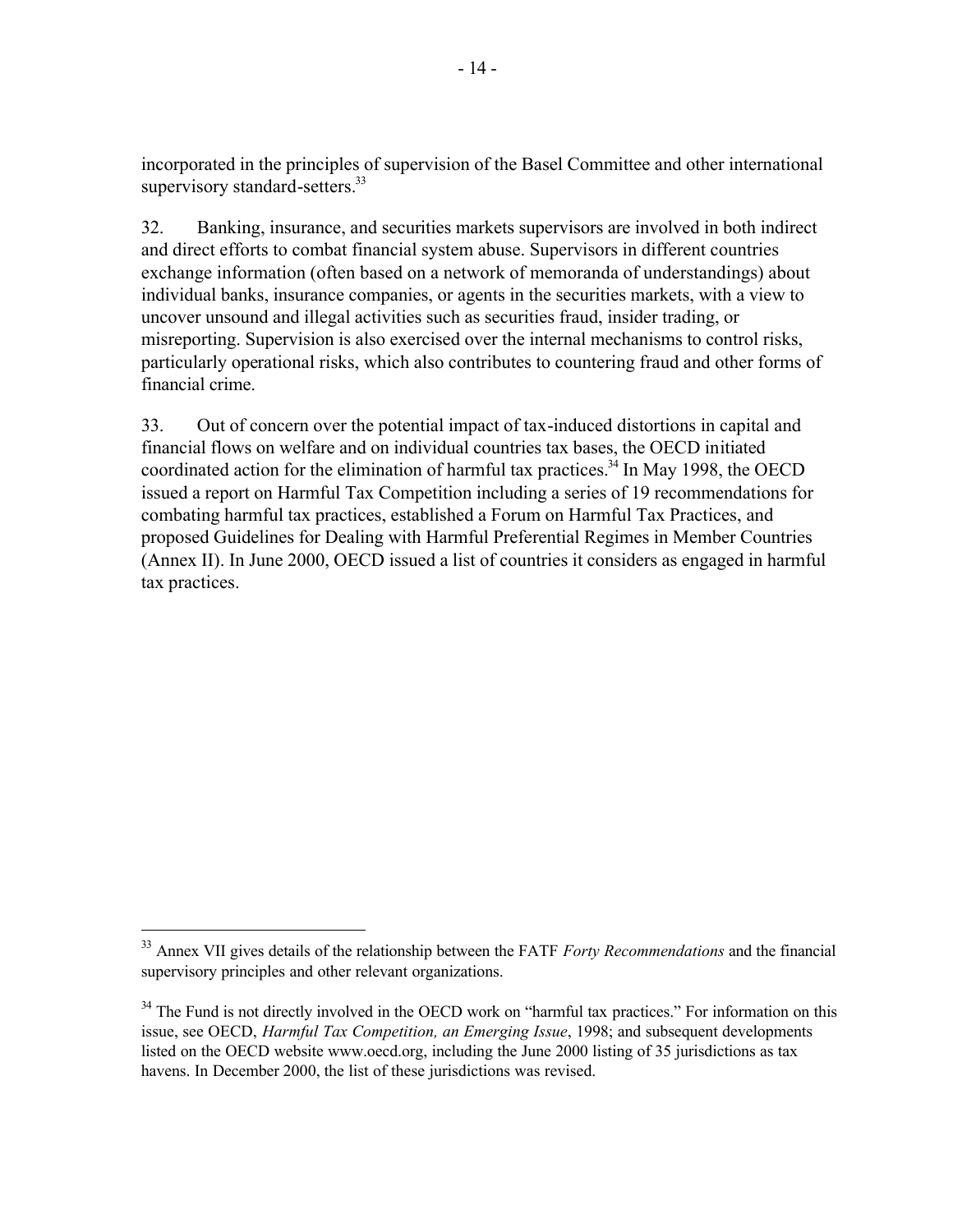### **CITATIONS ON FINANCIAL SYSTEM ABUSE**

## **The IMFC Communiqué of September 24, 2000:**

"The Committee recognizes that the Fund has to play its role as part of the international efforts to protect the integrity of the international financial system against abuse, including through its efforts to promote sound financial sectors and good governance. It asks that the Fund explore incorporating work on financial system abuse, particularly with respect to international efforts to fight against money laundering, into its various activities, as relevant and appropriate. It calls on the Fund to prepare a joint paper with the World Bank on their respective roles in combating money laundering and financial crime, and in protecting the international financial system, for discussion by their Boards before the Spring meetings and asks them to report to the Spring IMFC/Development Committee meetings on the status of their efforts."

"The Committee reiterates that the Fund has a central role to play in bringing together the efforts of other global institutions to strengthen the international financial system in helping to ensure that all countries can benefit from globalization. It agrees that the Fund can best contribute to this global effort and strengthen its overall effectiveness by:

— continuing to deepen its collaboration with other agencies and bodies. In that regard, it welcomes the initiatives of the Managing Director and the President of the World Bank to strengthen cooperation and complementarity between the two institutions;

— promoting, within the context of the Fund's mandate, international financial and macroeconomic stability and growth of member countries, the Fund must sharpen the focus of work in its core areas of responsibility: macroeconomic stabilization and adjustment; monetary, exchange rate, and fiscal policies and their associated institutional and structural aspects; and financial sector issues, especially systemic issues relating to the functioning of domestic and international financial markets."

## **The G-7 Communiqué of September 23, 2000:**

"We have made significant progress in recent months in the international fight against financial system abuse, including money laundering and corruption, in particular through the work of the FATF (establishing a first list of non-cooperative jurisdictions). We re-affirm our strong support for the efforts by the OECD (addressing harmful tax practices), and FSF on OFCs, and by the FATF for the inclusion of its recommendations among the priority international financial standards. We commit to pursue the review of additional noncooperative countries and territories in the FATF. We are prepared to provide, where appropriate, our technical assistance to jurisdictions that commit to making improvements to their regimes. We are committed, where dialogue to ensure compliance with international standards had demonstrably failed with countries listed as non-cooperative by the FATF, to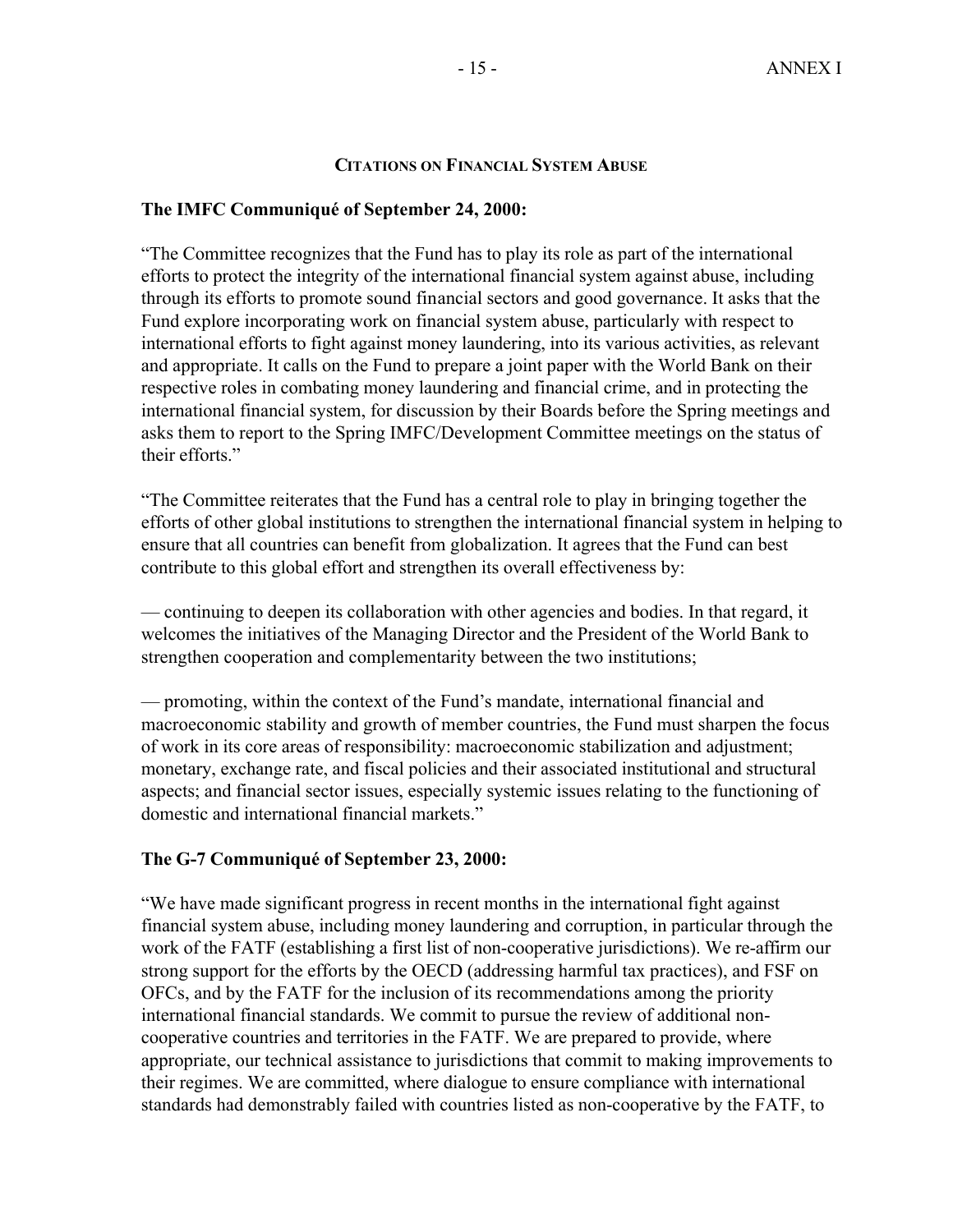defining an appropriate and comprehensive set of counter measures. These would include the possibility to condition or restrict financial transactions, in order to protect the international financial system against abuse and to condition or restrict assistance by the international financial institutions to those jurisdictions. We have already issued advisories to our banks and other financial institutions to demonstrate our commitment in this field. We call on the IMF, the World Bank and the regional development banks to fully integrate the fight against financial system abuse in their surveillance exercises and programs. We urge the IMF and World Bank to prepare a joint paper on their respective roles in combating financial abuse and to protect the international financial system, for discussion by their Boards before the Spring meetings and ask them to report to the Spring IMFC/Development Committee meetings on the status of their efforts."

# **The Managing Director's Report on Progress in Strengthening the Architecture of the International Financial System and Reform of the IMF of September 19, 2000:**

"Illicit activities and abusive market behavior, sometimes facilitated by ineffective supervision of internationally active intermediaries, can undermine market integrity and contribute to international vulnerabilities. Many aspects of the work on architecture will complement work underway on market integrity issues in other for a. Among the initiatives that will help address market integrity concerns are those to: help members implement internationally recognized standards, assess observance of standards, including those in offshore centers; improve supervision and strengthen domestic financial systems, including by undertaking comprehensive assessments of vulnerabilities and developmental needs; and measures to ensure greater transparency in policies and data."

## **Secretary Summers' Statement to the IMFC of September 24, 2000:**

"Abuse of the global financial system is a clear case of a "global public bad" – indeed, it is the dark side to international capital mobility. The international community has begun to take action against financial system abuse, including the public release of three lists of uncooperative or problematic jurisdictions, and has called on the international financial institutions to join in this effort.

Assisting in this effort should be seen as an integral part of the IFI's mandate to protect the integrity of the international financial system. Money laundering activities have the potential to cause serious macroeconomic distortions, misallocate capital and resources, increase the risks to a country's financial sector, and hurt the credibility of integrity of the international financial system. Both the IMF and the World Bank already help countries develop and reform their financial systems, improve governance and fight corruption. They are therefore well placed to encourage and support members now on any of the three lists noted above to get off them, and to help keep members off lists in the first place. This does not mean that the Fund or Bank should engage in law enforcement activities, which are certainly outside their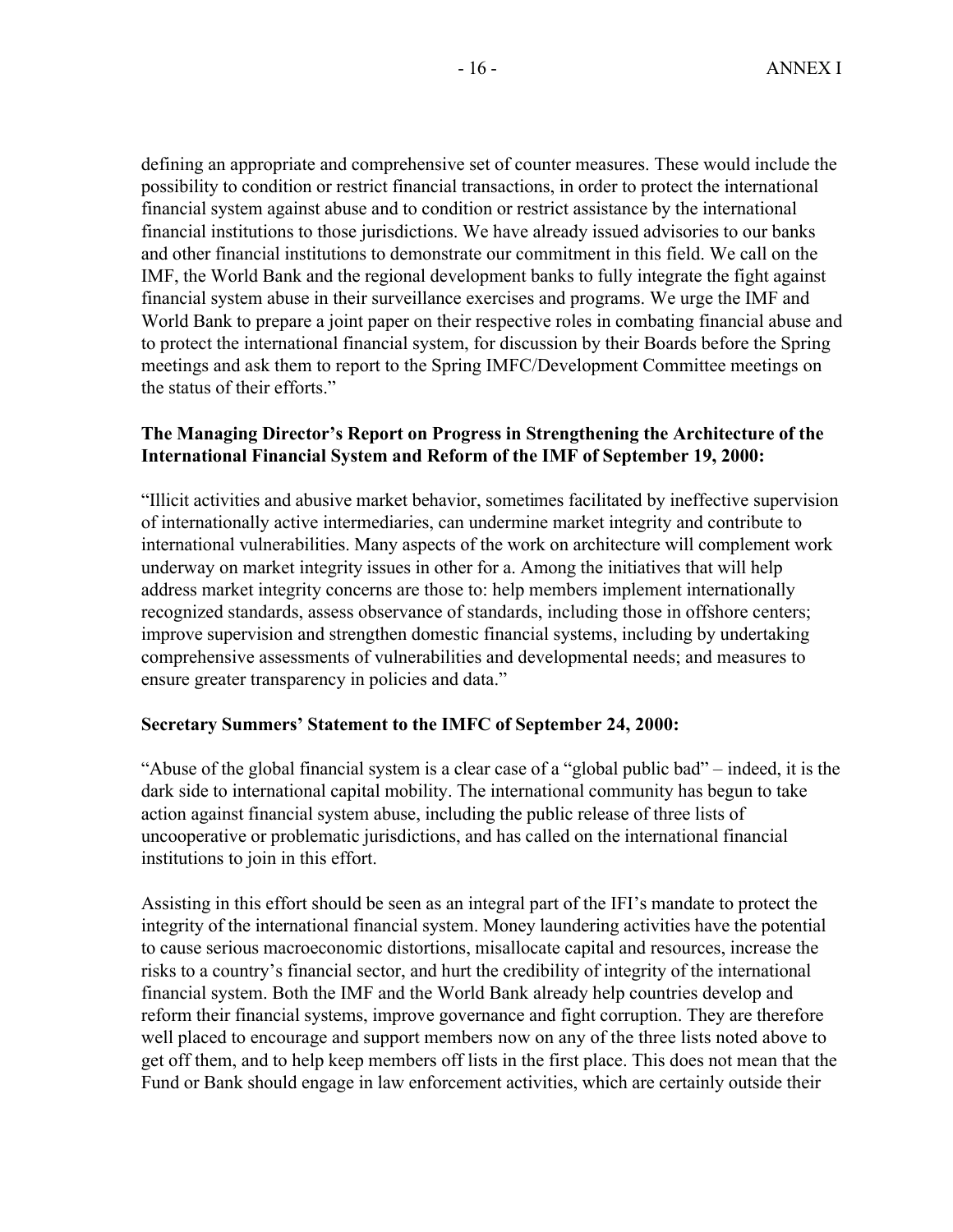mandates. But both can play a greater role in fighting abuse and preserving the integrity of the international financial system.

We therefore urge the IMF and the World Bank, consistent with their mandates, to institutionalize the fight against financial abuse and to report on their efforts by the time of the spring meetings. To initiate this effort, the Fund and the Bank should prepare as soon as possible a joint report on their roles in protecting the integrity of the financial system against abuse. In our view, the Fund could incorporate work on this issue into various activities, including technical assistance, surveillance, financial sector assessments, and lending conditionality, where relevant and appropriate. We believe country programs and loan operations should incorporate, as appropriate, preconditions and performance criteria designed to help countries make real and measurable progress in combating money laundering. ROSCs offer a flexible process for incorporating assessments of countries' observance of the FATF Forty Recommendations as another separate module."

# **The G-20 Communiqué of October 25, 2000:**

"In particular, we agree to: … strengthen our efforts to combat financial abuse, including money laundering, tax evasion and corruption, given its potential to undermine the credibility and integrity of the international financial system, cause serious macroeconomic distortions, and jeopardize national financial sectors. Market integrity is an important pre-condition for financial stability, and we look forward to the joint paper by the IMF and World Bank asked for by the IMFC on their respective roles in combating financial abuse and in protecting the international financial system."

# **The G-24 Communiqué of September 23, 2000:**

"Ministers agree that the Fund, in collaboration with the World Bank, must focus on systemic issues relating to the functioning of financial markets.

Ministers recognize the positive aspects of the development of international codes, standards, and best practices in the spheres of data dissemination, fiscal transparency and transparency in monetary and financial policies, and the management of debt as well as reserves. However, they note that the participation of developing countries in discussions on the development of these standards and codes has been limited, and they call for a more inclusive process. Ministers continue to underline the voluntary nature of implementing such codes and standards, taking into account the particular institutional capacities and stage of development of each country. They also stress the importance of the availability of appropriate technical assistance where needed. Ministers find the application of codes and standards to be highly asymmetric. Standards in the area of transparency are being pressed upon developing countries without a commensurate application of corresponding obligations for disclosure by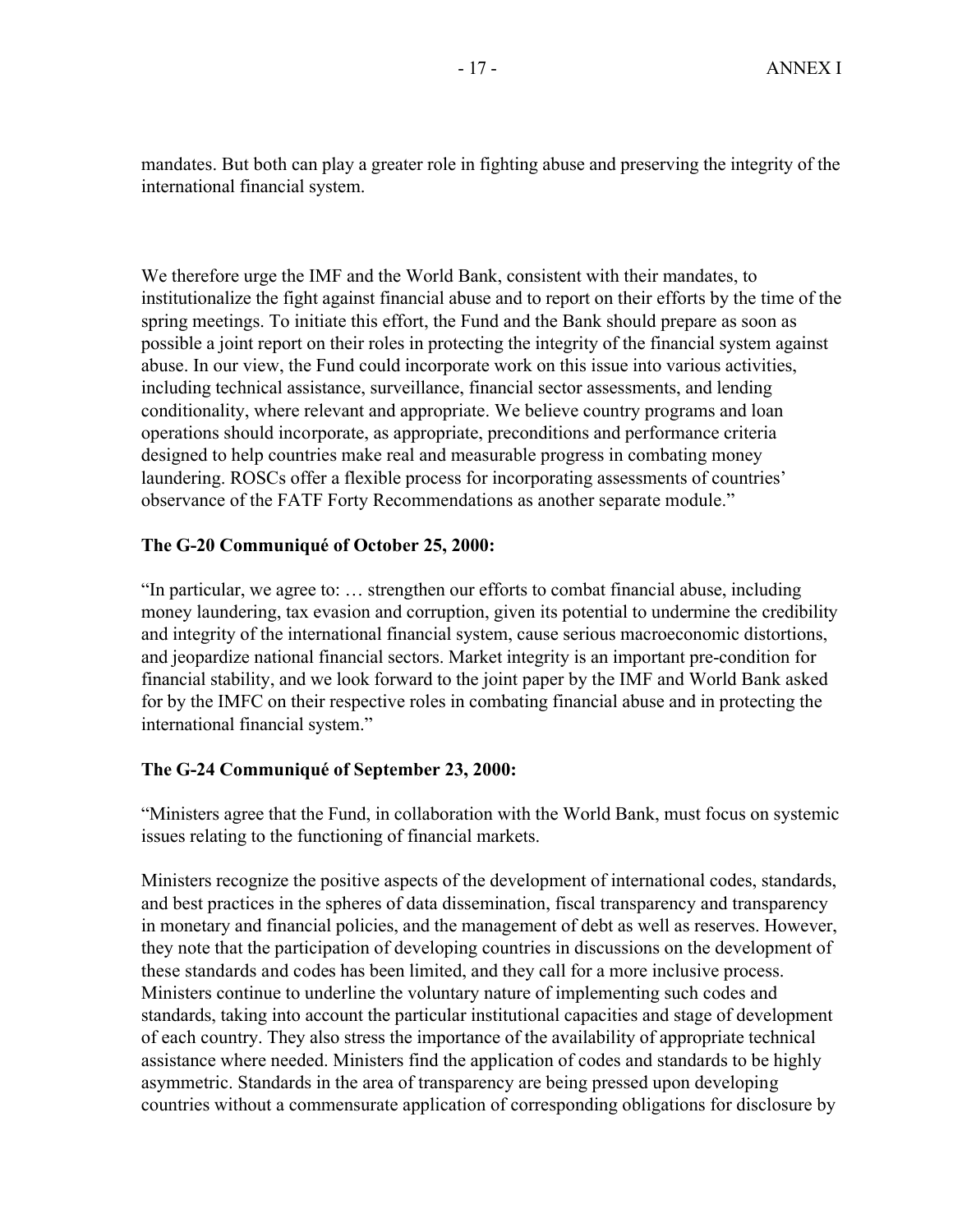financial institutions, including currently unregulated highly leveraged institutions. Ministers would insist that any monitoring of standards and codes within the corresponding competencies of the Bretton Woods Institutions should be done on a strictly symmetric basis. Moreover, compliance with such standards and codes should not be prematurely integrated into the Article IV consultation process and must not become a condition for use of IMF resources."

## **The Board's Conclusions on the OFC Discussions, BUFF/00/98 of July 14, 2000:**

"Directors stressed that effective anti-money laundering measures are important for the integrity of the financial system, as well as for fighting financial crime. They noted that such measures are part of the core supervisory principles covering all financial sectors, and are included in the assessments by the IMF and World Bank staff in joint FSAP reports and in Basel Core Principle Assessments. Directors also noted that anti-money laundering measures are being assessed and promoted by the FATF, whose efforts include law enforcement measures, which would not be appropriate for the Fund to assess. However, a few Directors called for intensified cooperation with the FATF, including in order to explore the possibility of preparing Reports on Observance of Standards and Codes modules that would also cover money laundering issues. A few Directors also underscored the importance of more effective cross-border collaboration among national supervisors, *inter alia*, to combat money laundering."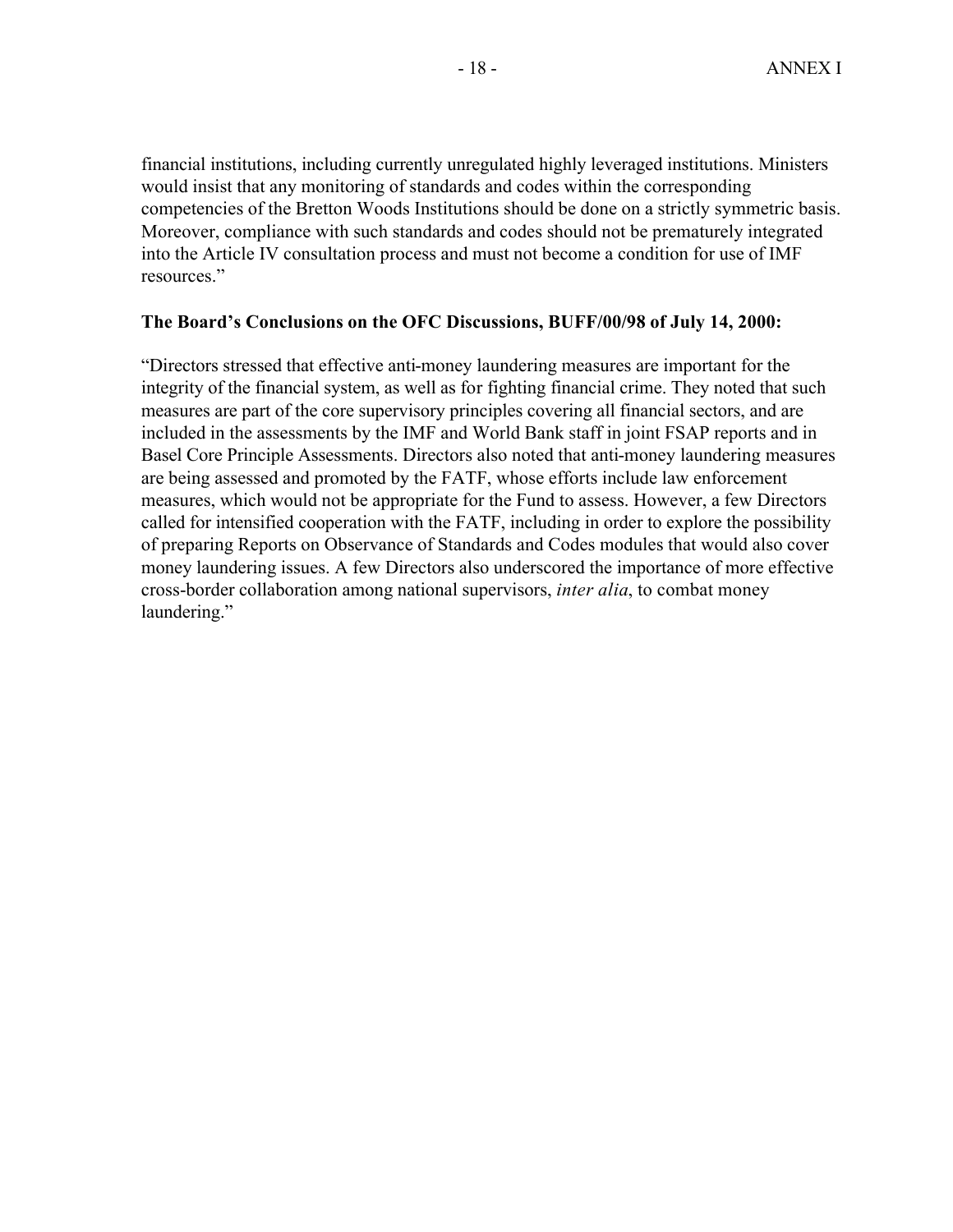## **OECD INITIATIVES ON HARMFUL TAX PRACTICES**

In May 1998, the OECD issued a report on Harmful Tax Competition (the 1998 Report), which adopted a series of 19 Recommendations for combating harmful tax practices,<sup>35</sup> established a Forum on Harmful Tax Practices, and proposed Guidelines for Dealing with Harmful Preferential Regimes in Member Countries, with a view to providing coordinated action against harmful tax practices that by distorting capital and financial flows could erode individual countries' tax bases, and reduce welfare.

The Forum on Harmful Tax Practices assesses existing and proposed preferential tax regimes in member and non-member countries by examining the effectiveness of tax and non-tax counteracting measures, as well as whether a particular jurisdiction is a tax haven. The 1998 Report set out "features of tax regimes which suggest that they have the potential to constitute harmful tax competition." The main factors include: (i) low or no taxes on the relevant income; (ii) the regime is ring-fenced from the domestic economy; (iii) lack of effective exchange of information; and (iv) lack of transparency. The Forum is also exploring the possibility of extending its mandate to incorporate other topics that may be relevant to the subject of harmful tax practices. These topics include restricting the deductibility of payments made to tax haven entities, imposing withholding taxes on payments to residents of countries with harmful preferential regimes, and the application of transfer pricing rules and guidelines.

The Guidelines on Harmful Preferential Regimes in Member Countries aim at preventing member countries from adopting new measures or extending the scope and/or strength of existing ones that are considered harmful tax practices (standstill provision). At the same time, they recommend that current harmful tax practices be eliminated within a five-year time span (roll-back provision). These Guidelines also indicate the Forum on Harmful Tax Practices as the appropriate venue for member countries to coordinate their national and international responses to harmful tax practices.

On June 19, 2000 the OECD announced that Bermuda, Cayman Islands, Cyprus, Malta, Mauritius, and San Marino had committed to eliminate harmful tax practices and to observe international tax standards for transparency, exchange of information and fair tax competition by end-2005. On June 26, 2000 the OECD released a list of 35 jurisdictions that are considered tax havens under the above-mentioned criteria, as well as the results of its review of OECD member country preferential regimes. On June 29, 2000 a symposium of 29 member countries and 30 other countries was organized to consider a coordinated response to the challenges posed by harmful tax practices. Talks in Barbados held during January 8-9, 2001 led to agreement between the OECD and a number of regional authorities on very broad principles of transparency, non-discrimination and exchange of information.

<sup>35</sup> Luxembourg and Switzerland abstained. See http://electrade.gfi.fr/cgibin/OECDBookShop.storefront/EN/product/231998041E1 for the 1998 Report.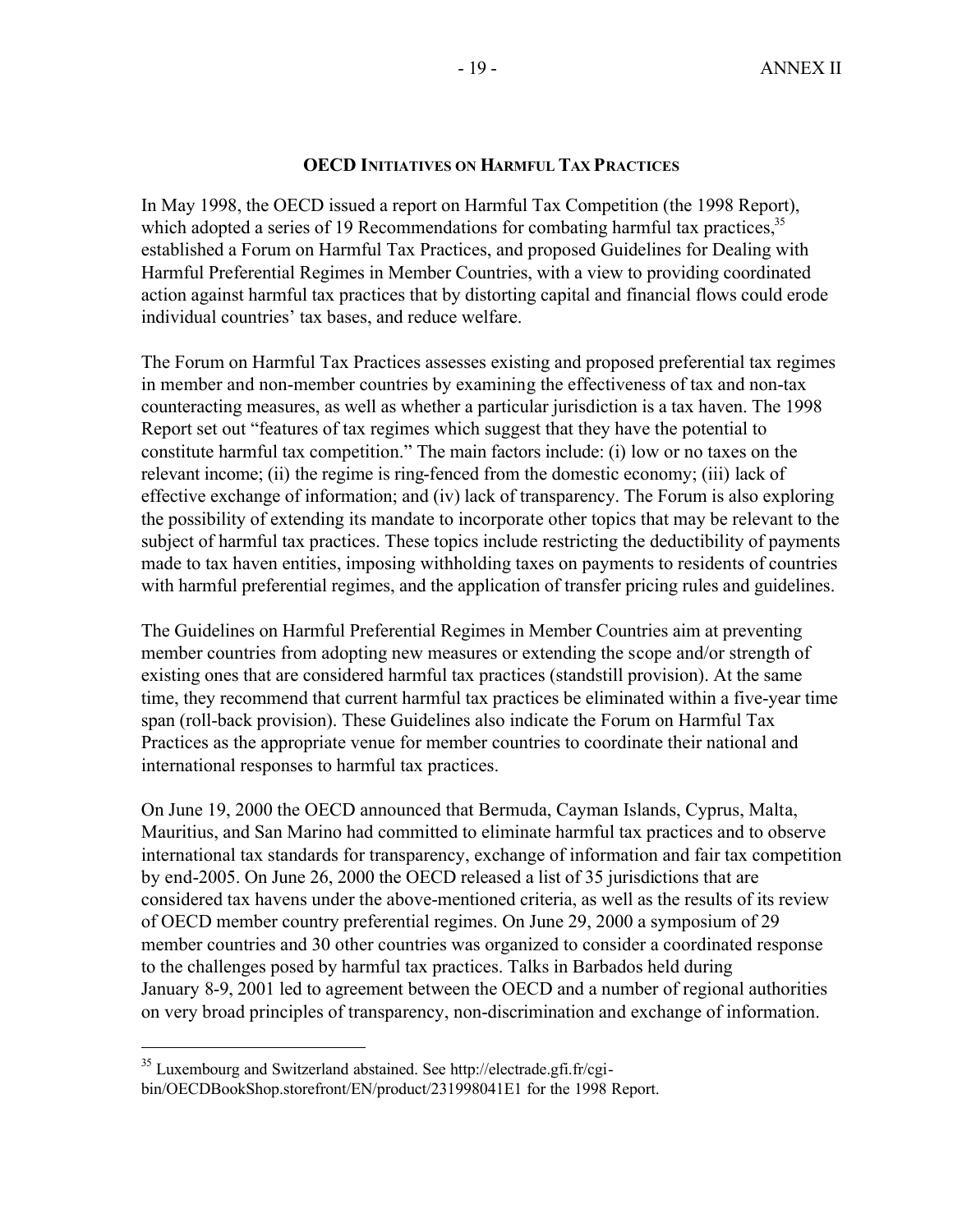# **WHAT IS FINANCIAL CRIME—A SURVEY OF CONCEPTS**

There is no single, broadly accepted understanding of the meaning of the term 'financial crime.' Rather, the term has been used to describe a number of different concepts of varying levels of specificity.

At its absolute broadest, the term has occasionally been used to refer to any type of illegal activity that result in a pecuniary loss. This would include violent crimes against the person or property such as armed robbery or vandalism.

At its next broadest, the term has often been used to refer only to *non-violent* crimes that result in a pecuniary loss. This would include crimes where a financial loss was an unintended consequence of the perpetrator's actions, or where there was no intent by the perpetrator to realize a financial gain for himself or a related party (e.g. when a perpetrator hacks into a bank's computer and either accidentally or intentionally deletes an unrelated depositor's account records.) Also, the term has occasionally been used slightly more narrowly to refer only to instances where the perpetrator intends to benefit from the crime. Either way, criminal fraud (i.e. the act of illegally deceiving or misrepresenting information so as to gain something of value) for personal benefit is undoubtedly the most common.

The term has been used in a more narrow sense to refer only to those instances where a nonviolent crime resulting in a pecuniary loss crime also involves a financial institution. Financial institutions can play one of three roles: (i) perpetrator, (ii) victim, or (iii) knowing or unknowing instrumentality of crime. Of these, the most common are probably when the financial institution is a victim of fraud and when it is used as an instrumentality for money laundering.<sup>36</sup> Some of the more common examples of the former include credit card fraud, check fraud, mortgage fraud, insurance fraud, pension fund fraud, and securities and investment fraud  $37$ 

With the ongoing development and increasing sophistication of commercial and financial enterprises, coupled with the consequences of globalization, the range and diversity of financial crime is likely to increase.

<sup>&</sup>lt;sup>36</sup> The question has been raised as to whether money laundering itself necessarily results in a financial loss. However, it has been argued that money laundering involves an attempt to evade confiscation of the proceeds (as well as any monetary fines that might also be levied), and also frequently involves tax evasion as well, either of which would result in a loss to the public budget.

<sup>&</sup>lt;sup>37</sup> Some of the more common examples of financial crimes that may not necessarily involve a financial institution as include bankruptcy fraud, health care fraud, cellular phone fraud, antitrust fraud, telemarketing fraud, and certain advance fee schemes.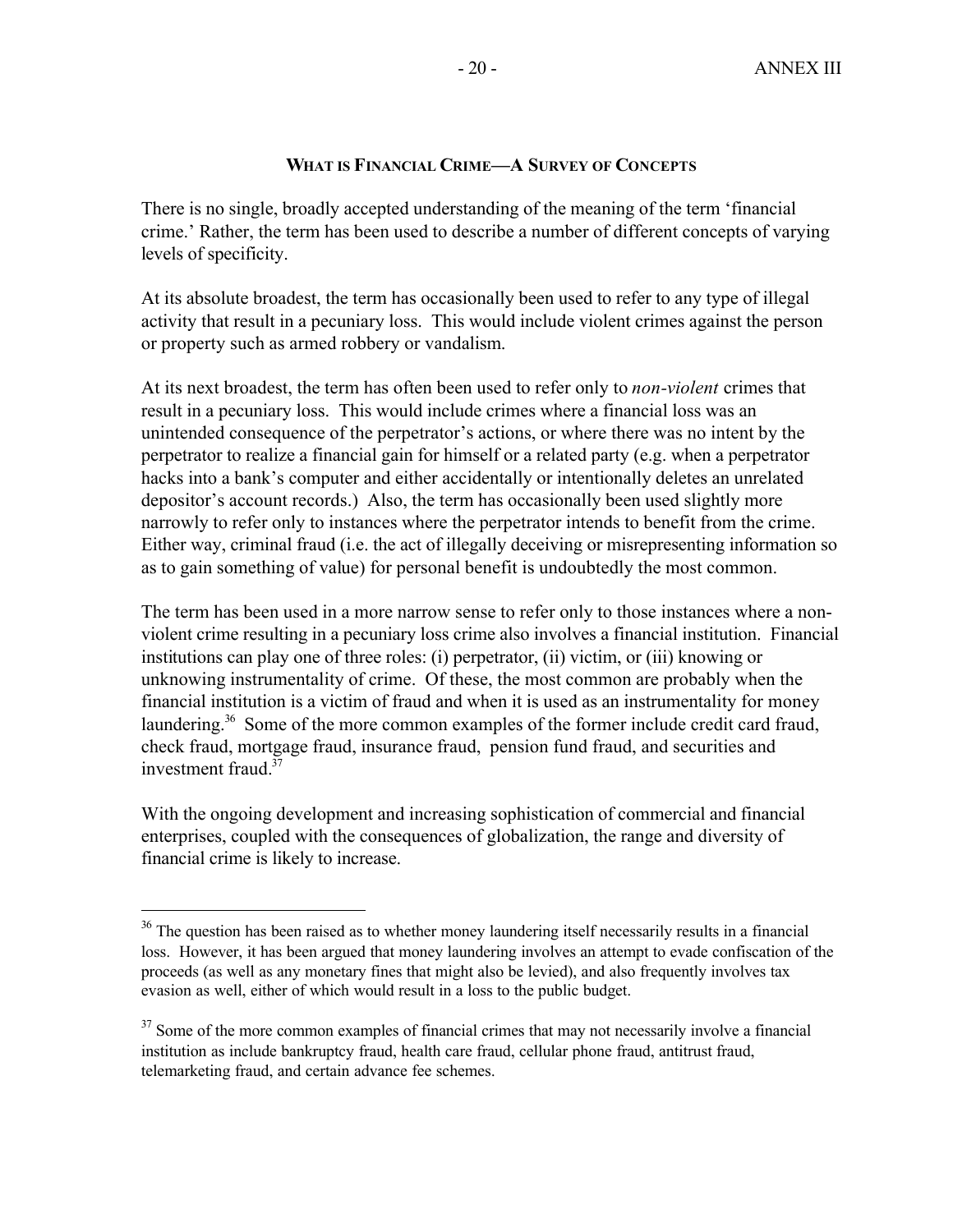The Financial Crimes Division of the United States Secret Service has recently drawn attention to four areas of particular concern.<sup>38</sup> These include the fraudulent use of fictitious negotiable instruments, desk top publishing, identity fraud through use of the internet, and advance fee fraud.

• *fictitious negotiable instruments.* These are instruments that have been fraudulently produced and have no underlying or intrinsic value. They are negotiated, often with supporting fraudulent documentation (e.g. the Indonesian promissory note, the Philippine victory note, and the Georgian IMEX bank certificate) to underwrite loans or to be sold to individual investors, pension funds, or retirement accounts. A common form includes socalled "prime bank instruments."

• *desk top publishing.* Improvements in the quality of computers and printers, as well as the decrease in prices for such equipment, has made it easier to manufacture virtually undetectable fictitious checks, bonds, securities, and other counterfeit instruments and obligations. These can then be used for fraudulent purposes.

• *advance fee fraud*. This type of financial crime is associated with organized criminal enterprises (often operating from outside the borders of the country in which the fraud is perpetrated) who use a method known as the over-invoicing contract scheme. A company or individual typically receives an unsolicited letter by mail from an alleged foreign government official seeking the assistance of a reputable local company or individual into whose bank account he can deposit large amounts of money, alleged to be the result of over-invoiced government contracts. Once the victim has committed to the scheme, an unforeseen tax or fee payable to the foreign government arises, which the victim has to pay by making deposits into a bank account, alleged to belong to the foreign government.

• *identity fraud through use of the internet.* Hackers have become increasingly sophisticated with respect to gaining access to computers of financial institutions and have been able to download personal and financial information (such as credit card and checking account numbers), and to perpetrate account take-over schemes and other similar fraud. Despite encryption technology, individuals with access to internet access codes can still perpetrate a myriad of fraud using the identity of someone else.

In particular, the emergence of electronic commerce, together with developing computer technology, has focused attention on identity fraud and sophisticated identity theft. Not only does this increase potential harm and loss for unsuspecting victims, but it also opens up new avenues for organized crime enterprises to start operating outside of the banking system and financial sector.

<sup>&</sup>lt;sup>38</sup>Based on testimony by the Financial Crimes Division, Hearing of the Senate Banking, Housing and Urban Affairs Committee on Financial Instruments Fraud, September 16, 1997.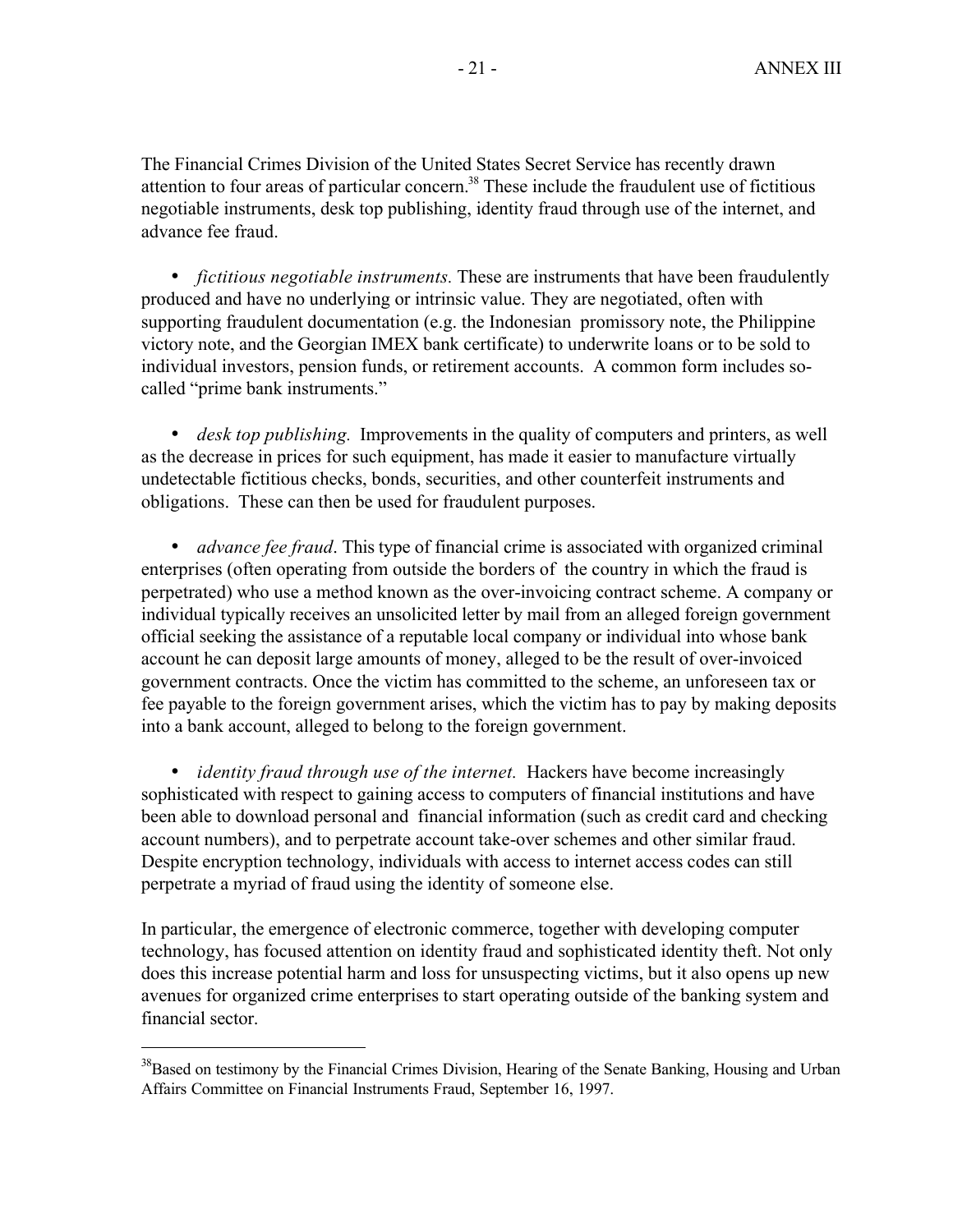## **PREDICATE CRIMES**

Predicate crimes are crimes whose proceeds are laundered. In most countries, however, only the laundering of the proceeds of certain crimes (sometimes known as 'specified unlawful activities' or SUAs) is illegal. In some countries, the range of SUAs is quite extensive, and may include all major crimes whether committed domestically or offshore. In others, the range is more limited. For example, under British law both official corruption and tax evasion, even when committed abroad, are SUAs, while under U.S. law they are not.<sup>39</sup>

A principal reason for such a difference is that the main purpose of anti-money laundering laws is to reduce the incidence of predicate crimes. In the past, countries often applied their anti-money laundering laws only to those crimes that they believed generated sufficient profits such that seizing those profits would materially reduce the incidence of the crime. In addition, especially when considering which foreign crimes to include as SUAs, countries often would only include those crimes that had pernicious affects in their own countries. Until recently, the most important of these crimes was narcotics trafficking. The first multilateral attempts to fight money laundering focused largely on this predicate crime, although consideration was also given to other serious offenses.<sup>40</sup>

As the 1990s progressed, non-drug related crimes were becoming increasingly important as predicate crimes to money laundering. The 1995 FATF Report noted that while narcotics trafficking remained "the single largest generator of illegal proceeds . . . in some countries, financial crime (bankruptcy and financial fraud, advance fee fraud, etc.) is believed to be as important a source of criminal funds." Canada, Denmark, France, Switzerland, the United Kingdom, and the United States now report that a majority by value of all proceeds is being generated by financial crime, while other members of the FATF have reported that while perhaps not constituting a majority, financial crime is becoming increasingly important as a predicate offense. A number of countries, including the United States, Switzerland, and

<sup>&</sup>lt;sup>39</sup> Article 7 (Money Laundering) of the OECD Convention on Combating Bribery of Foreign Public Officials in International Business Transactions (February 15, 1999) requires that signatories include bribery of a foreign public official as an SUA *only if* bribery of a domestic public official is already a SUA.

<sup>&</sup>lt;sup>40</sup> For example, The United Nations Convention Against Illicit Traffic in Narcotic Drugs and Psychotropic Substances (December 20, 1988) bound the signatories to include narcotics trafficking only, while the1990 Council of Europe Convention on the Laundering, Search, Seizure, and Confiscation of the Proceeds of Crime (Council Directive 91/308) stated that other, non-narcotics-related crimes "such as organized crime and terrorism" should be included. The 1990 FATF Report on Money Laundering suggested that each country should consider including "all serious offenses ..." while noting the primacy of narcotics trafficking.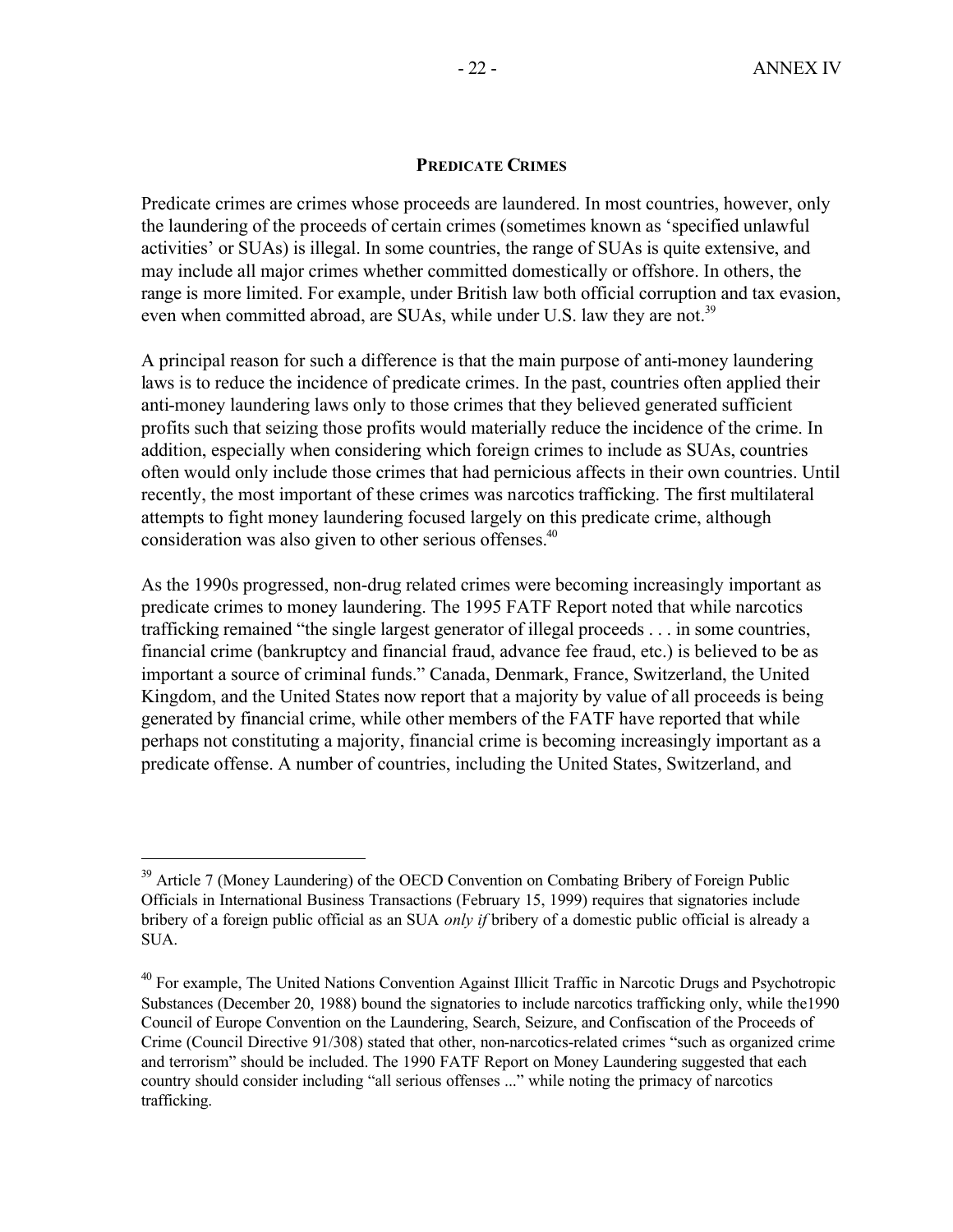Australia, have also reported that a majority of suspicious transactions reports from financial institutions relate directly to various types of financial fraud, and not to money laundering.<sup>41</sup>

 $41$  This information has been compiled from country reports for the 2000 FATF Typologies Exercises and from oral reports at the 2000 FATF Plenary Meeting.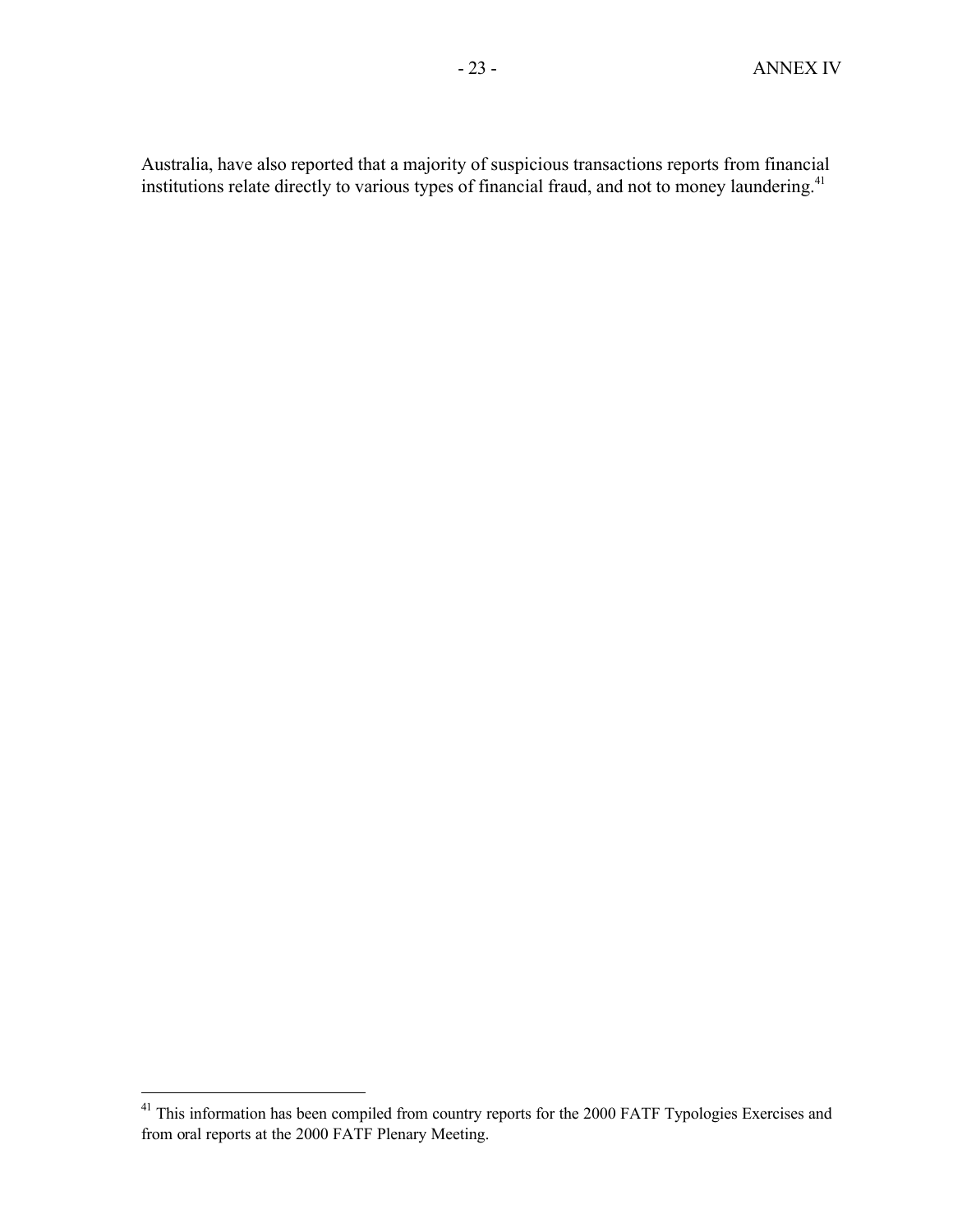# **THE ESTIMATION OF THE SIZE OF THE UNDERGROUND ECONOMY <sup>42</sup>**

This note provides a brief review of the methodologies used in economic literature to estimate the size of the underground economy and reports on the estimates of such "shadow" activities in developing, transition, and OECD countries.

# **A. Methodology**

Two methods have most often been used to estimate the size of the "shadow" or underground economy: a direct and an indirect approach..

**The direct approach** includes studies using detailed information obtained in the course of criminal investigations, along with tax records and other government data sources, and build up estimates sector by sector for the underground economy. An early (1974) U.S. study which excluded the proceeds of tax evasion estimated value-added in illegal activities at 4-9 percent of GDP. More recent work within an FATF ad hoc group formed in 1997 to estimate the magnitude of money laundering has focused its efforts along these lines, including gathering together available national and international data in relation to drug consumption, production, and pricing. A study for Italy estimates turnover in illegal activities in 1990 at 2 percent of GDP.<sup>43</sup> The respective value-added figures for Australia, Canada, and the Netherlands are three-quarters of 1 percent, 2-3 percent, and less than 1 percent of GDP.<sup>44</sup> However, the existing data sampling at national levels is thought to be too narrow at present to provide a sufficiently reliable basis for estimation. The data tends to be marked by wide variability over time and between countries, and further work to improve the basis for data collection is required.

**The indirect approach** is based on macroeconomic indicators that contain information about the underground economy. Five indicators are usually considered: (i) the discrepancy between income and expenditure statistics, assuming that the income measure of GDP should be equal to the expenditure measure of GDP reported in the national accounts; (ii) the discrepancy between the official and actual labor force—assuming that a decline in participation to the official market may reflect increasing activity in the underground economy; (iii) the discrepancy between official GDP and total nominal GDP (transactions

<sup>&</sup>lt;sup>42</sup> This note draws from Schneider and Enste (2000), which includes a discussion of the pros and cons of each of the empirical methods, as well as of the detailed estimates of the size of the underground economy in 76 countries. A reading list for further reference is included at the end of this note.

<sup>43</sup> Rey, G.M. *Economic Analysis and Empirical Evidence of Illegal Activity in Italy*, Istituto Nazionale di Statistica, no. 6, 1997.

<sup>44</sup> Van der Werf, R., and van de Ven, P., *The Illegal Economy in the Netherlands.*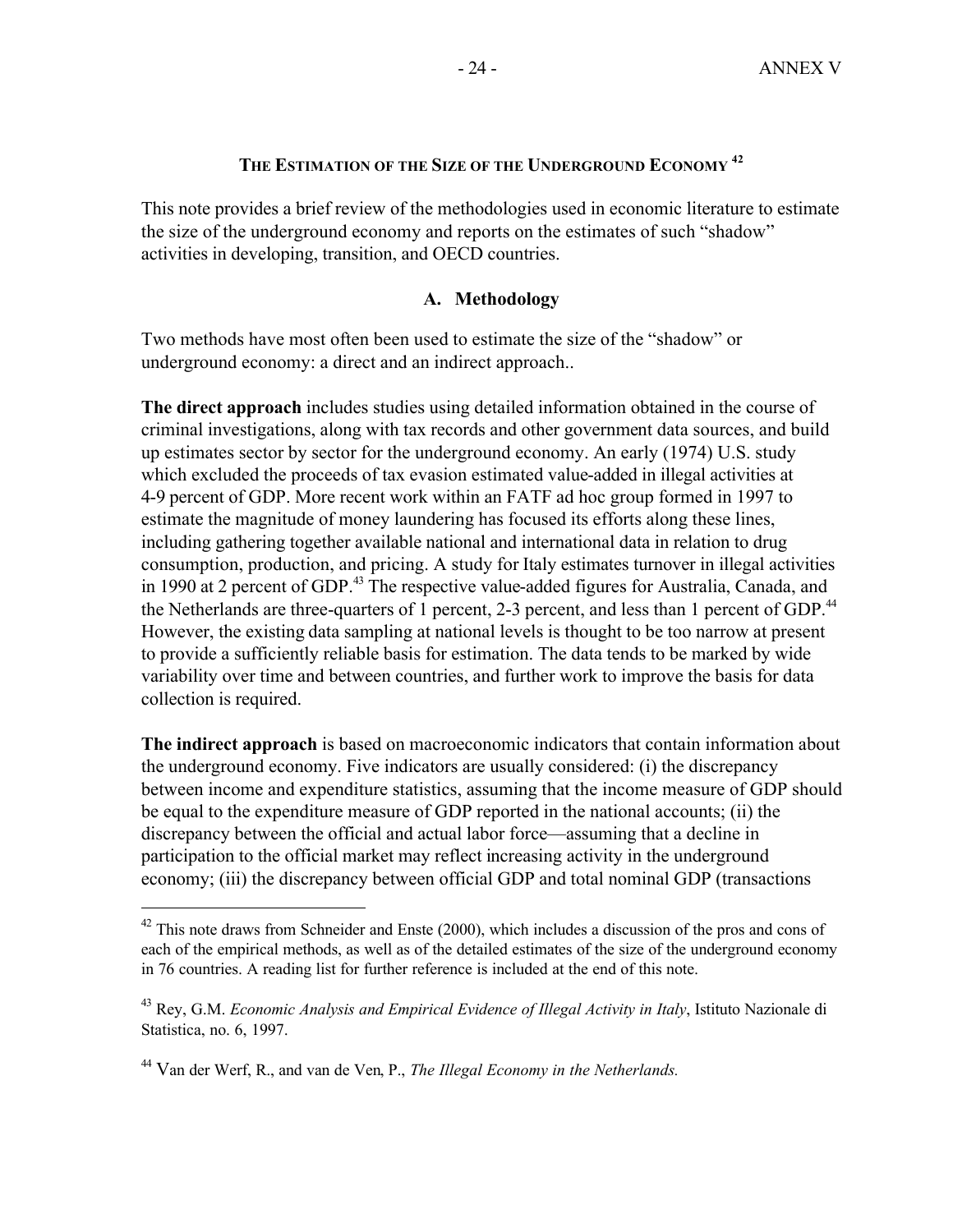approach) assumes a constant relationship over time between the volume of transactions and official GDP (Fisher's quantity equation); (iv) the discrepancy between actual or "excess" demand for money and the demand for money that can be explained by conventional or normal factors (currency demand approach) considers that currency is the main (only) means of payment used to settle transactions in the underground economy; (v) the discrepancy between actual and official GDP estimated on the basis of electricity consumption—assumes that economic activity and electricity consumption move together, with an electricity/GDP elasticity close to one.

To overcome the pitfalls of these various indirect methods, in particular that the estimation procedure considers only one indicator to capture all effects of the shadow economy in the labor, production and money markets, a "model" approach has been developed. Its objective is to consider explicitly multiple causes and effects of the underground economy over time.<sup>45</sup>

#### **B. Evidence**

Schneider and Enste (2000) present estimates of the aggregate size of the underground ("shadow") economy in 76 developing, transition, and OECD countries, obtained by combining results from the various indirect estimation methods summarized above. Table 1 reports estimates of the underground economy for developing, transition, and OECD countries. They also report estimates of the underground economy based on the "model" approach for five OECD countries—they range from 6 to 11 percent of GDP during 1976-80. The information value of these aggregate estimates is compromised by both the weaknesses of the underlying methodologies and by the fact of combining estimates based on different methods, statistical approaches, and specifications across countries.

| <b>Countries</b>            | Range (in percent of GDP) |  |  |  |  |
|-----------------------------|---------------------------|--|--|--|--|
| <b>Developing countries</b> |                           |  |  |  |  |
| Africa                      | 20-76                     |  |  |  |  |
| Central and South America   | 25-61                     |  |  |  |  |
| Asia                        | $13 - 71$                 |  |  |  |  |
| <b>Transition countries</b> | $8-63$                    |  |  |  |  |
| <b>OECD</b> countries       | $5 - 28$                  |  |  |  |  |

### **Table 1. The Underground Economy in Developing, Transition, and OECD Countries**

Source: Schneider and Enste (2000): range of average size estimated over different years and with different methodologies presented in various tables.

<sup>&</sup>lt;sup>45</sup> See Frey, S., and Weck-Hannemann, H., (1984), and Aigner, Schneider, and Gosh (1988).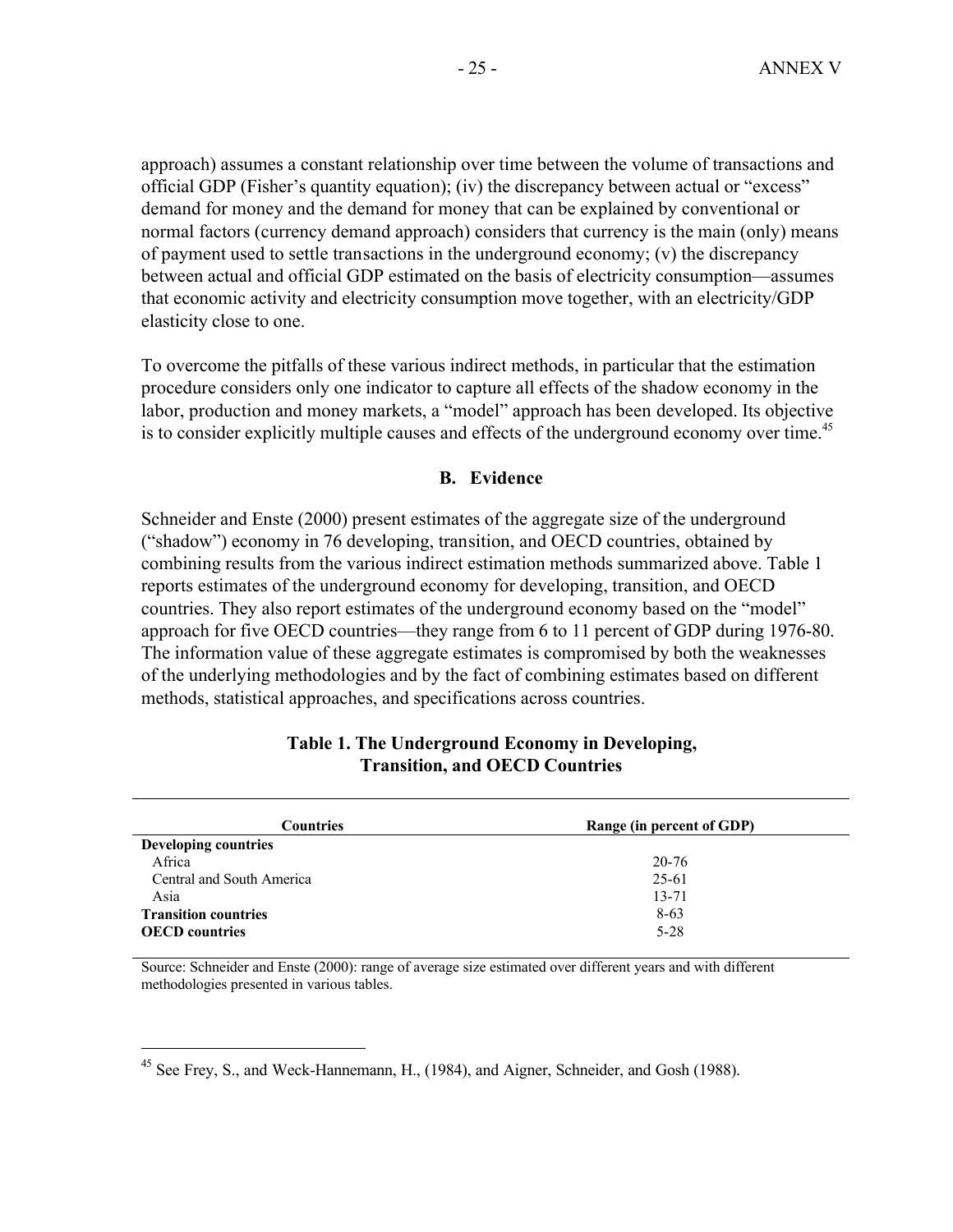Others have estimated the size of the underground economy in individual developing and industrialized countries. In the case of **Bangladesh**, the estimate—currency demand approach—showed that the shadow economy had shrunk from 83 percent of recorded GDP in 1977 to about 40 percent in 1988-91, but had expanded again to 54 percent of recorded GDP by 1996 (Appendix to technical assistance report for Bangladesh). In the case of **Pakistan**, Shabsigh (1995) estimated—currency demand approach—the size of the underground economy to be about 23 percent of recorded GDP on average over 1974-1991, whereas Iqbal and Qureshi (1997), using the same approach, estimated it at 68 percent of GDP in 1996. In the case of **Canada**, Spiro (1996) estimated—currency demand approach at 8 percent of GDP the size of the underground economy in 1993.

The above empirical evidence points to the difficulty in assessing non-observable economic variables. However, the magnitude of some of these estimates underscores the possible effects that un-observed transactions could have on macroeconomic variables.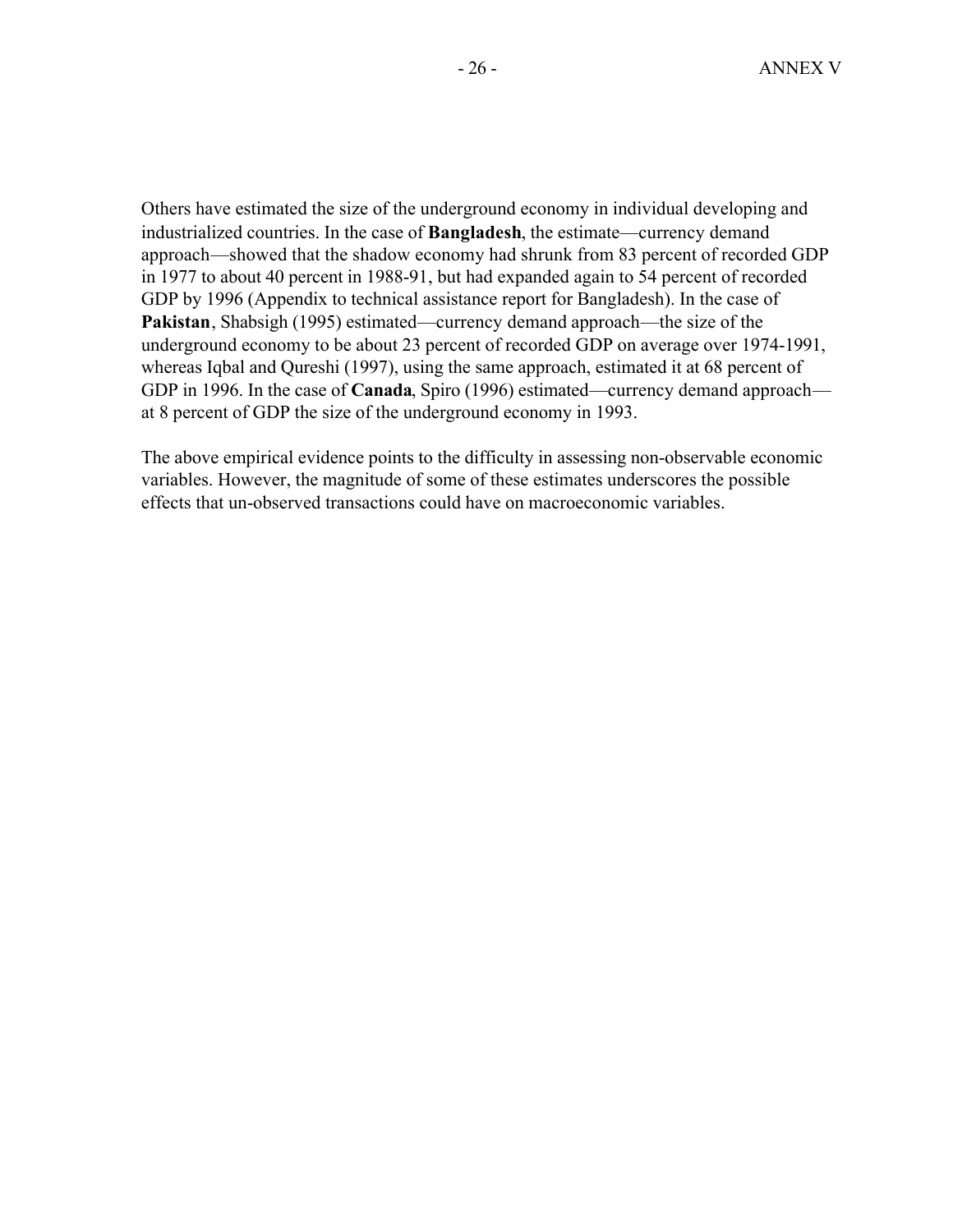# **Selected Reading List**

| Author                                                     | Year             | Title                                                                                                                                                                                                        | Source                                                             |
|------------------------------------------------------------|------------------|--------------------------------------------------------------------------------------------------------------------------------------------------------------------------------------------------------------|--------------------------------------------------------------------|
|                                                            |                  |                                                                                                                                                                                                              |                                                                    |
| Aigner, Dennis<br>Schneider, Friedrich<br>Ghosh, Damayanti | 1988             | Me and My Shadow: Estimating<br>the Size of the U.S. Hidden<br>Economy from Time Series Data,<br>in W. A. Barnett, E.R. Berndt and<br>H. White (eds.), Dynamic<br>Econometric Modeling,<br>Cambridge (Mass.) | Cambridge University Press                                         |
| Barthelemy, Philippe                                       | November 1985    | The Macroeconomic Estimates of<br>the Hidden Economy: A Critical<br>Analysis                                                                                                                                 | University Aix-Marseille III                                       |
| Feige, Edgar L.                                            | 1990             | Defining and Estimating<br>Underground and Informal<br>Economies: The New Institutional<br>Approach                                                                                                          | World Development Vol. 18<br>No. 7<br>(Pergamon Press Plc)         |
| Frey, Bruno S.<br>Weck, Hannelore                          | 1983             | "Bureaucracy and the Shadow<br>Economy: a Macro-Approach" in:<br>Hanusch, H. (ed.), Anatomy of<br><b>Government Deficiencies</b>                                                                             | Springer-Verlag, Berlin                                            |
| Houston, J.F.                                              | June 1987        | Estimating the Size and<br>Implications of the Underground<br>Economy                                                                                                                                        | Federal Reserve Bank of<br>Philadelphia, Working Paper<br>No. 87-9 |
| Iqbal, Zafar &<br>Qureshi, Sarfrz Kahn                     | 1997             | The Underground Economy in<br>Pakistan                                                                                                                                                                       | Pakistan Institute of<br>Development Economics                     |
| Quirk, P.J.                                                | <b>June 1996</b> | Macroeconomic Implications of<br>Money Laundering                                                                                                                                                            | IMF, WP/96/66                                                      |
| Schneider, Friedrich and<br>Enste, Dominik                 | February 2000    | Shadow Economies Around the<br>World: Size, Causes, and<br>Consequences                                                                                                                                      | IMF, WP/00/26                                                      |
| Shabsigh, Ghiath                                           | October 1995     | The Underground Economy:<br>Estimation, and Economic and<br>Policy Implications-The Case of<br>Pakistan                                                                                                      | IMF, WP/95/101                                                     |
| Spiro, Peter S.                                            | April 1996       | Monetary Estimates of the<br>Underground Economy: A<br>Critical Evaluation                                                                                                                                   | Canadian Journal of Economics                                      |
| Tanzi, Vito                                                | December 1980    | Underground Economy and Tax<br>Evasion in the United States:<br><b>Estimates and Implications</b>                                                                                                            | Banco Nazionale del Lavoro<br>Quarterly Review                     |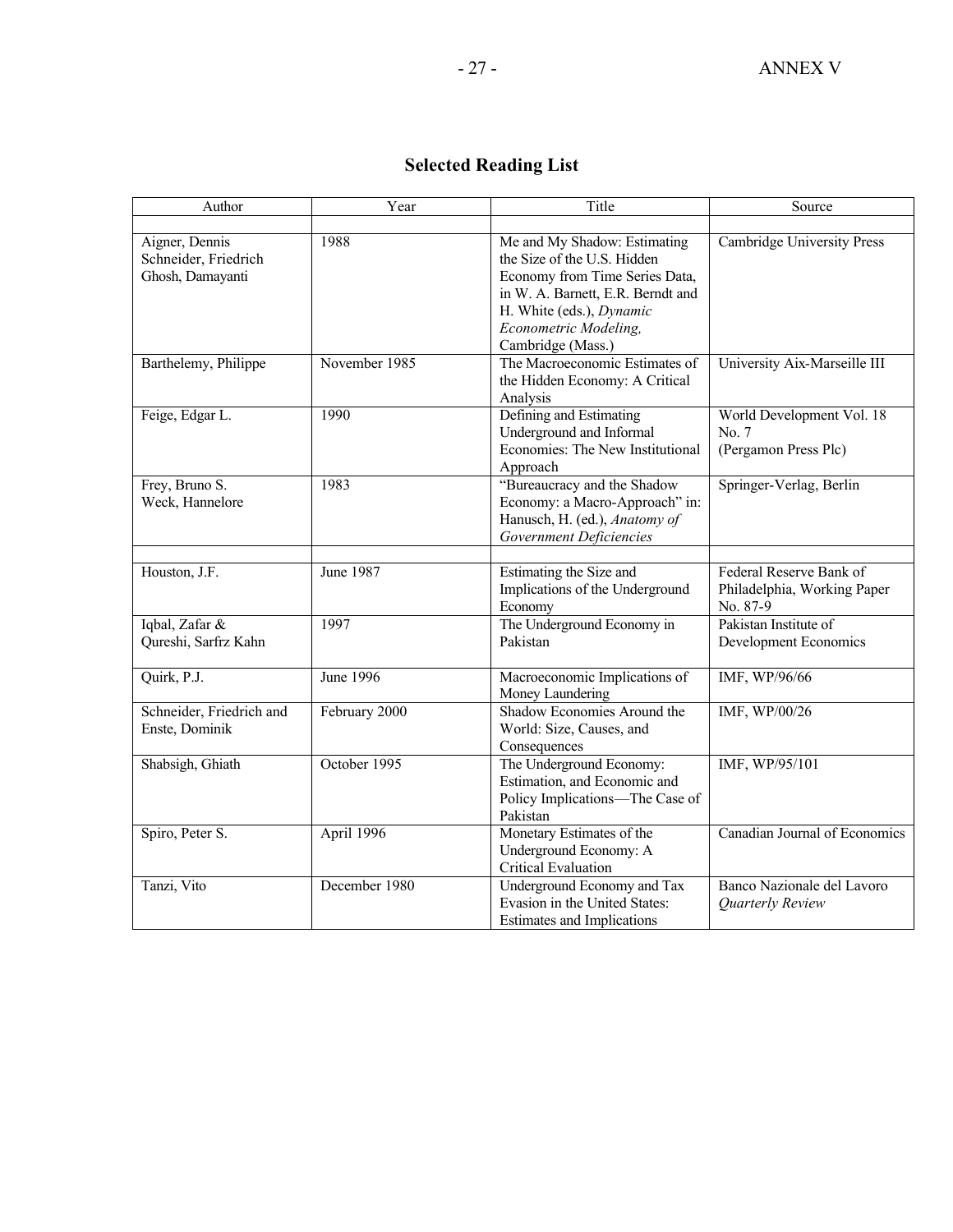# **INTERNATIONAL ORGANIZATIONS INVOLVED IN COUNTERING FINANCIAL SYSTEM ABUSE, FINANCIAL CRIME, AND MONEY LAUNDERING**

International efforts to combat financial system abuse, financial crime, and money laundering intensified in the late 1980s, sparked by the growing concerns about drug trafficking and the recognition that the internationalization of trade and finance and advancements in communication technology may facilitate money laundering. Since then, countering financial crime, and money laundering became an integral part of the agenda of many multilateral organizations.

The interagency response is led primarily by the Financial Action Task Force (FATF) and the affiliated regional organizations. Other international organizations, including those with a general mandate (such as the United Nations) and those with a specialized focus (particularly, the Financial Stability Forum and international standard-setting bodies of financial sector supervisors) also contribute. The nature and activities of the principal multilateral organizations currently involved in countering financial system abuse, financial crime, and money laundering is summarized in this Annex.

# **The Financial Action Task Force on Money Laundering and the Affiliated Multilateral Organizations**

# 1. **FATF**

 $\overline{a}$ 

The FATF was established by the G-7 in 1989 with a mandate to examine measures to combat money laundering, largely in recognition of the enormous proportions of the drug problem.The FATF now includes 29 member countries and two regional organizations from the Americas, Europe, and Asia, as well as 18 observers (including the Fund and the World Bank). <sup>46</sup> Although located at the OECD, where it maintains a small secretariat, the FATF is independent of the OECD. The FATF is the principal anti-money laundering multilateral organization.

Since the FATF is a voluntary task force and not a treaty organization, its *Forty Recommendations* do not constitute a binding international convention. However, each FATF member undertakes a firm political commitment to combat money laundering by implementing the recommendations. Besides self-assessment exercises and mutual evaluations, the FATF, in close collaboration with its members and other organizations,

<sup>&</sup>lt;sup>46</sup> Argentina, Australia, Austria, Belgium, Brazil, Canada, Denmark, Finland, France, Germany, Greece; Hong Kong SAR; Iceland, Ireland, Italy, Japan, Luxembourg, Mexico, the Kingdom of Netherlands, New Zealand, Norway, Portugal, Singapore, Spain, Sweden, Switzerland, Turkey, the United Kingdom, and the United States; the European Commission and the Gulf Cooperation Council.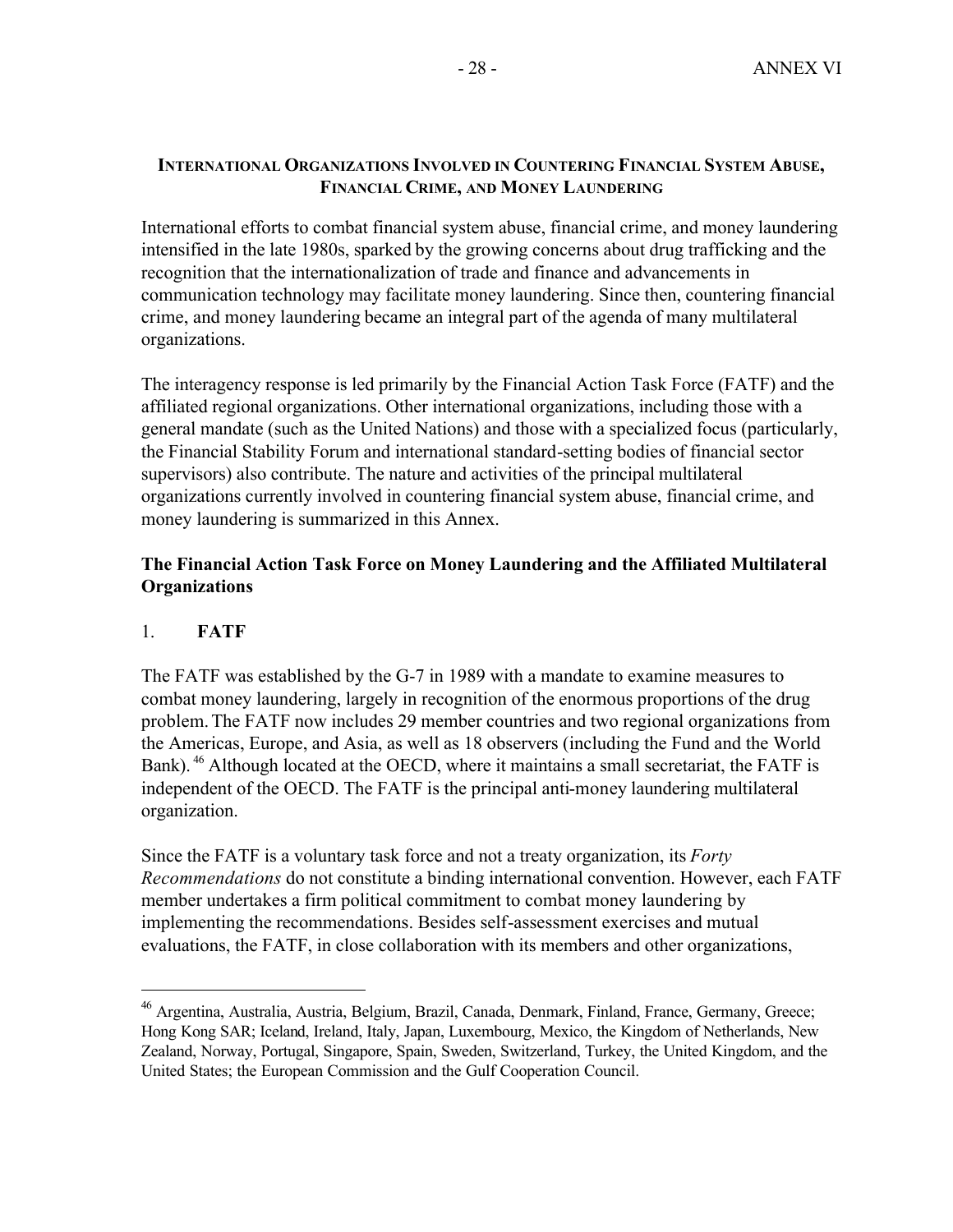conducts regular *typology exercises* to uncover new money laundering techniques and to develop strategies for countering them.

The FATF's anti-money laundering efforts summarized in the Forty Recommendations relate to the enforcement of criminal laws and to complementary measures in the financial sector, and international cooperation. The recommendations that apply to law enforcement can be grouped according to those for: (i) the criminalization of money laundering, (ii) the seizure and confiscation of money laundering proceeds, (iii) suspicious transaction reporting, and (iv) international cooperation in the investigation, prosecution and extradition of crime suspects. Recommendations dealing with financial sector regulations relate primarily to customer identification and record keeping requirements, which together are commonly referred to as "know-your-customer" standards.

FATF members are reviewed for their compliance with the FATF *Forty Recommendations*  (issued in 1990 and modified in 1996) through mutual evaluation by their peers, where assessors from member countries carry out on-site assessments on implementation and prepare a detailed report on compliance. To date, most members have undergone two rounds of mutual evaluations, which are supported by annual self-assessments to track progress by individual countries in correcting deficiencies. Results from the mutual evaluations and the annual self-assessments are summarized in FATF publications. Although infractions are identified, the extent of noncompliance is not, and seldom has the FATF found it necessary to recommended punitive actions against its members.<sup>47</sup>

In addition to the mutual evaluations, the FATF evaluates non-FATF members' willingness to cooperate with FATF initiatives through its non-cooperative countries and territories (NCCT) exercise. The FATF also evaluates non-members (without their consent) vis-à-vis their compliance with 25 criteria which are based on the Forty Recommendations. This evaluation results in a list of the NCCTs. A listing by the FATF under the NCCT exercise has punitive consequences, as financial transactions with jurisdictions judged as non-cooperative, with relatively severe infractions, are subject to heightened scrutiny by financial institutions in FATF member countries.

A first round of the NCCT exercise has been completed and of 29 countries reviewed, 15 were judged non-cooperative. The list included a number of offshore financial centers in the Caribbean and Pacific, Israel, Lebanon, Panama, the Philippines, and Russia. That report calls on the jurisdictions to resolve the problems identified, and states that the FATF will help

<sup>47</sup> For example, Austria was non-compliant with the FATF *Forty Recommendations* on the issue of anonymous passbooks, a problem that had existed since the creation of FATF. Only in 1999 did the FATF move to sanction Austria by threatening its suspension and Austria changed the requirements to comply. The threat to sanction a member was apparently unprecedented.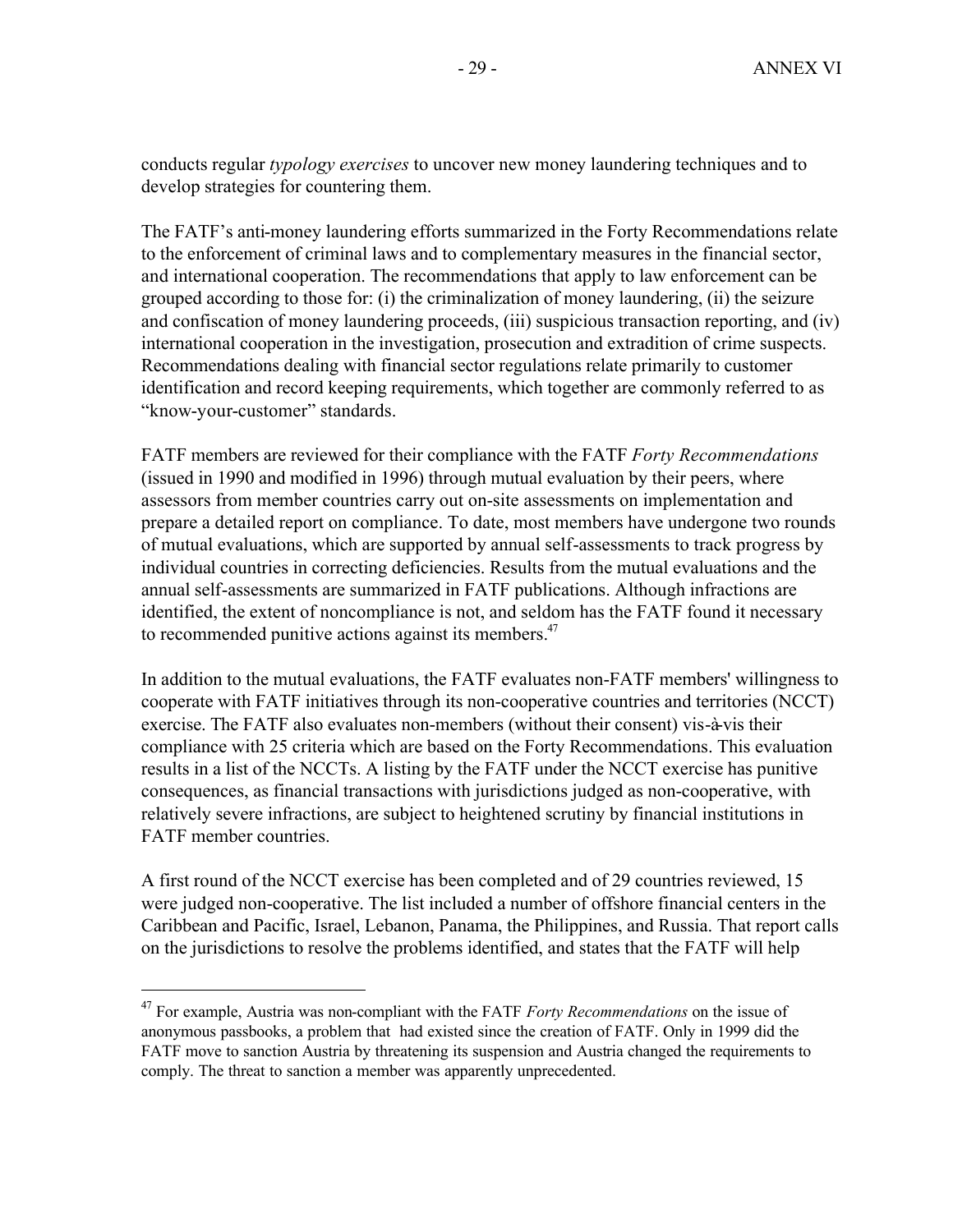provide technical assistance in so doing. It should be noted that the FATF Secretariat does not normally itself provide much technical assistance, although its members do provide bilateral technical assistance.

# 2. **Regional Anti-Money Laundering Organizations**

In recent years, the FATF helped create a number of regional anti-money laundering organizations. These groups include the *Caribbean Financial Action Task Force* (CFTAF)*,*  the *Select Committee of the Council of Europe* (PC-R-EV) the *Asia/Pacific Group on Money Laundering* (APG), and the newly created *Eastern and Southern Africa Anti-Money Laundering Group* (ESAAMLG). Membership in these groups requires some kind of commitment to combat money laundering through endorsement of the Forty Recommendations, but not necessarily at the level of the "firm political commitment" as required by the FATF. These organizations also include self- and mutual assessment programs (though they are not requirements for membership) and typology exercises. These organizations have small secretariats and very few resources, and do not typically provide technical assistance. They were not involved in the preparation of the June 2000 FATF report on non-cooperating countries and territories.

# 3**. FATF Sponsored Organizations**

 $\overline{a}$ 

**Egmont Group of Financial Intelligence Units of the World (Egmont Group)** was set up in 1995 with the sponsorship of the FATF, with the membership consisting of financial *intelligence units* (FIUs) from 40 jurisdictions.<sup>48</sup> FIUs are agencies responsible for receiving, analyzing, and disseminating disclosures of financial information concerning suspected proceeds of crime in order to counter money laundering. (See also Annex VIII.) The Egmont Group fosters communication among FIUs, has a secure website for sharing information, and has produced a model information sharing agreement. It also provides some technical assistance in setting up and running FIUs.

<sup>48</sup> Aruba, Australia, Austria, Belgium, Bermuda, Bolivia, Brazil, British Virgin Islands, Bulgaria, Chile, Colombia, Costa Rica, Croatia, Cyprus, Czech Republic, Denmark, Dominican Republic, Estonia, Finland, France, Greece, Guernsey, Hong Kong, SAR; Hungary, Iceland, Ireland, Isle of Man, Italy, Japan, Jersey, Latvia, Lithuania, Luxembourg, Mexico, Monaco, Netherlands, Netherlands Antilles, New Zealand, Norway, Panama, Paraguay, Portugal, Romania, Slovakia, Slovenia, Spain, Sweden, Switzerland, Taiwan, Province of China; Turkey, United Kingdom, United States, Venezuela.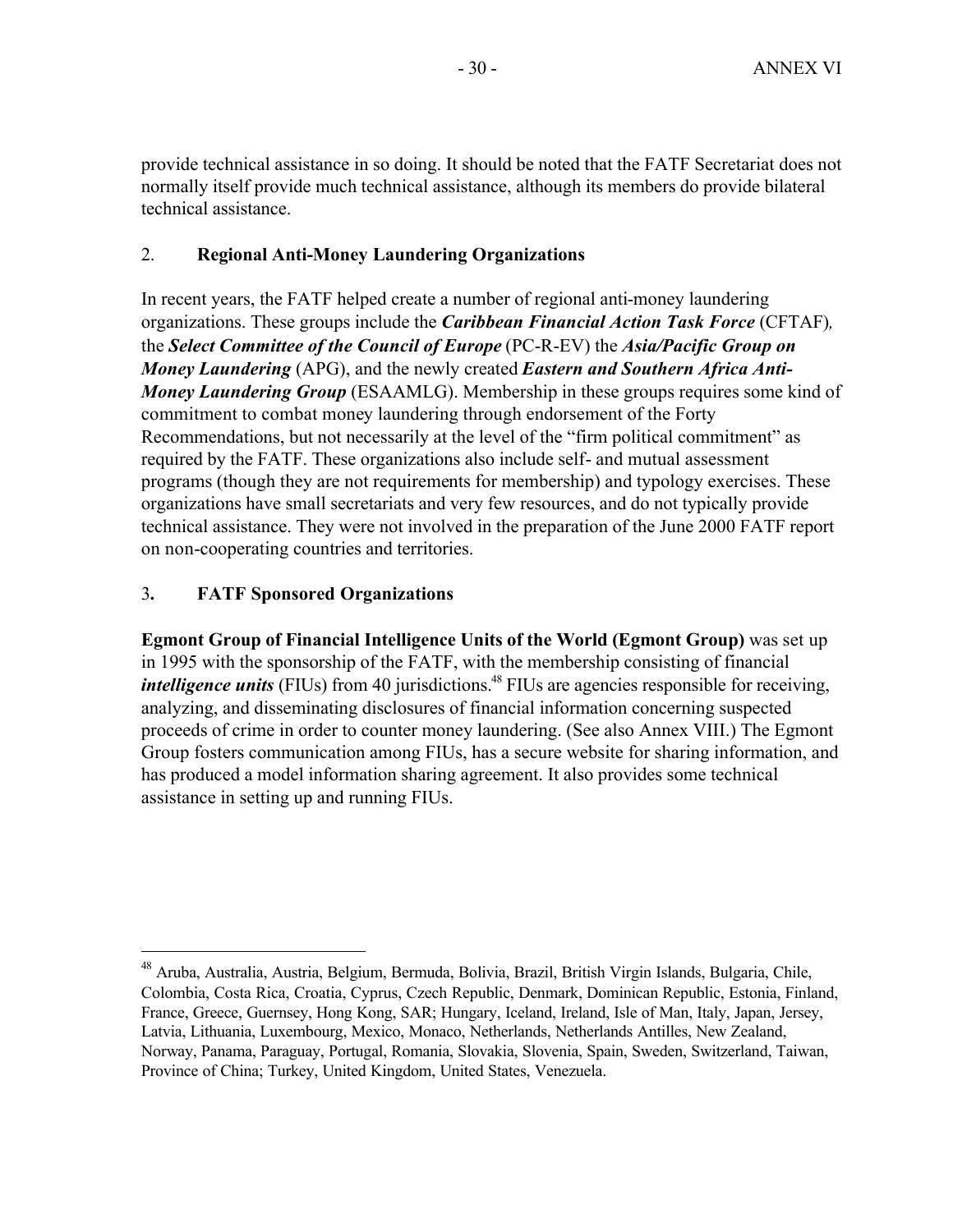# 4. **Multilateral Organizations Not Affiliated with the FATF**

# **Commonwealth Secretariat**

The Commonwealth Secretariat, while not principally involved in money laundering issues, has prepared a Model Anti-Money Laundering Law, designed primarily for use in Commonwealth countries.

# **Financial Stability Forum**

 $\overline{a}$ 

The FSF was convened in April 1999 to promote international financial stability through information exchange and international co-operation. In March and April 2000, the *FSF Working Group on Offshore Financial Centers* issued a report on the role of OFCs with respect to global financial stability. Among the market integrity standards four are relevant to money laundering, including access to and sharing of financial information and transparency of ownership structures. The FSF also published a classification of OFCs by the perceived quality of supervision and the degree of cooperation, in part to establish priority jurisdictions for assessment.<sup>49</sup> The FSF has called on the Fund to take responsibility for developing, organizing, and carrying out a process for assessing OFCs' adherence with these and other standards.<sup>50</sup>

In September 2000, the FSF and the Basel-based Financial Stability Institute hosted a seminar on *Cooperation and Information Sharing Among Supervisory Authorities* with experts from onshore and offshore financial centers. Fund staff participated in the seminar and provided an overview of the Fund's assessment and assistance program for OFCs.

# **Inter-American Drug Abuse Control Commission (CICAD)**

Set up in 1984 as an autonomous agency of the Organization of American States (OAS), CICAD is primarily involved in coordinating anti-drug programs of the OAS. In 1998, it

<sup>49</sup> FSF Press Release of May 26, 2000, *Grouping of Offshore Financial Centers*, available at www.fsforum.org.

 $50$  OFC issues were discussed by the Executive Board on July 10, 2000, and a voluntary exercise of OFC assessments involving Fund staff is underway (see SM/00/136, Supplement 1 and BUFF/00/98).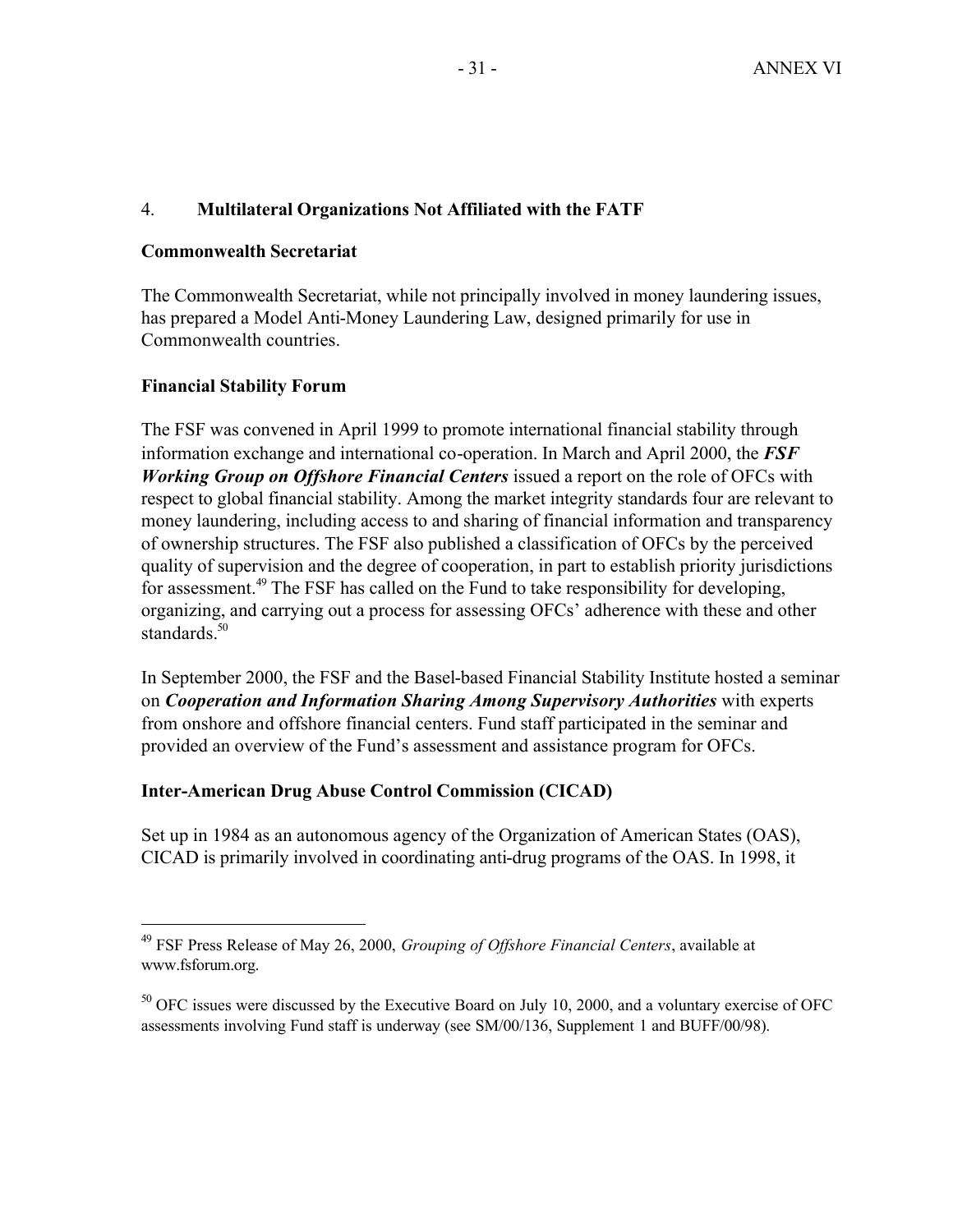published a model anti-money laundering law entitled Model Regulations Concerning Laundering Offenses Connected to Illicit Drug Trafficking and Related Offenses.

# **Interpol Bureau des Fonds Provenant d'Activités Criminelles (FOPAC)**

FOPAC, a branch of the International Criminal Police Organization or Interpol, cooperates with police departments and multilateral organizations in gathering and disseminating information on the movement and laundering of proceeds of crime. It has also developed model legislation designed to make it easier to obtain the kind of evidence needed in criminal investigations and proceedings aimed at confiscation of the proceeds of crime, and is working with United Nations agencies (see below) to complete an automated compendium of information on the status of legislation and law enforcement in different countries. Jointly with FinCEN (the United States FIU), FOPAC is conducting studies in Eastern Europe and Asia on the status of emerging anti-money laundering legislation and investigations.

# **Offshore Group of Banking Supervisors (OGBS)**

The OGBS was established in 1980 as a forum for supervisory cooperation among banking supervisors in OFCs, and comprises most of the larger offshore financial centers. It has participated in mutual evaluation exercises with regional anti-money laundering organizations, and provides some technical assistance with respect to the setting up of FIUs in OFCs.

# **United Nations Office for Drug Control and Crime Prevention (UNDCCP) and the United Nations Drug Control Program (UNDCP)**

One of the early international initiatives on combating money laundering was the United Nations Convention Against Illicit Traffic in Narcotic Drugs and Psychotropic Substances (the "Vienna Convention") adopted in 1988. While the Convention primarily focused on drug trafficking, it recognized that even those individuals or firms that are not directly involved in handling drugs but direct, finance, manage or profit from the criminal networks represent drug offenders. Signatories agreed to make money laundering a criminal offense and to eliminate obstacles to the effective investigation of money laundering. The Convention also emphasized the importance of international cooperation and exchange of information to combat drug trafficking. The enforcement mechanism of the Convention was based on the enhanced mutual assistance and extradition process. Recognizing that the main obstacle to the enforcement of the Convention are differences across national legal systems, the United Nations subsequently developed the Model Treaty on Mutual Assistance in Criminal Matters and the Model Treaty on Extradition to bridge gaps between national legislations.

Although, like the CICAD, United Nations offices continue to be primarily concerned with narcotics, they have recently devoted increasing attention to money laundering. Most of the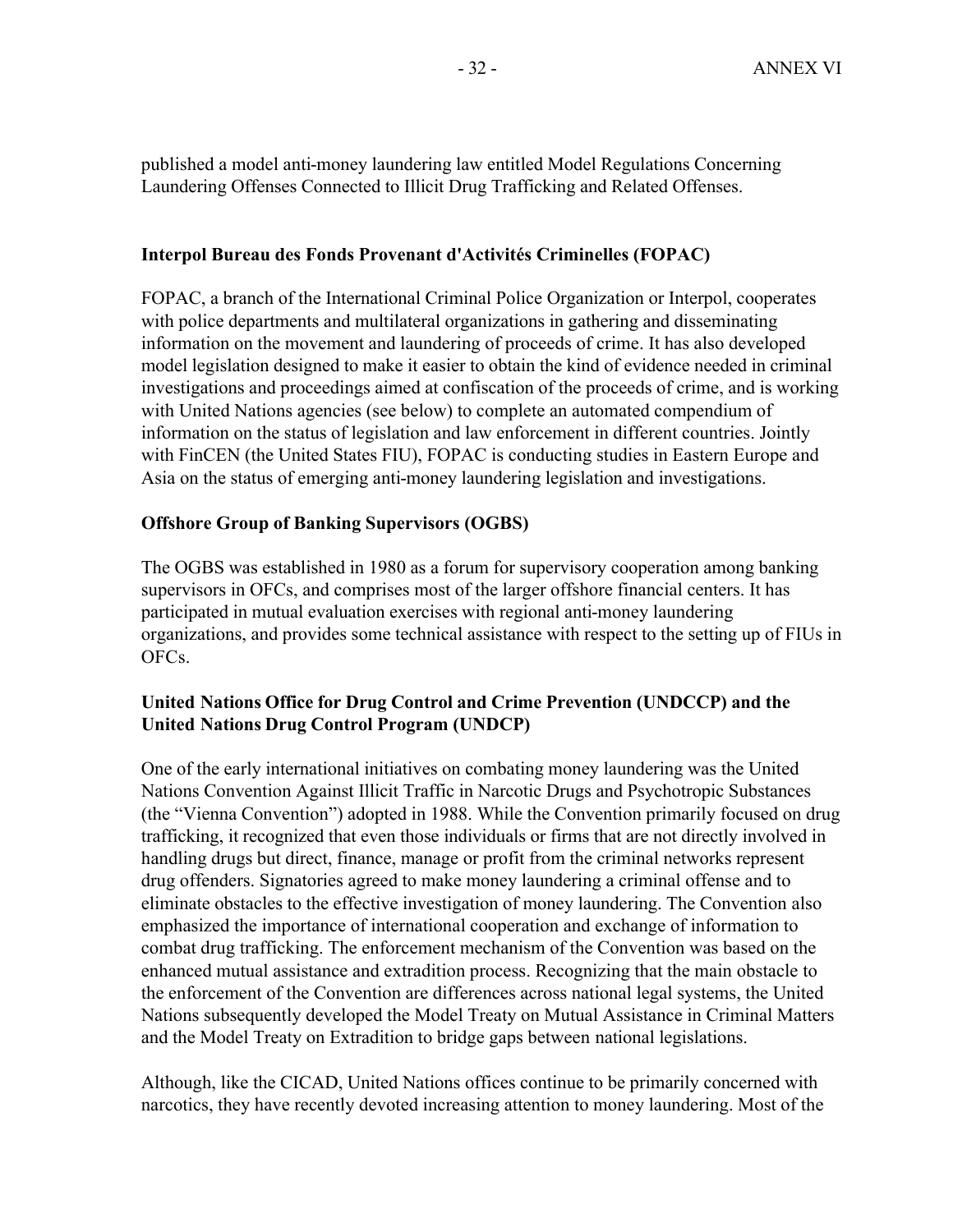anti-money laundering work is undertaken by the UNDCCP's Global Program Against Money Laundering, designed to monitor weaknesses in global financial systems related to money laundering, and to assist countries in criminal investigations by putting together a team of international investigators and providing technical advice for investigations. However, the UNDCP also funds technical assistance in anti-money laundering, and, along with FOPAC, maintains an automated compendium of information on the status of legislation and law enforcement in different countries known as the *International Money Laundering Information Network* (IMoLIN). The UNDCP has drafted two model anti-money laundering laws, one for civil law systems and one for common law systems.

In December 2000, the United Nations Convention Against Transnational Organized Crime and three protocols were adopted. The Convention was opened for signature at a meeting that was held in Palermo on December 12-15, 2000. It will remain open for signature at the United Nations headquarters in New York until December 12, 2002. Ratification of the Convention is a precondition for participation to the protocols. Article 1 of the Convention provides that its purpose is "to promote cooperation to prevent and combat organized crime more effectively." The Convention and the protocols require countries which sign and ratify them to take a series of measures against transnational organized crime. The Convention establishes four specific crimes to combat areas of criminality which are used in support of transnational organized crime activities: participation in organized criminal groups, money laundering, corruption and obstruction of justice. The protocols establish crimes with regard to the smuggling of migrants, the trafficking in persons and the illicit manufacturing of and trafficking in firearms. International cooperation under the Convention is effected through extradition, mutual legal assistance, law enforcement cooperation and collection and exchange of information.

# 5. **International Standard-Setting Bodies in the Area of Financial Sector Regulation and Supervision and Accounting**

# **Basel Committee on Banking Supervision**

 $\overline{a}$ 

In the area of countering financial system abuse, financial crime, and money laundering, the Basel Committee has been active on several fronts. With regard to anti-money laundering guidance, the Basel Committee has issued a total of four papers, the last of which remains in draft.<sup>52</sup> The papers give special emphasis to the need for an adequate "know your customer" (KYC) program.

<sup>52</sup> The four papers are (i) *The Prevention of the Criminal Use of the Banking System for the Purpose of Money-Laundering* (1988); (ii) *Core Principles for Effective Banking Supervision* (1997); (iii) *Core Principles Methodology* (1999); and (iv) Customer due diligence for banks (2001)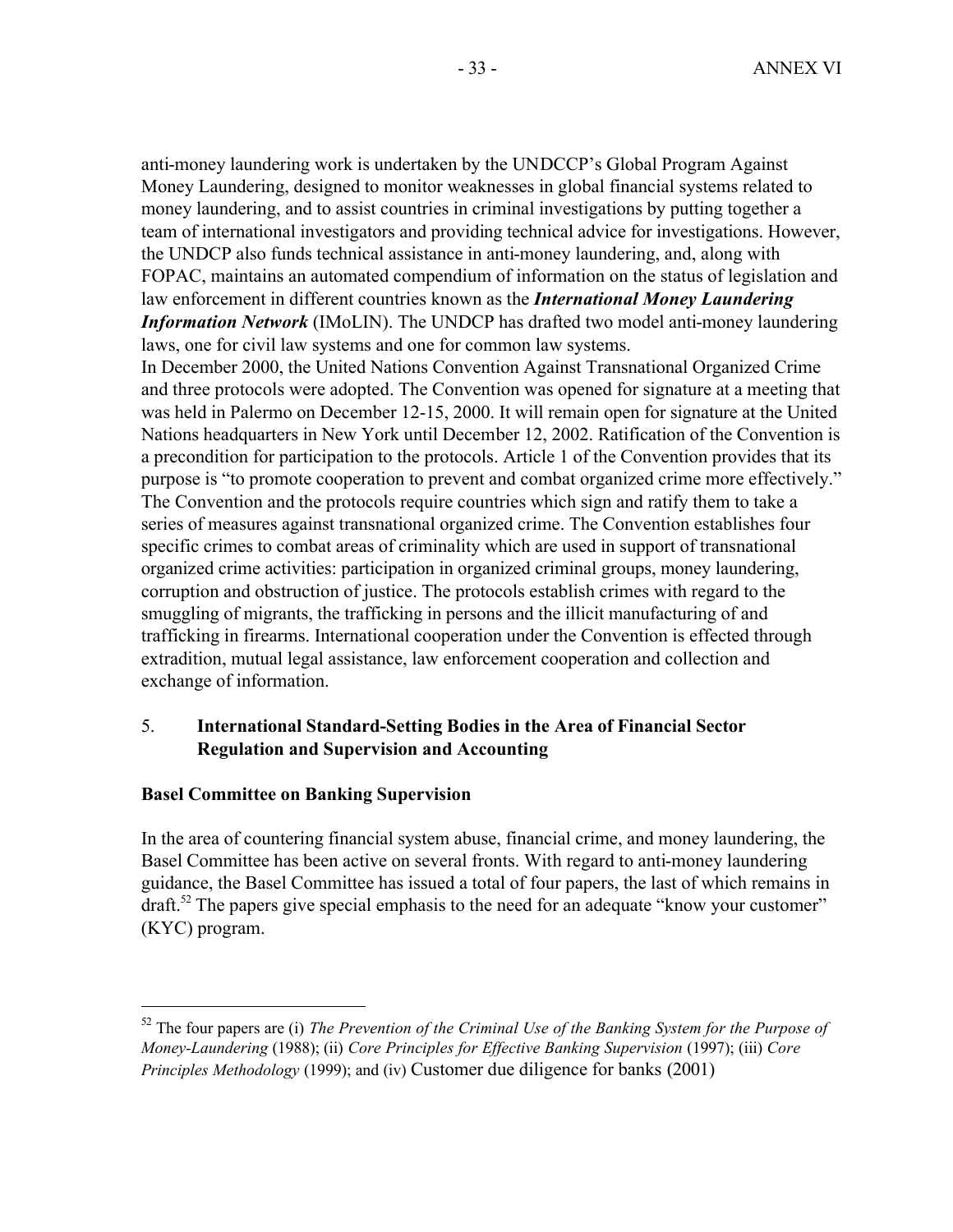The first paper, the *Statement on Prevention of Criminal Use of the Banking System for the Purpose of Money-Laundering*, highlighted key principles which seek to ensure that banks are not used to hide or launder the profits of crime: (i) customer identification; (ii) compliance with laws; (iii) cooperation with law enforcement authorities, and (iv) policies, procedures and training. The Statement noted in this context that "public confidence in banks, and hence their stability, can be undermined by adverse publicity as a result of inadvertent association by banks with criminals. In addition, banks may lay themselves open to direct losses from fraud, either through negligence in screening undesirable customers or where the integrity of the loan officers has been undermined through association with criminals."

*The Basel Core Principles for Effective Banking Supervision and the accompanying* methodology, specifically, core principle 15, provide important guidance in assessing the adequacy of KYC requirements, suspicious transaction reporting, and sharing of information with other supervisors and law enforcement agencies, both domestic and foreign. (See also Annex VI.)

In the broader area of fraud and financial systems, the Basel Committee published in September 1998 two reports to bank supervisors. The reports on *Operational Risk Management* and on the *Framework for Internal Control Systems in Banking Organizations* (the Framework paper) are related in that excessive operational risk results from breakdowns or inadequacies in internal controls and corporate governance. Operational risk is defined as the risk that deficiencies in internal controls will result in unexpected loss. Internal control breakdowns have caused financial losses through error, fraud, or other unethical or overly risky behavior. Indeed, it was a failure of the control environment that allowed serious frauds to go undetected at Daiwa Bank, Sumitomo and Barings Bank, and in the recent money laundering case at the Bank of New York.

The Framework paper carries the message that internal controls are essential to maintaining reliable financial and managerial reporting and ensuring compliance with laws, regulations and bank's own policies. For the bank, internal control processes represent the best defense against fraud, misappropriation and errors in financial reporting. The paper identifies the five elements of internal control as (i) management oversight and the control culture; (ii) risk recognition and assessment; (iii) control activities and segregation of duties; (iv) information and communication; and (v) monitoring activities and correcting deficiencies.

## **International Organization of Securities Commissions (IOSCO)**

As with other financial sector standard-setting bodies, IOSCO guidelines seek to prevent the use of securities intermediaries for purposes of financial crime.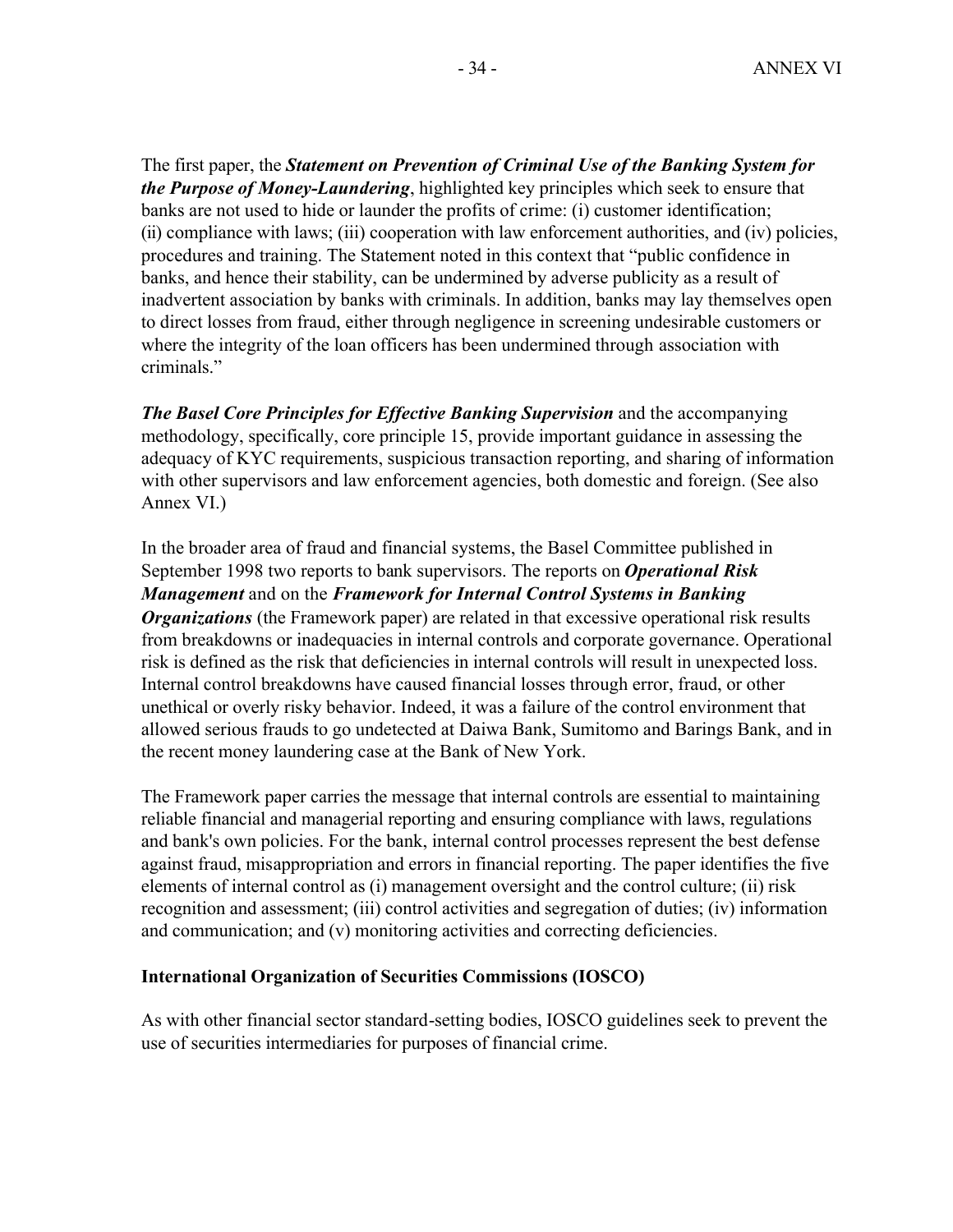In October 1992, the President's Committee of IOSCO passed the *Resolution on Money Laundering*, which, *inter alia*, stated that each member should consider: (i) the extent to which customer identifying-information is gathered and recorded by financial institutions under its supervision; (ii) the extent and adequacy of record keeping requirements; (iii) the system of reporting suspicious transactions; (iv) procedures in place to prevent criminals from obtaining control of securities and futures businesses; (v) the means to ensure that securities and futures firms maintain appropriate monitoring and compliance procedures; (vi) the most appropriate means to share information.<sup>53</sup>

*IOSCO Objectives and Principles*, which were issued in September 1998, emphasize market integrity as a function of securities sector supervision. (This emphasis is in contrast to that in Basel Core Principles and IAIS Core Principles, which focus banking and insurance sector supervision on overseeing individual firms and institutions rather than entire markets.) IOSCO Objectives and Principles also outline key measures which help counter financial crime, specifically financial fraud and money laundering. Securities supervisors are urged to have appropriate domestic legislation in place and require market participants to implement internal controls and policies designed to minimize the risk of the use of the institution as a vehicle for financial crime. Supervisors are also required to have sufficient enforcement powers and to be able to cooperate with their counterparts in other countries, including sharing information with them. Besides money laundering, IOSCO principles also cite insider trading and price manipulation as examples of financial crime.

## **International Association of Insurance Supervisors (IAIS)**

In October 2000 IAIS consolidated and issued *Insurance Core Principles*. Like Basel Core Principles and IOSCO Objectives and Principles, the insurance principles cover the role of supervisors in dealing with financial fraud and money laundering. In particular, they emphasize the importance of information sharing with foreign counterparts. In contrast to Basel and IOSCO Principles, however, IAIS Principles do not require introducing special regulation or maintaining internal controls to address financial crime and money laundering. Instead, the principles urge insurance supervisors to keep abreast of investigations of financial crimes by the relevant bodies.

# **International Federation of Accountants (IFAC)**

<sup>&</sup>lt;sup>53</sup> International Association of Securities Commissions, A Resolution on Money Laundering, passed by the President's Committee, October 1992, available at www.iosco.org/resolutions/resolutionsdocument06.html.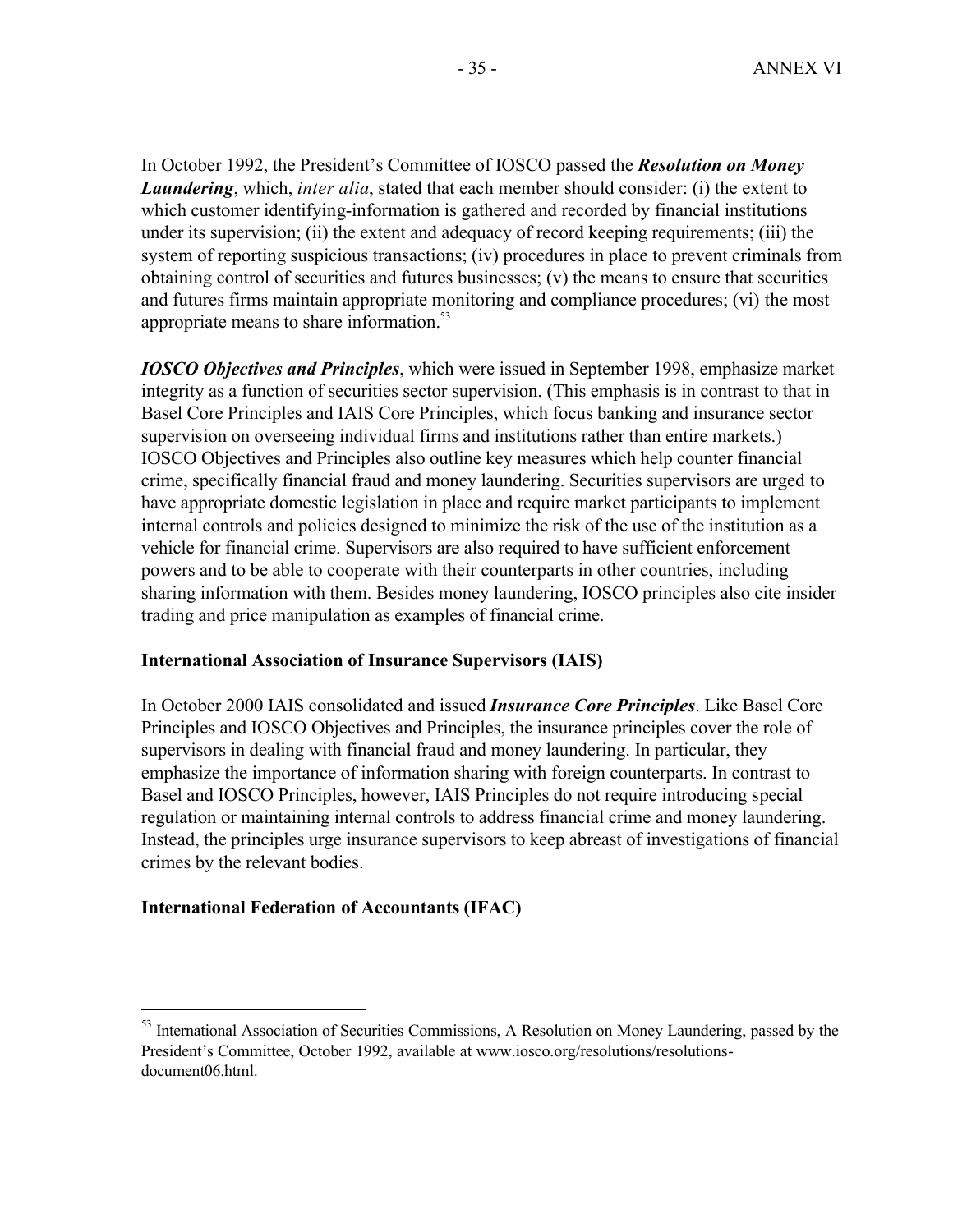IFAC was formed in 1977 and represents national accounting organizations from 113 countries. One of its primary functions is to issue international standards of auditing (ISAs) for acceptance and application by IFAC member organizations.

In the area of fraud, IFAC has issued guidance on the role of auditors in detecting fraud and errors in financial statements, primarily the ISA 240 standard for fraud and error. ISA 240 establishes that auditors are to obtain reasonable assurance that financial statements are free from material misstatement whether caused by fraud or error. Presently, ISA 240 is being revised and strengthened. The revised draft requires that auditors make a specific fraud risk assessment when performing audits and that the assessment be documented. The revised draft provides examples of risk factors that could indicate the presence of fraud and identifies specific actions that the auditor should take when errors fraud is suspected. Additional IFAC guidance is provided in ISA 200, which sets out the objectives and general principles governing an audit and the requirement that auditors use "professional skepticism".

# 5. **Self-Regulatory Initiatives in the Banking Sector**

# **The Wolfsberg Principles**

In October 2000, eleven large international banks, in cooperation with Transparency International, agreed to a set of *Global Anti-Money Laundering Guidelines for Private*  **Banking** (known as the Wolfsberg Principles). This code, which is for guidance, focuses on KYC requirements, client files, suspicious activities, and monitoring accounts in ways which are consistent with supervisory principles.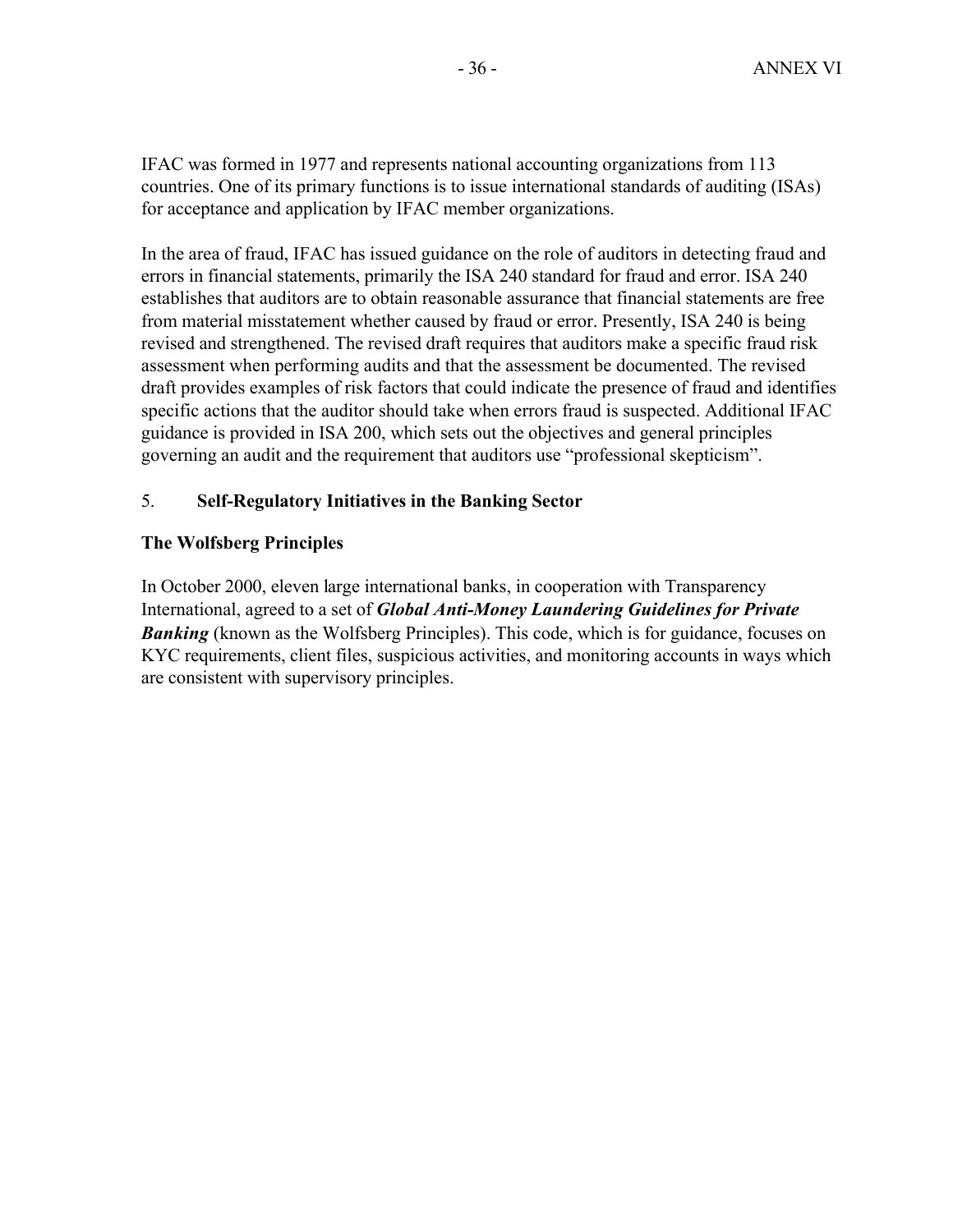# **THE FINANCIAL ACTION TASK FORCE—FORTY RECOMMENDATIONS AND THE FUND**

This Annex provides an overview of how the work of FATF *Forty Recommendations* are partially incorporated in Fund work. As indicated in Annex XVI, the FATF *Forty Recommendations* cover law enforcement, regulation of the financial system and international cooperation. The recommendations for the regulation of financial systems significantly overlap with Basel Core Principles for Banking Supervision, and in line with the Fund Executive Board guidance, staff undertakes assessment of members' compliance with Basel Core Principles (BCP). Also consistently with Board guidance, however, the law enforcement aspects of the FATF recommendations are considered as not appropriate for the Fund to assess.<sup>55</sup>

The FATF recommendations pertaining to the broad areas of law enforcement by general category relate to (i) the criminalization of money laundering (FATF 1, 4, 5 and 6); (ii) the seizure and confiscation of money laundering proceeds (FATF 7, 35 and 38); and (iii) the international cooperation in the investigation, prosecution and extradition of crime suspects (FATF 3, 31, 33, 34, 36, 37, 38, 39 and 40).

The Basel Committee's anti-money laundering guidance can be found in the Core Principles for Effective Banking Supervision, specifically Core Principle 15, which states that: "Banking supervisors must determine that banks have adequate policies, practices and procedures in place, including strict "know-your-customer" rules, that promote high ethical and professional standards in the financial sector and prevent the bank being used, intentionally or unintentionally, by criminal elements." The BCP methodology used by assessors to review compliance with essential and additional criteria embodies the FATF recommendations that are relevant to the financial sector.<sup>56</sup> Below is a listing of the essential and additional criteria applicable to CP15 and linkages between the BCP criteria and the FATF recommendations.

# **Essential criteria applicable to Core Principle 15**

 $\overline{a}$ 

1. The supervisor determines that banks have in place adequate policies, practices and procedures that promote high ethical and professional standards and prevent the bank from being used, intentionally or unintentionally, by criminal elements. This includes the prevention and detection of criminal activity or fraud, and reporting of such suspected activities to the appropriate authorities.

 $<sup>55</sup>$  FATF Recommendation 30 refers to studies by the Fund and the BIS relating to money laundering.</sup>

<sup>56</sup> The Basel Committee's *Core Principles Methodology*, October 2000, available on the BIS Website: www.bis.org/publ/index.htm.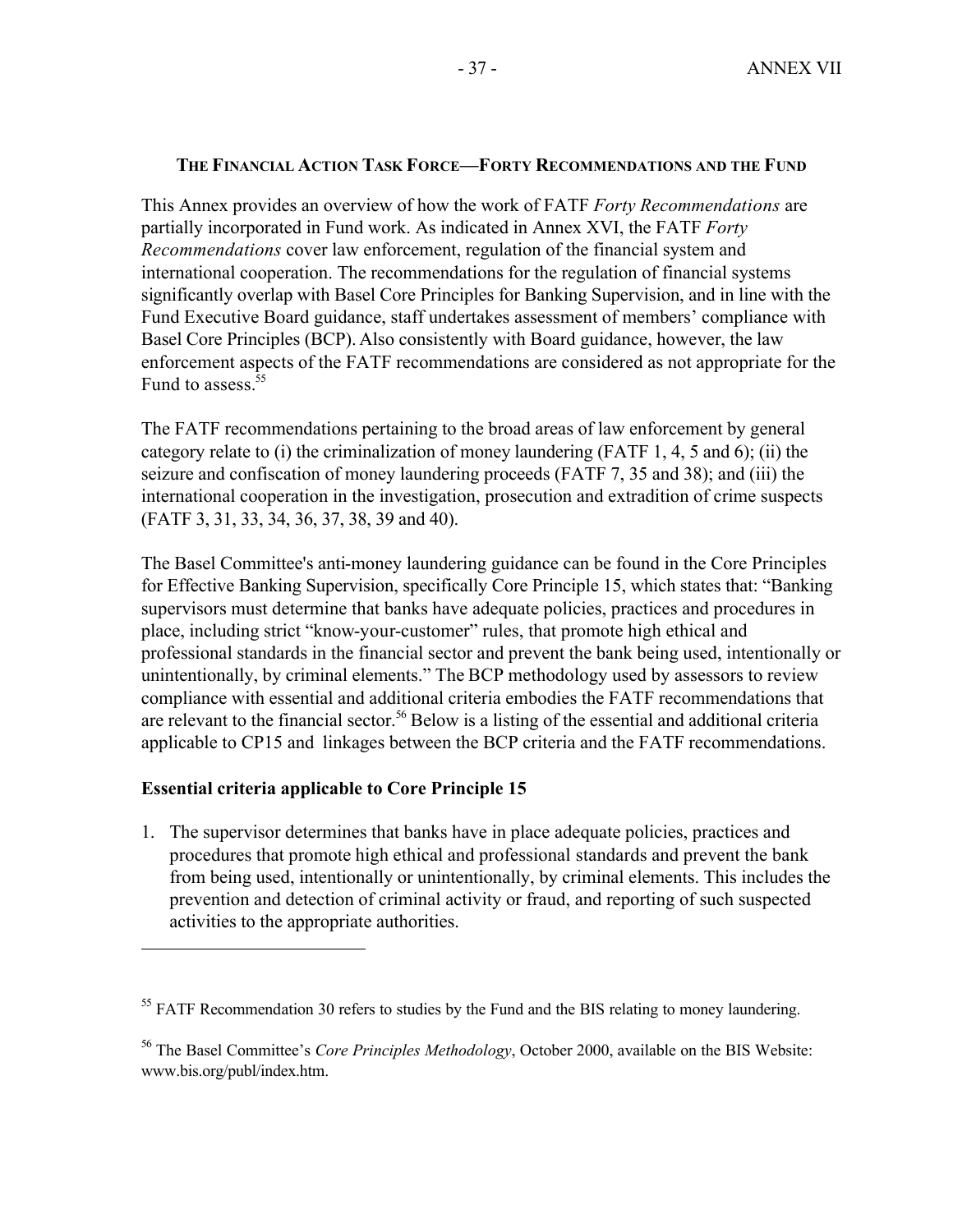- 2. The supervisor determines that banks have documented and enforced policies for identification of customers and those acting on their behalf as part of their anti-moneylaundering program. There are clear rules on what records must be kept on customer identification and individual transactions and the retention period. **(FATF 10, 11 and 12)**
- 3. The supervisor determines that banks have formal procedures to recognize potentially suspicious transactions. These might include additional authorization for large cash (or similar) deposits or withdrawals and special procedures for unusual transactions. **(FATF 14)**
- 4. The supervisor determines that banks appoint a senior officer with explicit responsibility for ensuring that the bank's policies and procedures are, at a minimum, in accordance with local statutory and regulatory anti-money laundering requirements. **(FATF 19)**
- 5. The supervisor determines that banks have clear procedures, communicated to all personnel, for staff to report suspicious transactions to the dedicated senior officer responsible for anti-money laundering compliance.**(FATF 15)**
- 6. The supervisor determines that banks have established lines of communication both to management and to an internal security (guardian) function for reporting problems. **(FATF 15)**
- 7. In addition to reporting to the appropriate criminal authorities, banks report to the supervisor suspicious activities and incidents of fraud material to the safety, soundness or reputation of the bank. **(FATF 14)**
- 8. Laws, regulations and/or banks' policies ensure that a member of staff who reports suspicious transactions in good faith to the dedicated senior officer, internal security function, or directly to the relevant authority cannot be held liable. **(FATF 16)**
- 9. The supervisor periodically checks that banks' money laundering controls and their systems for preventing, identifying and reporting fraud are sufficient. The supervisor has adequate enforcement powers (regulatory and/or criminal prosecution) to take action against a bank that does not comply with its anti-money laundering obligations. **(FATF 26)**
- 10. The supervisor is able, directly or indirectly, to share with domestic and foreign financial sector supervisory authorities information related to suspected or actual criminal activities. **(FATF 23 and 32)**
- 11. The supervisor determines that banks have a policy statement on ethics and professional behavior that is clearly communicated to all staff.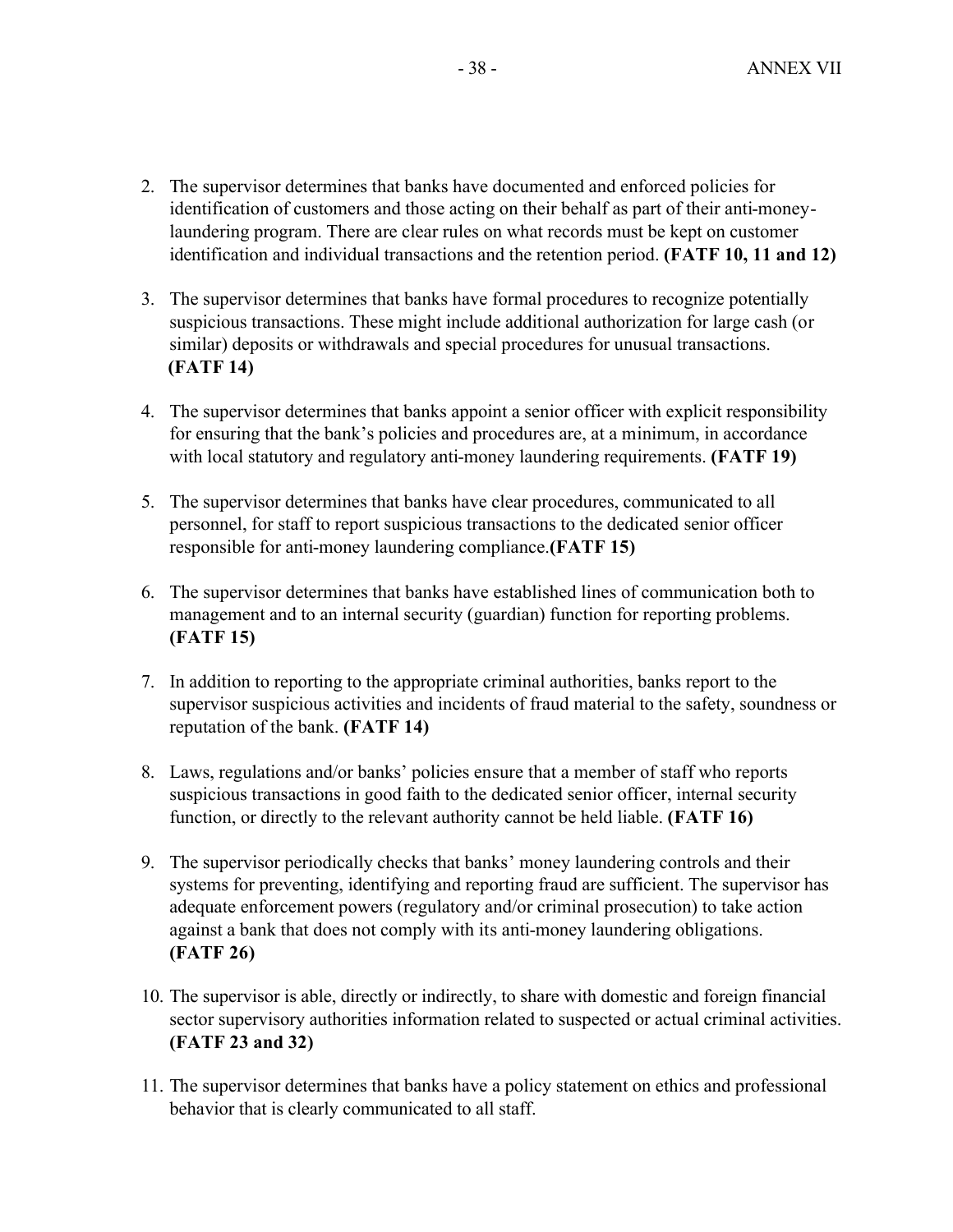# **Additional criteria**

- 1. The laws and/or regulations embody international sound practices, such as compliance with the relevant forty Financial Action Task Force Recommendations issued in 1990 (revised 1996). **(FATF 10-29)**
- 2. The supervisor determines that bank staff is adequately trained in money laundering detection and prevention.
- 3. The supervisor has the legal obligation to inform the relevant criminal authorities of any suspicious transactions.
- 4. The supervisor is able, directly or indirectly, to share with relevant judicial authorities information related to suspected or actual criminal activities. **(FATF 23)**
- 5. If not performed by another agency, the supervisor has in-house resources with specialist expertise on financial fraud and anti-money laundering obligations.